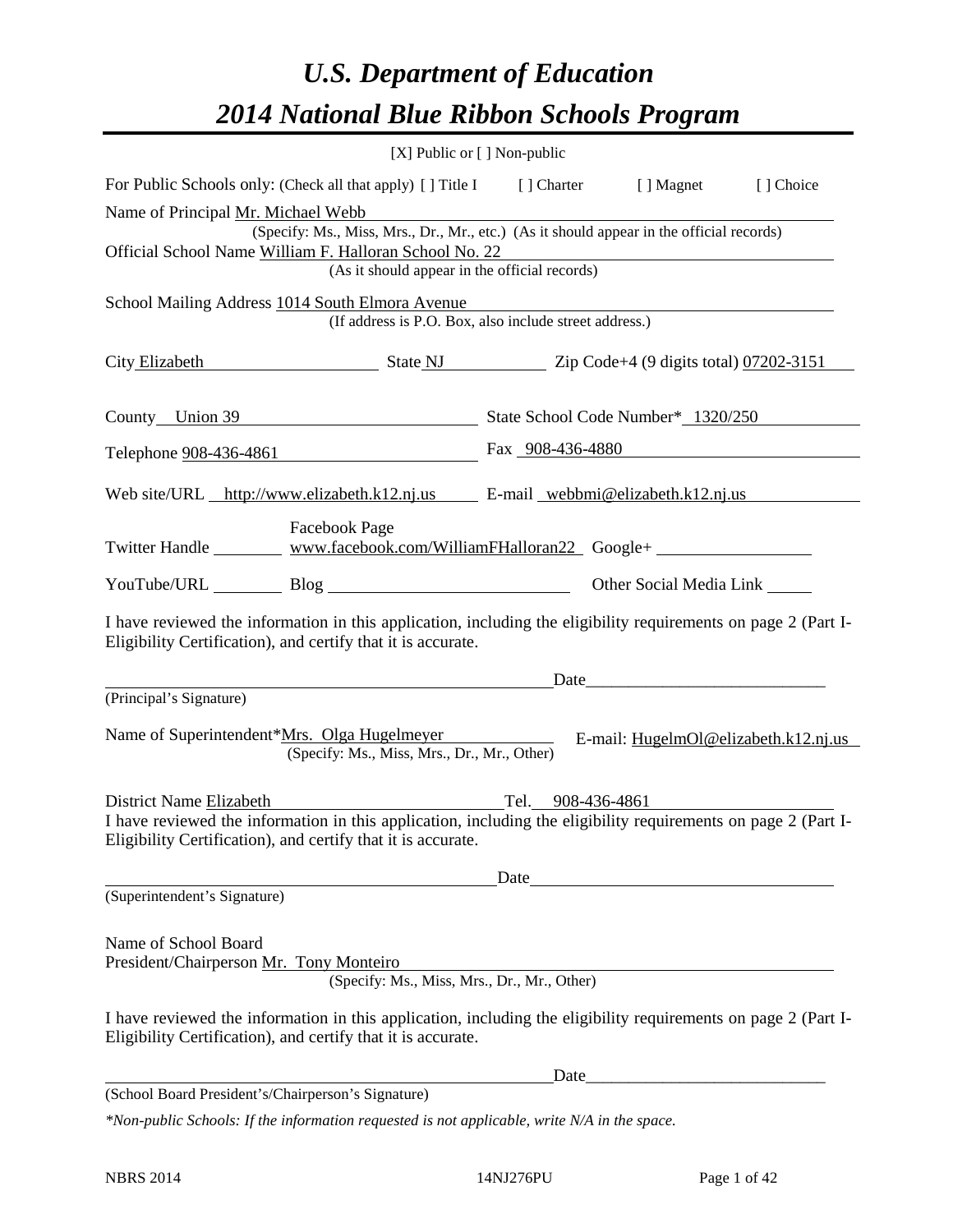### **Include this page in the school's application as page 2.**

The signatures on the first page of this application (cover page) certify that each of the statements below concerning the school's eligibility and compliance with U.S. Department of Education, Office for Civil Rights (OCR) requirements is true and correct.

- 1. The school configuration includes one or more of grades K-12. (Schools on the same campus with one principal, even a K-12 school, must apply as an entire school.)
- 2. The school has made its Annual Measurable Objectives (AMOs) or Adequate Yearly Progress (AYP) each year for the past two years and has not been identified by the state as "persistently dangerous" within the last two years.
- 3. To meet final eligibility, a public school must meet the state's AMOs or AYP requirements in the 2013-2014 school year and be certified by the state representative. Any status appeals must be resolved at least two weeks before the awards ceremony for the school to receive the award.
- 4. If the school includes grades 7 or higher, the school must have foreign language as a part of its curriculum.
- 5. The school has been in existence for five full years, that is, from at least September 2008 and each tested grade must have been part of the school for the past three years.
- 6. The nominated school has not received the National Blue Ribbon Schools award in the past five years: 2009, 2010, 2011, 2012, or 2013.
- 7. The nominated school has no history of testing irregularities, nor have charges of irregularities been brought against the school at the time of nomination. The U.S. Department of Education reserves the right to disqualify a school's application and/or rescind a school's award if irregularities are later discovered and proven by the state.
- 8. The nominated school or district is not refusing Office of Civil Rights (OCR) access to information necessary to investigate a civil rights complaint or to conduct a district-wide compliance review.
- 9. The OCR has not issued a violation letter of findings to the school district concluding that the nominated school or the district as a whole has violated one or more of the civil rights statutes. A violation letter of findings will not be considered outstanding if OCR has accepted a corrective action plan from the district to remedy the violation.
- 10. The U.S. Department of Justice does not have a pending suit alleging that the nominated school or the school district as a whole has violated one or more of the civil rights statutes or the Constitution's equal protection clause.
- 11. There are no findings of violations of the Individuals with Disabilities Education Act in a U.S. Department of Education monitoring report that apply to the school or school district in question; or if there are such findings, the state or district has corrected, or agreed to correct, the findings.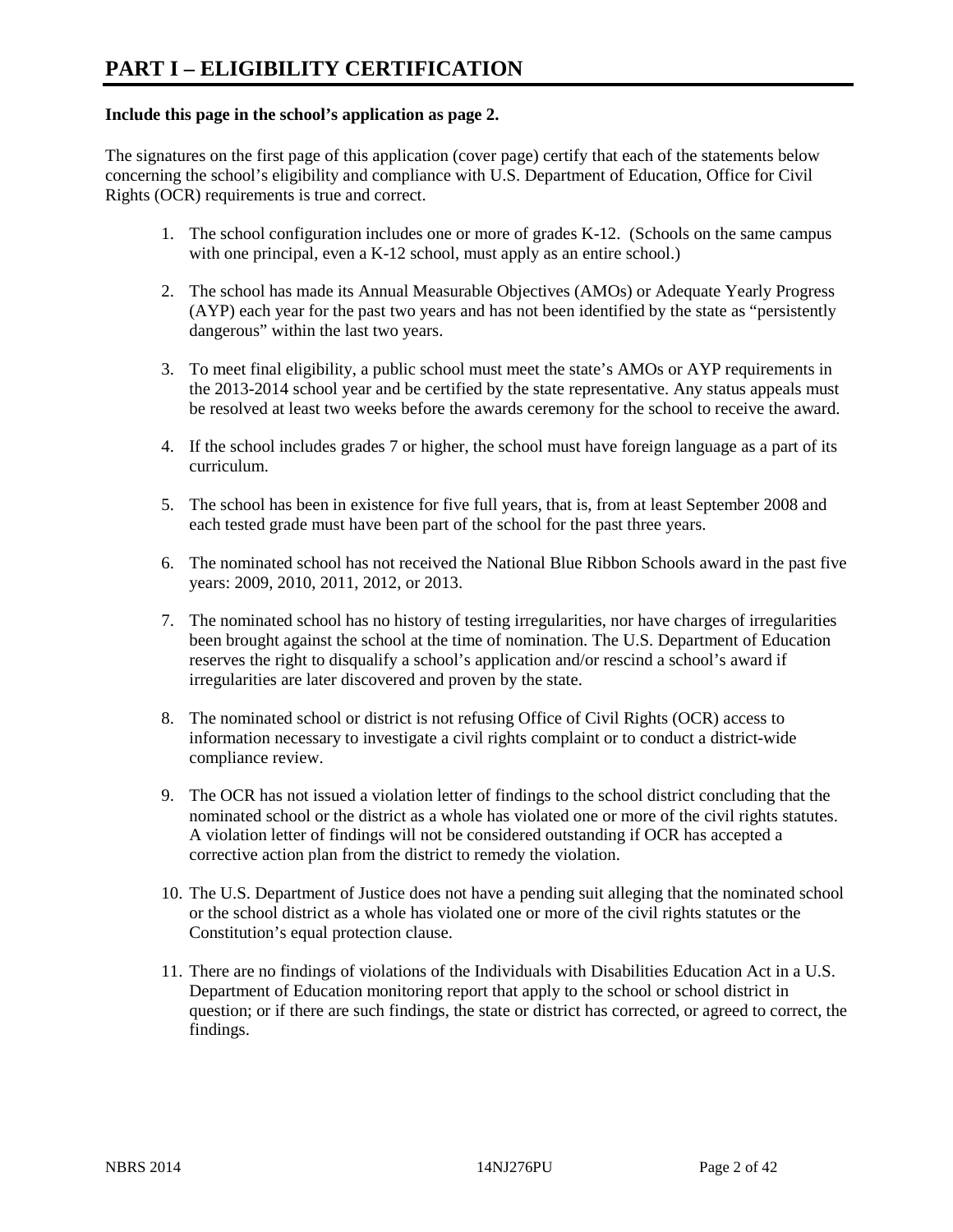# **PART II - DEMOGRAPHIC DATA**

### **All data are the most recent year available.**

**DISTRICT** (Question 1 is not applicable to non-public schools)

| Number of schools in the district<br>(per district designation): | 25 Elementary schools (includes K-8)<br>0 Middle/Junior high schools |  |
|------------------------------------------------------------------|----------------------------------------------------------------------|--|
|                                                                  | 6 High schools                                                       |  |
|                                                                  | $0 K-12$ schools                                                     |  |

31 TOTAL

**SCHOOL** (To be completed by all schools)

- 2. Category that best describes the area where the school is located:
	- [X] Urban or large central city
	- [ ] Suburban with characteristics typical of an urban area
	- [ ] Suburban
	- [ ] Small city or town in a rural area
	- [ ] Rural
- 3. 11 Number of years the principal has been in her/his position at this school.
- 4. Number of students as of October 1 enrolled at each grade level or its equivalent in applying school:

| Grade                           | # of         | # of Females | <b>Grade Total</b> |
|---------------------------------|--------------|--------------|--------------------|
|                                 | <b>Males</b> |              |                    |
| <b>PreK</b>                     | 46           | 59           | 105                |
| K                               | 0            | 0            | 0                  |
| 1                               | $\theta$     | 0            | 0                  |
| $\overline{2}$                  | 22           | 26           | 48                 |
| 3                               | 37           | 59           | 96                 |
| 4                               | 52           | 85           | 137                |
| 5                               | 62           | 71           | 133                |
| 6                               | 70           | 79           | 149                |
| 7                               | 66           | 75           | 141                |
| 8                               | 68           | 73           | 141                |
| 9                               | 0            | 0            | 0                  |
| 10                              | 0            | 0            | 0                  |
| 11                              | 0            | 0            | 0                  |
| 12                              | 0            | $\Omega$     | 0                  |
| <b>Total</b><br><b>Students</b> | 423          | 527          | 950                |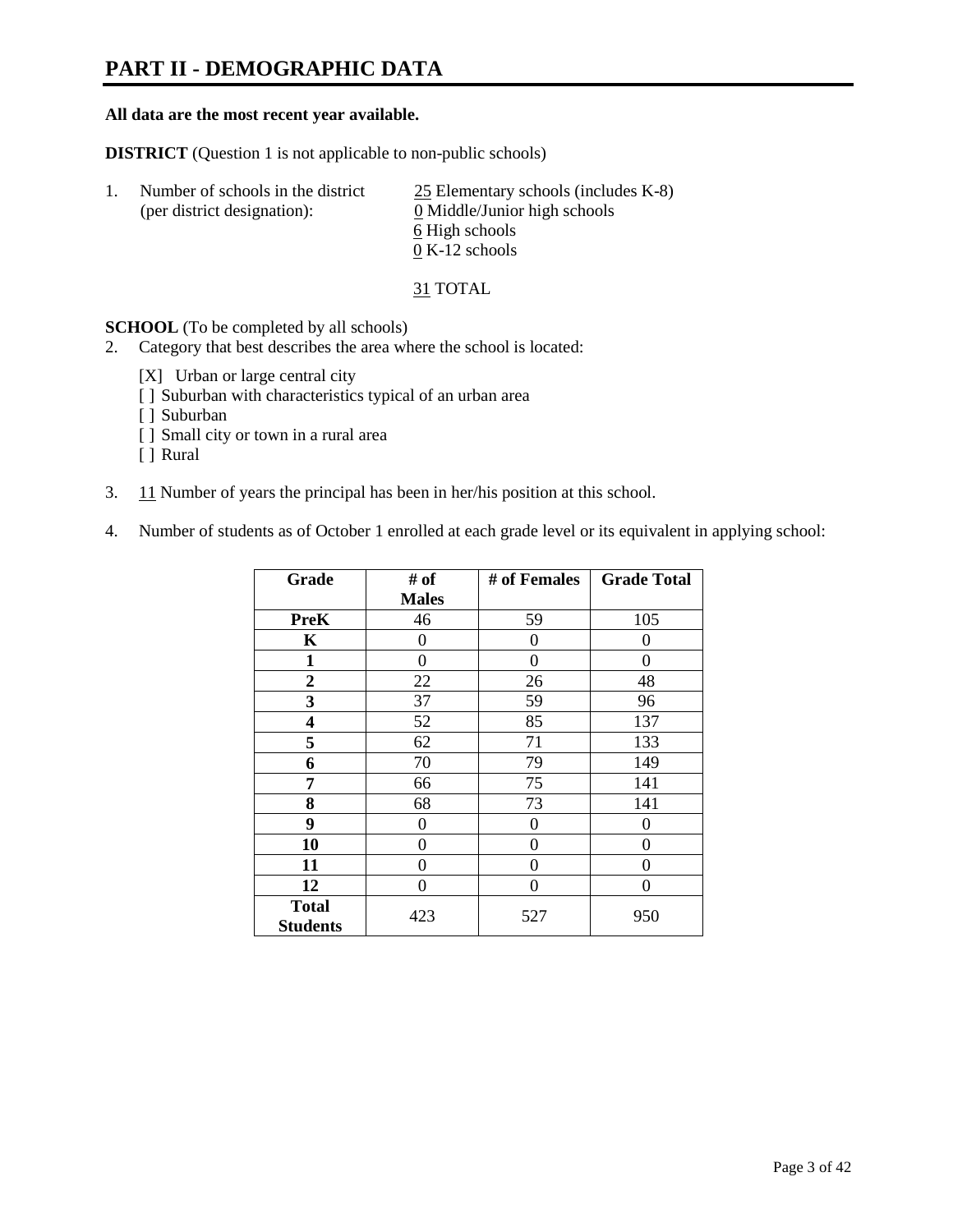the school: 5 % Asian

5. Racial/ethnic composition of  $0\%$  American Indian or Alaska Native 15 % Black or African American 66 % Hispanic or Latino 0 % Native Hawaiian or Other Pacific Islander 14 % White 0 % Two or more races **100 % Total** 

(Only these seven standard categories should be used to report the racial/ethnic composition of your school. The Final Guidance on Maintaining, Collecting, and Reporting Racial and Ethnic Data to the U.S. Department of Education published in the October 19, 2007 *Federal Register* provides definitions for each of the seven categories.)

6. Student turnover, or mobility rate, during the 2012 - 2013 year: 2%

This rate should be calculated using the grid below. The answer to (6) is the mobility rate.

| <b>Steps For Determining Mobility Rate</b>    | Answer |
|-----------------------------------------------|--------|
| (1) Number of students who transferred to     |        |
| the school after October 1, 2012 until the    | 11     |
| end of the school year                        |        |
| (2) Number of students who transferred        |        |
| from the school after October 1, 2012 until   | 10     |
| the end of the 2012-2013 school year          |        |
| (3) Total of all transferred students [sum of | 21     |
| rows $(1)$ and $(2)$ ]                        |        |
| (4) Total number of students in the school as | 949    |
| of October 1                                  |        |
| $(5)$ Total transferred students in row $(3)$ | 0.022  |
| divided by total students in row (4)          |        |
| $(6)$ Amount in row $(5)$ multiplied by 100   | っ      |

7. English Language Learners (ELL) in the school:  $1\%$ 

10 Total number ELL

Number of non-English languages represented: 21 Specify non-English languages: Arabic, Bengali, Chin, English, French, Greek, Haitian/Creole, Hebrew, Hindi, Japanese, Mandarin, Philipino (Tagaglong), Polish, Portuguese, Punjab, Korean, Italian, Serbo-Croat, Spanish, Tigringya, Urdu

8. Students eligible for free/reduced-priced meals:  $\frac{70\%}{ }$ 

Total number students who qualify: 664

If this method is not an accurate estimate of the percentage of students from low-income families, or the school does not participate in the free and reduced-priced school meals program, supply an accurate estimate and explain how the school calculated this estimate.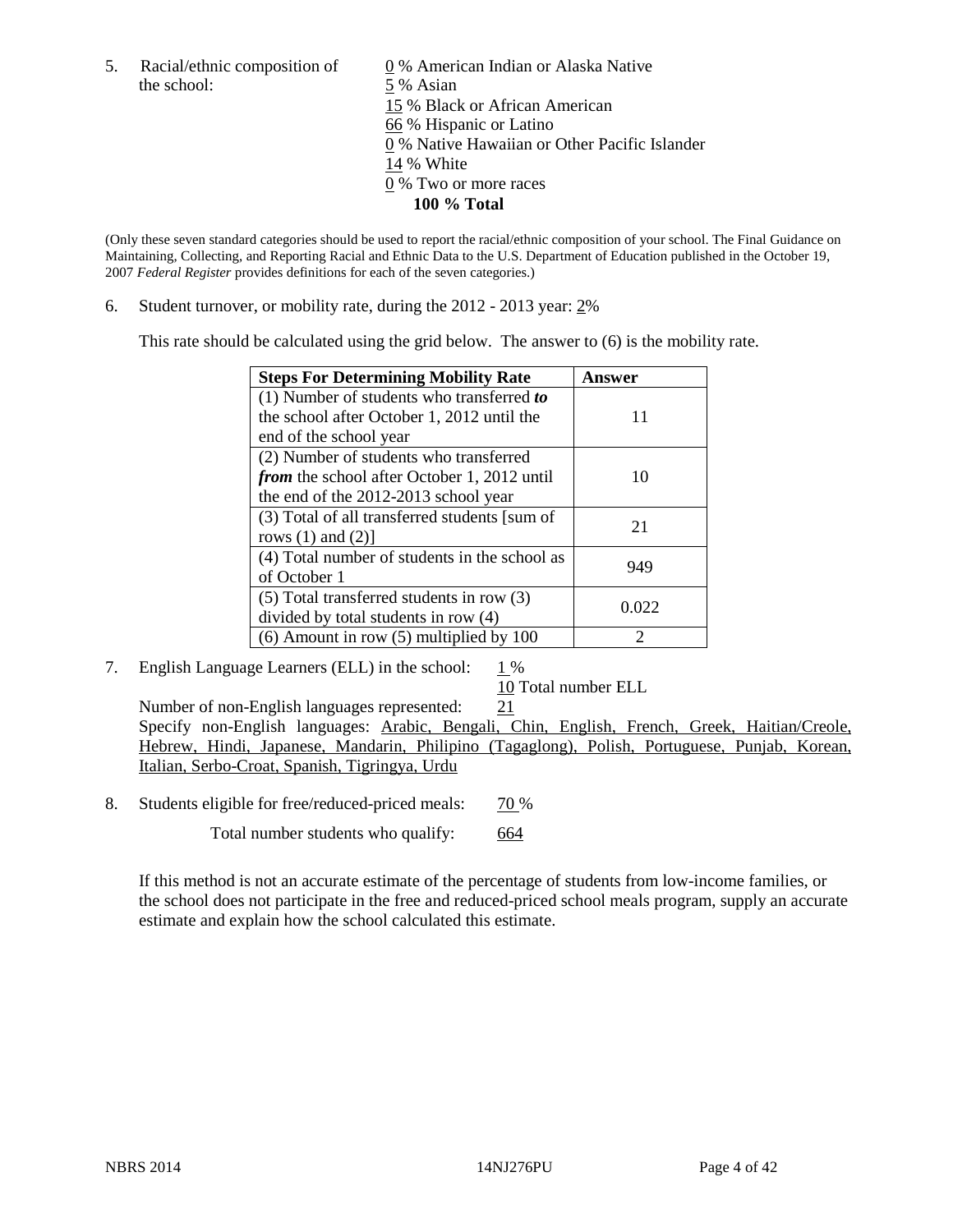49 Total number of students served

Indicate below the number of students with disabilities according to conditions designated in the Individuals with Disabilities Education Act. Do not add additional categories.

| 2 Autism                | $Q$ Orthopedic Impairment               |
|-------------------------|-----------------------------------------|
| 0 Deafness              | 7 Other Health Impaired                 |
| 0 Deaf-Blindness        | 17 Specific Learning Disability         |
| 2 Emotional Disturbance | 16 Speech or Language Impairment        |
| 1 Hearing Impairment    | 0 Traumatic Brain Injury                |
| 1 Mental Retardation    | 0 Visual Impairment Including Blindness |
| 1 Multiple Disabilities | 2 Developmentally Delayed               |
|                         |                                         |

10. Use Full-Time Equivalents (FTEs), rounded to nearest whole numeral, to indicate the number of personnel in each of the categories below:

|                                       | <b>Number of Staff</b> |
|---------------------------------------|------------------------|
| Administrators                        |                        |
| Classroom teachers                    | 48                     |
| Resource teachers/specialists         |                        |
| e.g., reading, math, science, special | 20                     |
| education, enrichment, technology,    |                        |
| art, music, physical education, etc.  |                        |
| Paraprofessionals                     | 11                     |
| Student support personnel             |                        |
| e.g., guidance counselors, behavior   |                        |
| interventionists, mental/physical     |                        |
| health service providers,             |                        |
| psychologists, family engagement      |                        |
| liaisons, career/college attainment   |                        |
| coaches, etc.                         |                        |
|                                       |                        |

11. Average student-classroom teacher ratio, that is, the number of students in the school divided by the FTE of classroom teachers, e.g.,  $22:1$   $20:1$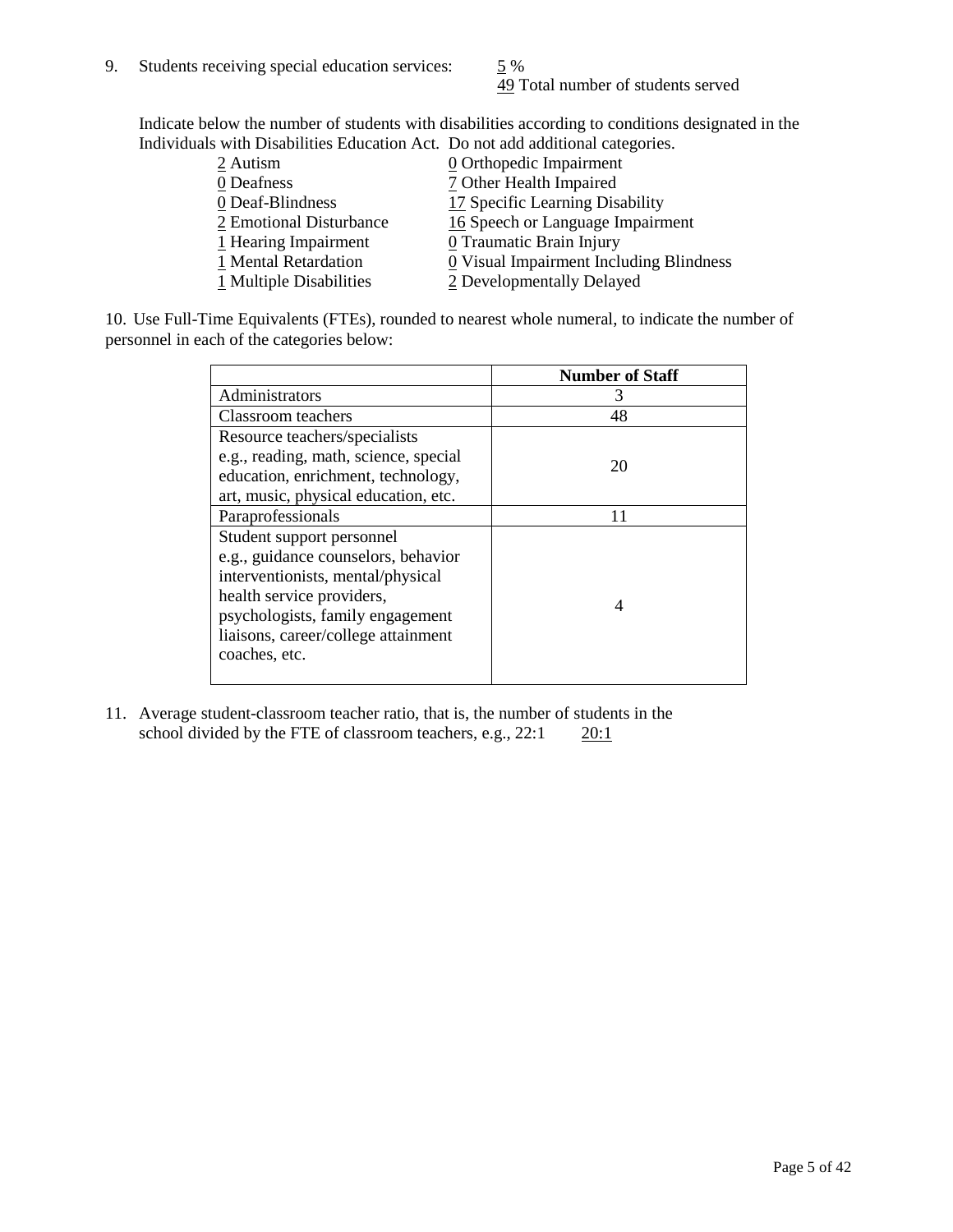12. Show daily student attendance rates. Only high schools need to supply yearly graduation rates.

| <b>Required Information</b> | 2012-2013     | 2011-2012  | 2010-2011 | 2009-2010 | 2008-2009 |
|-----------------------------|---------------|------------|-----------|-----------|-----------|
| Daily student attendance    | )7%           | 97%        | 97%       | 97%       | 96%       |
| High school graduation rate | $\frac{1}{2}$ | $\gamma\%$ | 0%        | 0%        | 0%        |

### 13. **For schools ending in grade 12 (high schools)**

Show percentages to indicate the post-secondary status of students who graduated in Spring 2013

| <b>Post-Secondary Status</b>                  |       |
|-----------------------------------------------|-------|
| Graduating class size                         |       |
| Enrolled in a 4-year college or university    | $0\%$ |
| Enrolled in a community college               | 0%    |
| Enrolled in career/technical training program | 0%    |
| Found employment                              | 0%    |
| Joined the military or other public service   | $0\%$ |
| <b>Other</b>                                  | በ%    |

14. Indicate whether your school has previously received a National Blue Ribbon Schools award.  $Yes \underline{X}$  No

If yes, select the year in which your school received the award. 2006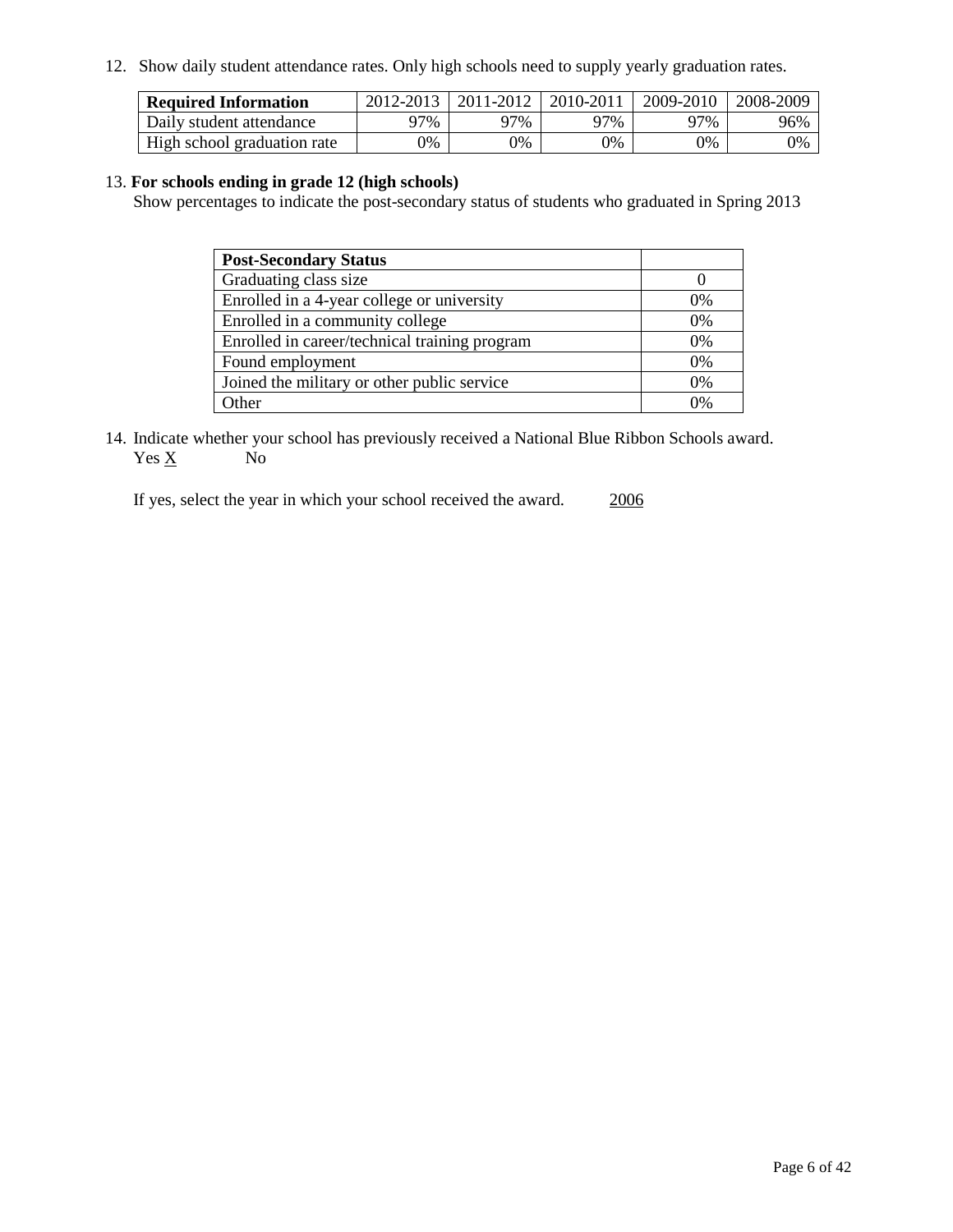# **PART III – SUMMARY**

The great Nelson Mandela once said, "Education is the most powerful weapon which you can use to change the world." With this belief, the William F. Halloran School family strives to produce young minds ready to conquer the world. Halloran's daily philosophy is driven by a shared vision to provide excellent educational experiences and services to inspire every student to think, to learn, to achieve, and to care. It is this mission, intertwined with rigorous curriculum and dedicated team members, that Halloran continues to outperform 100% of schools in New Jersey in Academic Achievement and surpasses 97% of schools statewide for College and Career Readiness.

Located in Elizabeth, New Jersey, the fourth largest district in the state, Halloran houses 950 students as part of the gifted and talented program beginning in second through eighth grade; students are selected through a rigorous assessment and must demonstrate positive character traits. Students can be identified to excel in four major components; Academics, Performing Arts, Visual Arts, and Physical Education. Beginning as early as second grade, students experience elements in all four components, allowing them the opportunity to develop their strengths through a variety of learning experiences which include classes in violin, piano, 2 foreign languages, and participation in visual and performing arts.

Only 12 miles from New York City, Halloran is rich with diversity and embraces its multicultural environment with students speaking over 20 languages at home, besides English. In addition to our gifted and talented student population, Pre- Kindergarten, Special Education and English Language Learners encompass the school family and actively participate in every aspect of the school's programs.

Halloran runs on an extended day schedule beginning at 7:30 a.m. through 3:45 p.m. where students are challenged daily through rigorous instruction. School uniforms are mandatory daily. Students must also maintain good academic standing and exemplify strong moral character. Halloran's school day begins with the recitation of our Pledge of Ethics, a statement of the core values that guide all members of our school community. Through this daily affirmation, students vow their rights and responsibilities, as well as their dedication to academic success and personal success in character and decision making.

To support our school's mission, Halloran has infused a number of innovative programs into its repertoire. Every classroom at Halloran is equipped with state-of-the-art technological equipment, which includes a minimum of five laptops, 6 desktop computers, a printer, and a teacher's computer station with a SMART Board. In addition, the school maintains a wireless iPad cart. Children regularly engage in the use of technology, further bolstering the skills and knowledge necessary for the 21st century.

At Halloran, departmentalization begins in fourth grade, as students change classes and have a highly certified teacher in every subject level. This fosters student responsibility and organizational skills, as well as an advanced specialization of the teacher which in turn transfers to the student. With the focus of one explicit subject, instructional time is maximized. Departmentalization allows for concentrated grade level instructional teams to coordinate teaching efforts across each discipline.

Extracurricular and enrichment activities are also critical components of the students' day. Students have an array of opportunities to join a range of clubs related to art, dance, drama, music, robotics, chess, debate and multiculturalism. Project Based Learning across cross curricular learning experiences is used through the Renzulli Learning Differentiation Engine, a web-based program utilized to enhance student success centered on students' interests and diverse learning styles. The school also maintains a student council, debate team, National Junior Honor Society, and several Destination Imagination<sup>™</sup> teams.

Halloran includes a thriving Performing Arts department, which include Jazz Choir, Jazz Band, Wind Ensemble and String Orchestras. Performing Arts is a hallmark of our school, reflecting the key personal and social competencies of diligence and self-discipline. Students have performed at various events and consistently rank in First place with Superior ratings in choral and instrumental areas.

With the collective tenacity of the entire Halloran family, students are challenged to achieve at high levels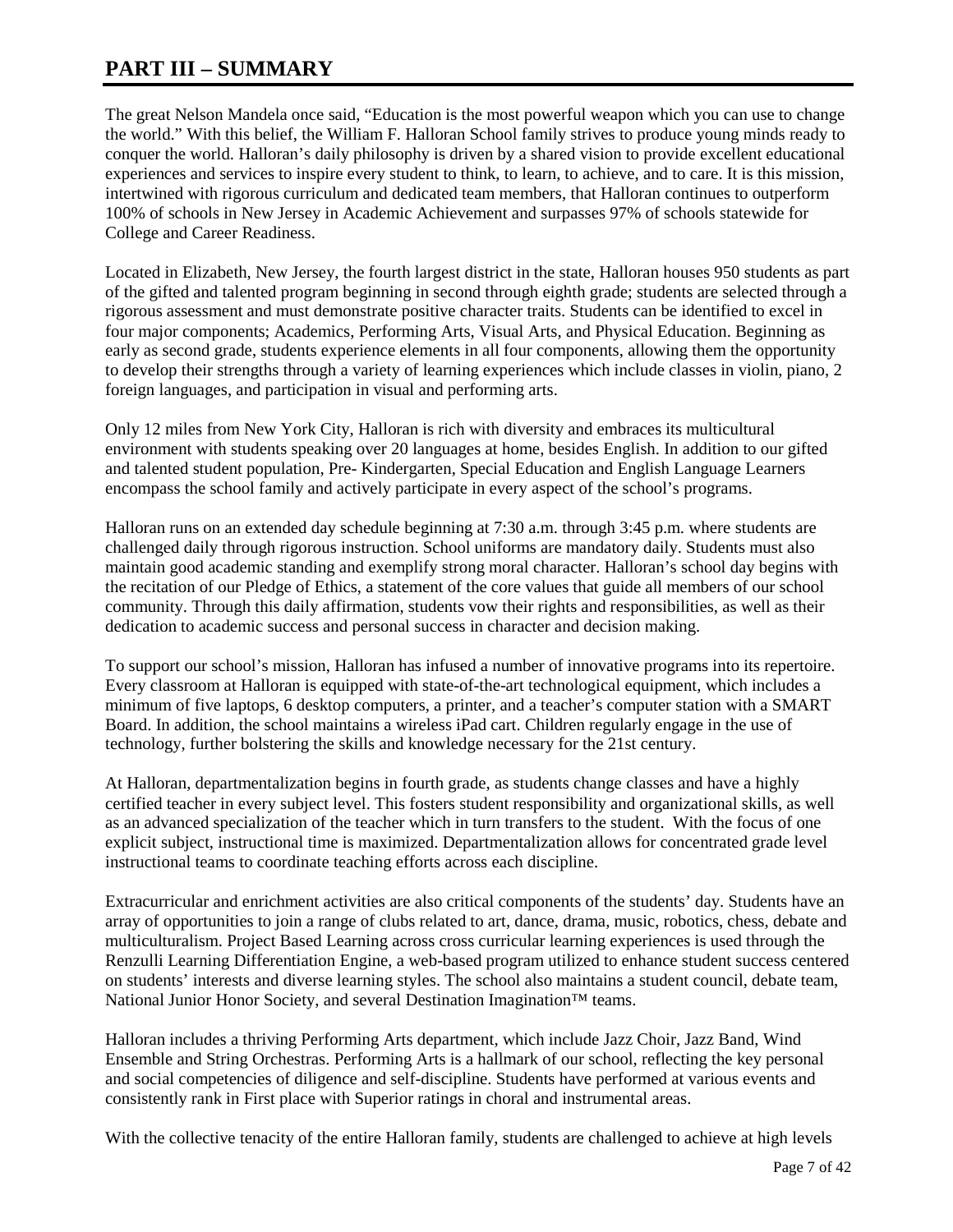and demonstrate that education is truly the most powerful weapon. Together, our team members and families work to support our students and one another in pursuit of our mission: to provide excellent educational experiences and services to inspire every student to think, to learn, to achieve, and to care.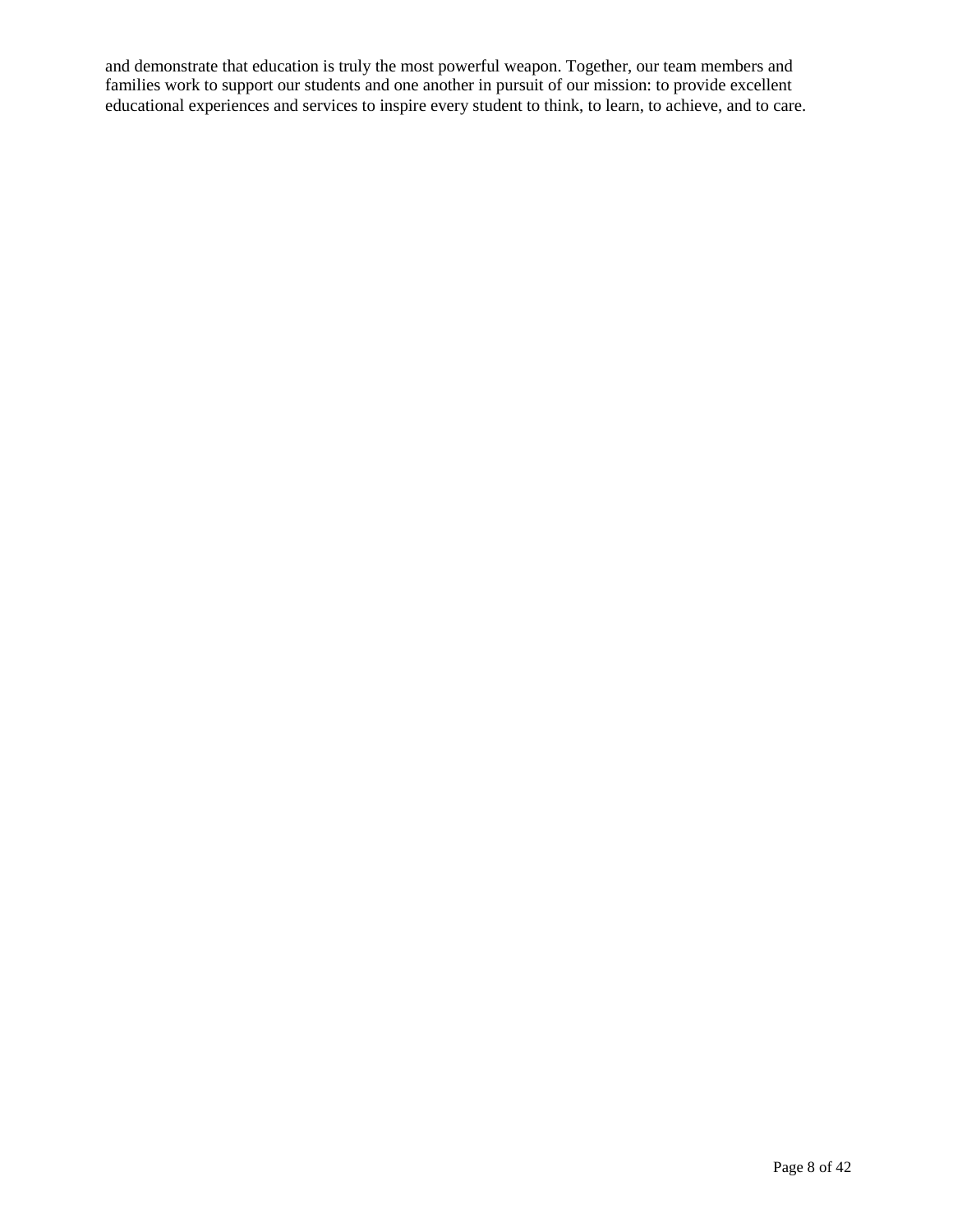### **1. Assessment Results:**

The William F. Halloran School family is committed to preparing all students for rigorous academic experiences with the shared mission to provide every student with excellent educational experiences to think, to learn, to achieve and to care. With this vision, all stakeholders work collaboratively and purposefully to maximize student achievement. Data is collected through various means, including formal and informal assessments. Our students at all grade levels continue to consistently demonstrate the highest levels of academic achievement in our school district, our county, and the state of New Jersey.

New Jersey's statewide assessment system is designed to measure student performance relative to New Jersey's Core Curriculum Content Standards up until the 2012 school year. In this system, the New Jersey Assessment of Skills and Knowledge (NJASK) is administered in grades three through eight. NJASK scores are reported as scale scores with a range of 100 to 300. Scores at or above 250 indicate "advanced proficiency." Scores from 200 to 249 indicate "proficiency." Students scoring at these levels meet or exceed the New Jersey State Standards. Scores below 200 indicate performance at a level of "partial proficiency." Students performing at this level have not met the standards set forth in the NJCCCS. Further information related to the New Jersey assessment system is accessible at http://www.state.nj.us/education/assessment/.

Halloran School has demonstrated among the highest levels of academic achievement in New Jersey over the past five years from 2008 to the present. In Mathematics, 97% of our students have consistently met state standards, while 37.5- 93.7% of our students exceeded state standards. In Literacy, 94% of our students have consistently met state standards, while 4-35.5% exceeded state standards. In Science, 95.6- 100% of our students have consistently met state standards while 44-83.2% of our students exceeded state standards.

Our 2012-2013 academic year, proved exemplary. Out of 700 students who participated in state assessments, 104 students (or 15% of test-takers) achieved a perfect score of 300 in either mathematics or literacy on the NJASK.

According to the NJ School Performance Report, Halloran School outperforms 100% of schools statewide as noted by its statewide percentile and 99% of schools educating students with similar demographic characteristics as noted in its peer school percentile in the performance area of Academic Achievement. Halloran meets all of its performance targets in the Area of Academic Achievement. It also outperforms 97% of schools statewide as noted by its statewide percentile and 99% of schools educating students with similar demographic characteristics as noted in its peer school percentile in the performance area of College and Career Readiness. Halloran meets all of its performance targets in the Area of Academic Achievement, College and Career Readiness, and Student Growth.

Halloran's Proficiency rate is 100% higher than its peer schools in Language Arts, and 97% higher than its peer schools in Mathematics. Halloran's Proficiency rate is 99% higher than all schools across the state in Language Arts, and 100% higher than all schools across the state in Mathematics.

The high levels of academic achievement demonstrated by the students at Halloran School stem from a number of factors, which include high academic standards that form the cornerstone of instructional planning and significantly influence student performance. The departmentalized faculty created learning experiences for students that are academically rigorous and based on thorough analysis of student performance data. Instruction and assessment are linked and used to drive curricular decision making throughout the academic disciplines. This approach to curriculum and instruction fosters the school's atmosphere of continual improvement and has served to drive high levels of student achievement.

The Halloran school family remains dedicated to providing every student with excellent educational experiences as the fabric of the school. Consequently over the last 5 years there has been little variation on performance among students in the different subgroups reported. We have taken advantage of innovations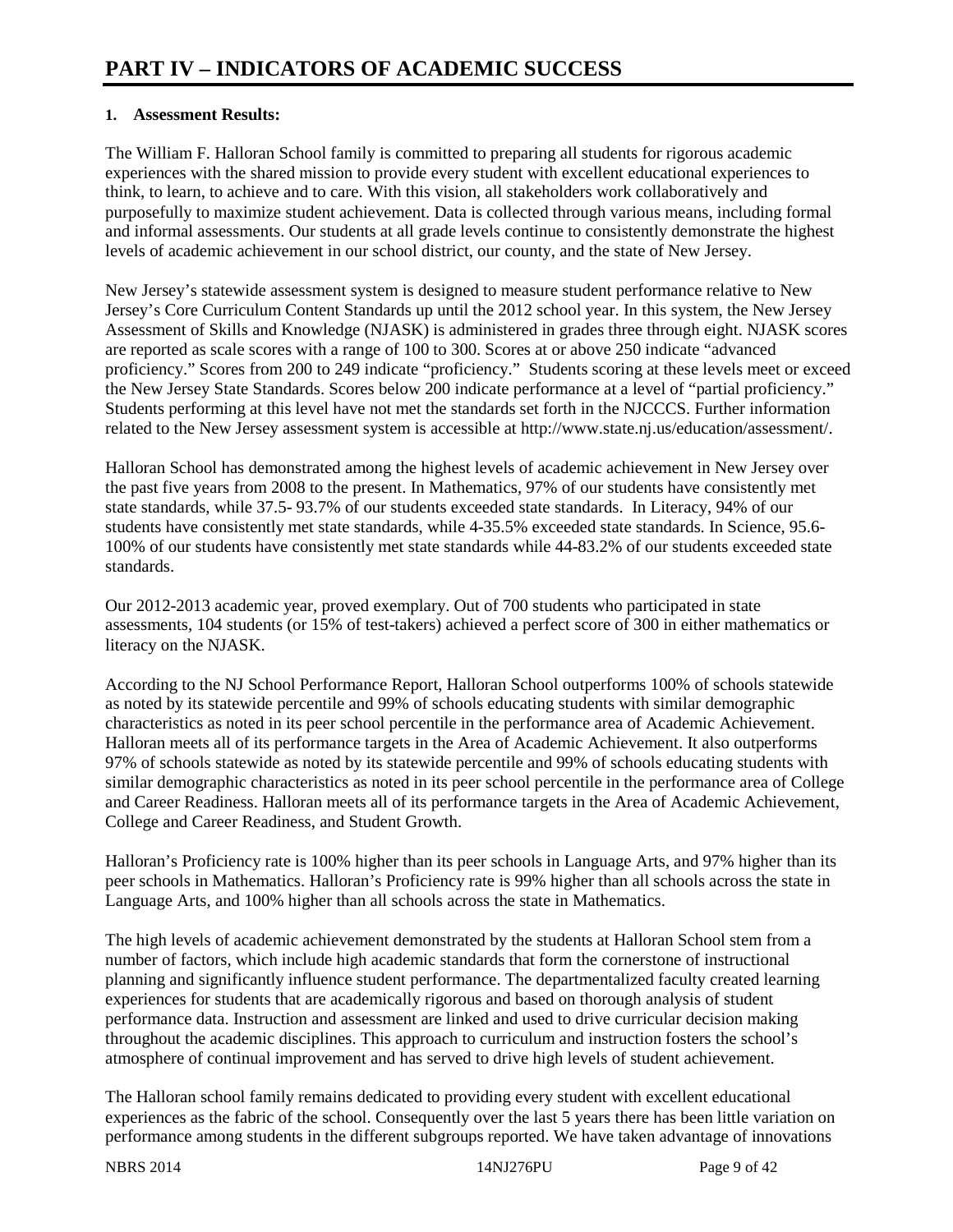including departmentalized instruction with subject specialists, differentiated instruction, intervention classes, elective classes aimed at unique student talents, academic and enriched based after school and Saturday programs, and consistent monitoring of student progress (based on data from the State based NJASK, district benchmark assessments, the Developmental Reading Assessment, teacher-developed formative and summative assessments and daily anecdotal notes to consistently monitor student progress). These innovations have bolstered our collective focus on helping students achieve their highest potential.

Teacher's analysis and use of data is the foundation and critical piece in the daily decision making process. Each teacher maintains a data binder of student's NJ ASK scores, district benchmark data, intervention, personal anecdotal notes and student growth plans to drive their teaching decisions. Personal teacher reflection is also a critical piece as teachers enhance and develop teaching strategies to maximize student learning.

Not only is data a measure of the success of our students, faculty, administration and staff; more significantly, it displays the collaboration between all stakeholders in the education of our students, the commitment to our continued progress, and the school pride that is felt by the entire William F. Halloran School family upon entering the doors daily.

### **2. Using Assessment Results:**

Halloran teachers and school leaders work collaboratively to continue the school's vision to provide excellent educational experiences for every child to reach their highest potential. As such, analysis of student performance data informs every aspect of instruction. The primary lever for the use and application of student performance data in instructional decision-making are: development of teacher data binders and professional goals, development of student data folders and personal learning goals, progress monitoring, and vertical and horizontal planning.

Teacher and student data collection is the cornerstone of our instructional decision-making. Each teacher maintains a binder of students' NJ Assessment of Skills and Knowledge (NJASK) scores, district designed benchmark data, interventions, and reflections on assessments. The data binder is utilized to identify areas of improvement for students, differentiate instruction, and develop class-wide goals which are reflected in teacher lesson plans and professional development plans. With careful review of cluster scores from state tests (e.g. comprehension of non-fiction texts, problem-solving) and focused instruction for students based on their specific areas of need, teaching and learning becomes individualized and student-centered. This process is then communicated to students, who track their own progress and develop personal learning goals. This is the basis of our instructional program.

Upon gathering and analyzing student performance data as described above, teachers and school leaders implement our progress monitoring procedures and action plans to drive student learning forward. Determination of the lowest-scoring 20% creates a proxy for initiating academic and social interventions, resulting in intervention blocks built into the students' schedule; identification of the highest-scoring 10% of students creates a proxy for initiating extension and supplemental learning opportunities. Our faculty has been trained extensively in Renzulli's Learning Differentiation Engine, a school wide Enrichment Model for gifted and talented education, an online Project Based Learning site. Halloran also implements a wide-range of engaging elective opportunities for our students throughout all grade levels and subject areas.

The school-wide focal point and clear vision unites all teachers towards common goals and drives both vertical and horizontal articulation. This is evident in weekly grade-level meetings, cross curricular collaboration, shared knowledge from departmental meetings, and professional learning community meetings led by teachers and administrators. The findings from these planning sessions drive in-school professional development offerings, which have focused most recently on subject-specific instruction, learning centers, data-informed planning, reflection, and research-based practices. This work supports our current school-wide instructional priorities: student's becoming self learners, comprehension and use of analytical texts, and mathematical problem solving.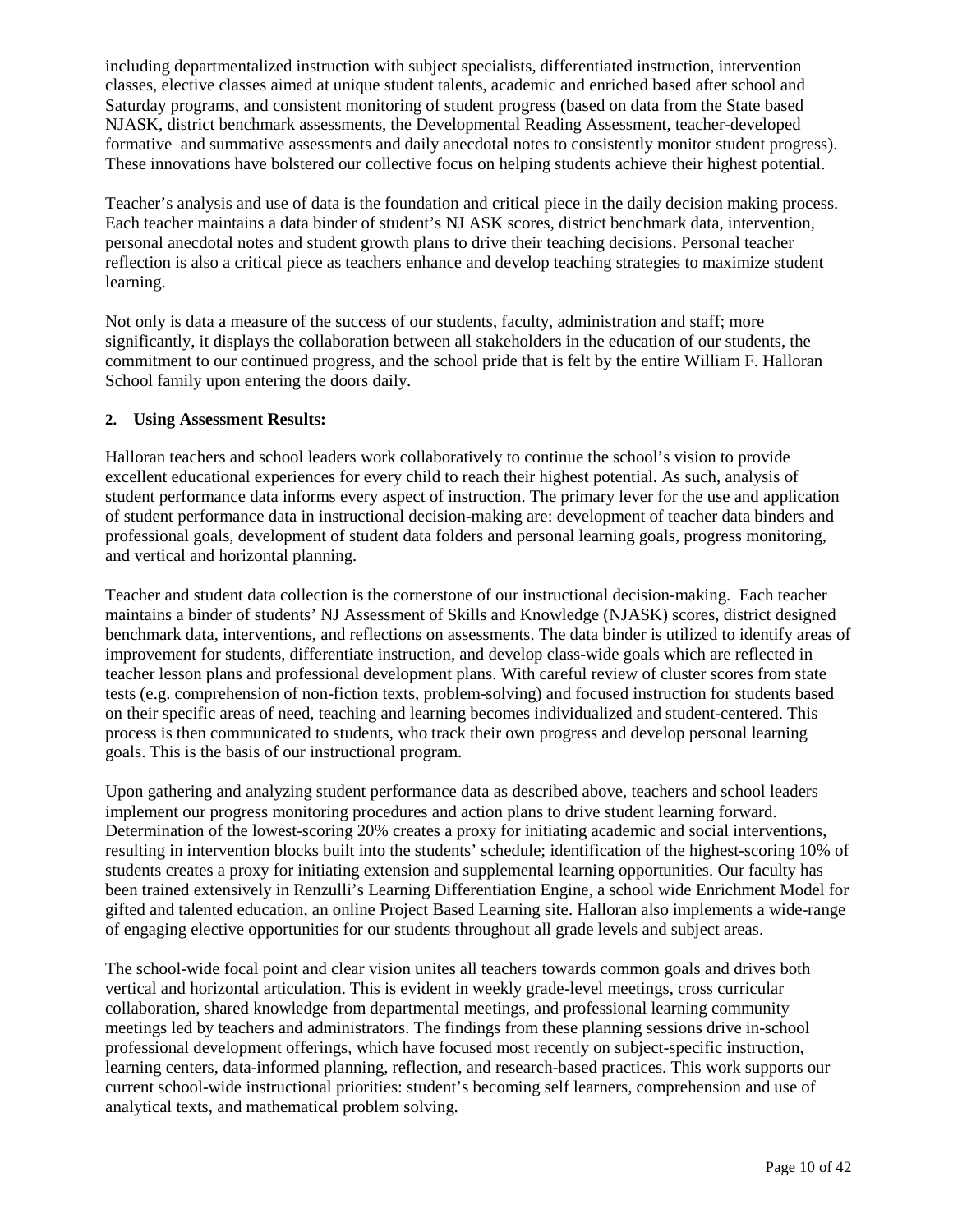### **3. Sharing Lessons Learned:**

Sharing successful practices is a critical aspect of Halloran's strong professional learning community. It is in sharing these successes that the school community supports the professional connections and effective strategies to sustain and strengthen the school's mission. The Halloran family exhibits numerous examples of sharing lessons learned which include staff contributions, curriculum pilots, administrator mentorships, and continuously striving for excellence in the performing arts.

Halloran teachers serve as district curriculum writers, provide professional development and are model teachers for data-informed instruction across the curriculum. Our physical education team members serve on the district-wide health and wellness committee, a partnership with the National Alliance for a Healthier Generation.

Several teachers serve on the Gifted and Talented Association, spearheading and actively participating in convocations for grades 2 through 8. These convocations are workshops where inter-district activities are set up to cognitively challenge students to actively work in heterogeneous teams with hands on problem solving activities that foster relationships amongst students. Currently, two Halloran team members serve as advisors for our Chapter of the National Junior Honor Society instilling the core values of Character, Academics, Leadership and Service. Students have contributed over 600 hours of community service to local organizations. Halloran teachers also serve as facilitators and judges for the national Destination Imagination competitions.

Staying current with technological advances, Halloran has served as a district pilot school for new technologies, including interactive whiteboards and iPad devices to supplement lessons in the classroom. This year, Halloran also piloted an online Mathematics program "I Can Learn" for our Special Education student population.

Keeping with our dedication to the arts, our Jazz Ensemble Director serves as the High School's Marching Band Percussion Instructor (2009-2010) earning "Best Percussion" in NJ State, as well as Nationals (2011, 2013). His students also marched in the 2013 Super Bowl at MetLife Stadium in New Jersey. Our Strings conductor presented at the New Jersey Music Education Association Conference, performed with Collegium Musicum at Rutgers, the State University, and was an assistant conductor for the Woodbridge Community Choir in Woodbridge, NJ. Our Choral Director has also performed at Carnegie Hall and participated in the Advanced Opera Artist Program at Opera Works in Northridge, CA (2013).

Halloran administrators continue these lessons learned by serving as mentors to new and aspiring school leaders, as well as presenting best practices to cohorts across the district; and to educators serving as mentors to novice teachers.

### **4. Engaging Families and Community:**

As the African proverb states, "It takes a village to raise a child," all Halloran family participants play an active role in student achievement. With the feeling of one community and one family, students and parents work together to ensure success through the strength of the Parent Teacher Association, a Halloran Husky Facebook page, and a school website that keeps all stakeholders connected.

Halloran has an active PTA that works closely with administration and staff throughout the year. The PTA has initiated and sponsored school productions/activities, such as Suessical the Musical, Disney's Beauty and the Beast, and Mulan, Tricky Tray, Bake -Offs, Field Day, Fun Day, and Family Movie Nights; all activities which bring families and community members together.

Families have access to Power School, the student information system that chronicles student progress to ensure parents are kept abreast of their child's growth. The system further enriches lines of communication between teacher and parent.

Page 11 of 42 Additionally, meetings and functions are scheduled to further keep parents involved. These include Back to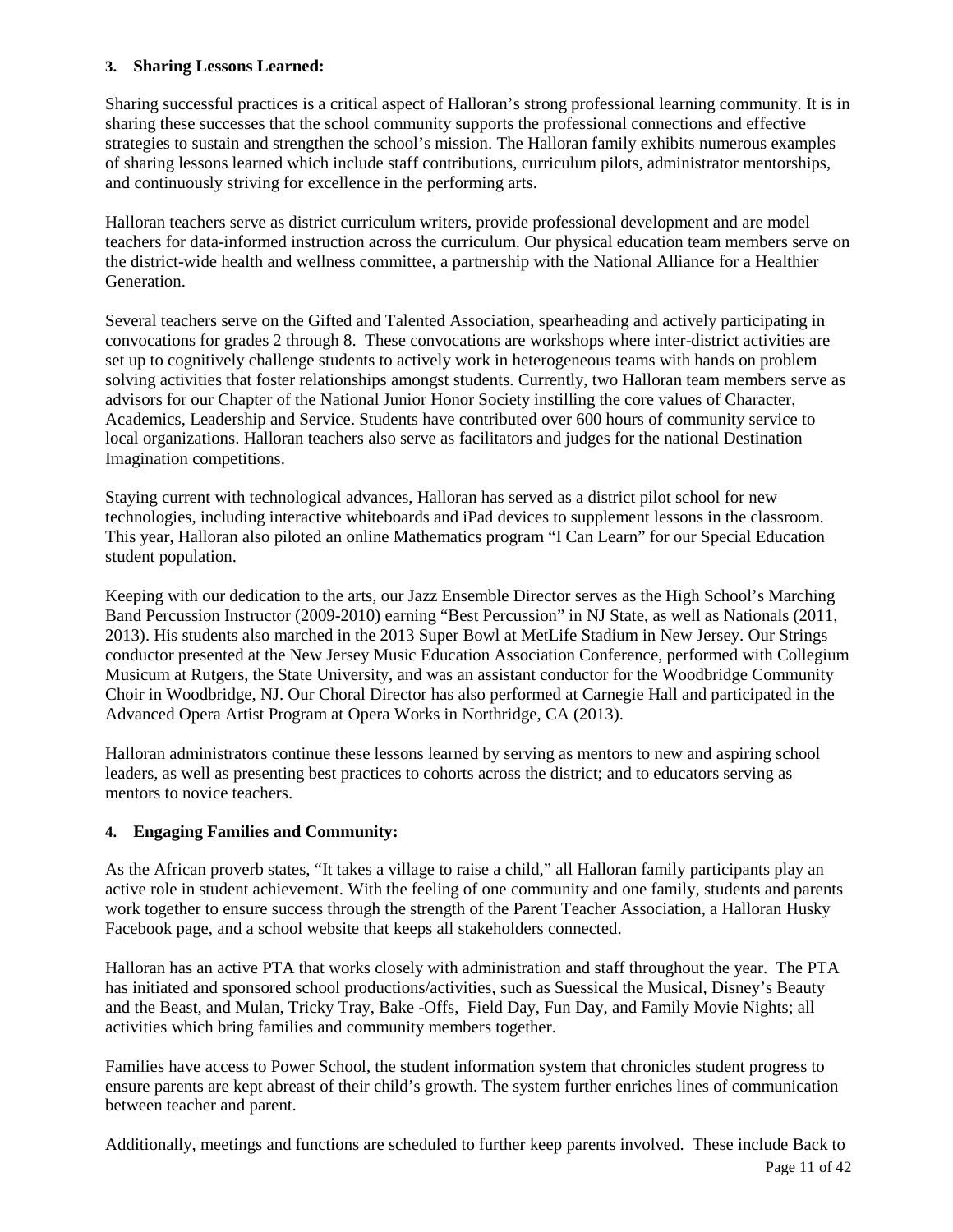School Nights when administrators and teachers share goals and expectations with families. American Education Week activities also take place where families observe and participate in classes. Other activities include Read Across America and Family Math and Literacy Night.

Student performances and functions are also a wonderful way to celebrate successes. These events allow parents to experience student learning first hand; activities range from science fairs, living wax museums, Native American exhibition, dinosaur displays, and award winning choral and band performances. In addition, monthly PTA meetings take place where parents share in the school's activity planning.

Halloran Husky pride is critical to the school community through community activities where school pride is celebrated through events such as our annual Family Fun 5K and a staff basketball game against the Harlem Wizards. School pride is continued through the Excellence Parade, Onefest, and Excellence Night where students share and celebrate their successes.

Halloran believes strongly in giving back to the community. Students and families participate in our annual St. Jude's Math-A-Thon where, over the past 5 years, our school family has donated over \$25, 000 to St. Jude's Children's Research Hospital. Student Council has contributed over \$10,000 to the Leukemia/Lymphoma Society, 125 Thanksgiving baskets to families in need, and approximately 1,100 pairs of socks to Socks for Soldiers. As evident, Halloran students are not only academically driven, but driven to give back to their communities.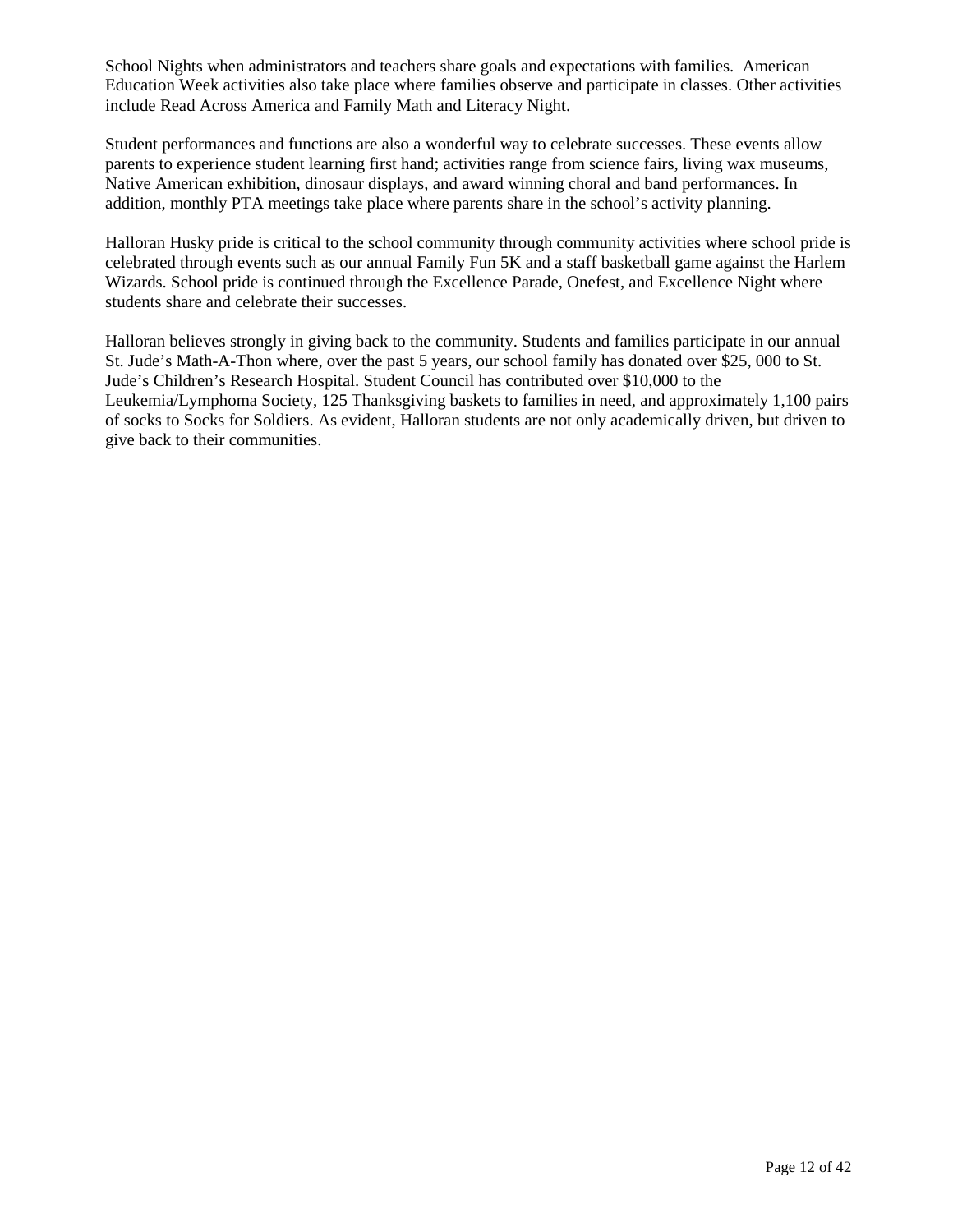### **1. Curriculum:**

Halloran's rigorous curriculum mirrors our high expectations for each student. These expectations are internalized by all; administrators, teachers, students and parents. To achieve our vision, Halloran's teaching methodologies are intentional and deliberate as part of our Instructional Core, which defines the relationship between three essential elements to student success; the teacher, student and content. Success is fostered through articulate curriculum including stimulating and challenging academic tasks aligned to meet the demands of the Common Core State Standards.

As the year begins, student strengths and weaknesses are identified and analyzed to maximize achievement. Teachers work to analyze data through various formal and informal assessments. Teachers reflect upon the data to meet the needs of the students. Progress is monitored through the use of student data binders to guarantee academic success. Individual learning goals for both the teacher and students are put into place. Strengths are identified and students are challenged through self-driven project based learning experiences as part of the gifted and talented program.

It is within our extended day schedule from 7:30 a.m. to 3:45 p.m. that students are offered innumerable opportunities across the four components of our program; academics, performing arts, visual arts and physical education. Our elementary students participate in expanded studies including three periods of physical education and health, two periods of visual arts instruction, as well as instruction in recorder, music theory, Spanish, French, and media literacy.

At Halloran, departmentalization begins in fourth grade. Students change classes and have highly qualified teachers certified in each subject. Focusing on one explicit subject, instructional time is better utilized. Departmentalization allows for concentrated grade level instructional teams to coordinate teaching efforts across each discipline.

As students progress into upper elementary grades, opportunities for specialization in advanced studies become possible. Students may engage in advanced studies in chorus, band, midi-piano, jazz choir, jazz band, forensics, debate, environmental sciences, French, and Spanish culture. The transition to middle school affords students two daily electives from an array of selections while meeting all core requirements.

It is within this array of electives the web-based program, Renzulli Learning Differentiation Engine, is utilized to enhance student success in all grades. The Renzulli philosophy is centered on students' interests and learning styles to encourage learning. Students engage in high interest topics through project based learning across subjects.

The Halloran family works collaboratively to keep abreast of the challenging demands and shifts in education today. Halloran's curriculum has been revamped to address the demands of the Common Core State Standards. To this end, second and third graded adopted a new reading series in 2012, Pearson Reading Street. Also, the L.E.A.D.S (Literacy is Essential to Adolescent Development and Success) program, which connects the relationship between English Language Arts and Social Studies begins in grade four to raise the rigor. This framework supports English Language Arts literacy and Social Studies standards through thematic novels, authentic readings, writing tasks in cooperative learning centers, and project-based learning; in turn promoting critical thinking.

Halloran's math curriculum was also updated to align to Common Core State Standards. In second through sixth grade, Everyday Mathematics is used to support the curriculum, while seventh and eighth grade utilizes an innovative technology based program, Connected Mathematics. Reading and Math consultants have been contracted to assist with the transition to Common Core State Standards and implementation of curriculum along with the supporting programs.

With the increase in writing demands, fourth through eighth grade adopted a computer based writing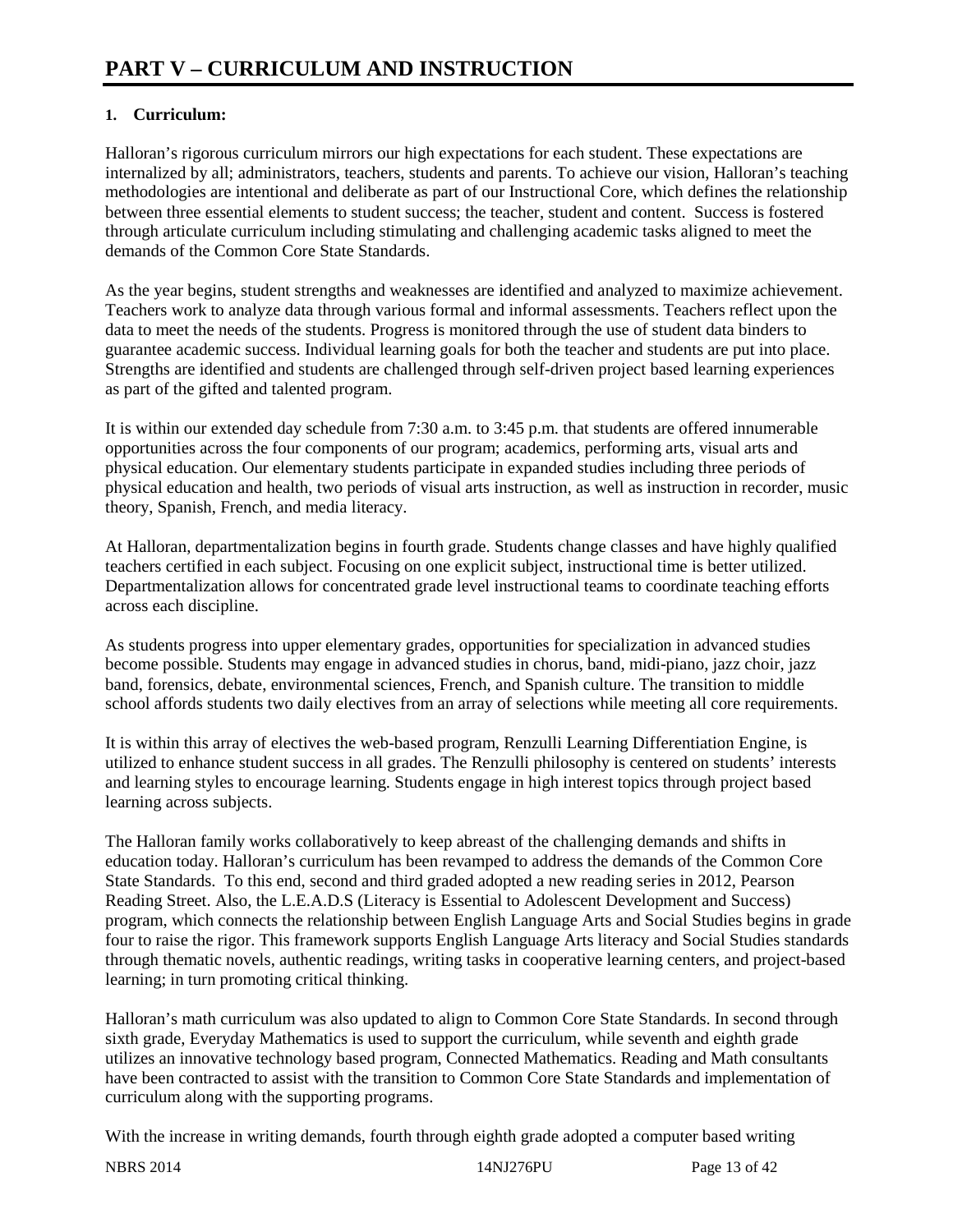program, MY Access, to enhance students' writing skills and ability to organize thoughts digitally. Science is also a critical component in challenging content. Science instruction is provided daily with a highly certified science teacher through the inquiry based program, FOSS. State of the art science labs give students opportunities to connect with critical thinking opportunities through investigations.

Professional development, instruction, student activities, benchmarks, and assessments are continuously examined to ensure the standards are being addressed in all aspects of the day. Halloran's goal is for all students to be active in their own learning. Halloran students are College and Career prepared through our challenging curriculum aligned to the standards, an array of elective opportunities, and state of the art technology. With these critical components, students attain a firm and solid foundation for high school and beyond.

### **2. Reading/English:**

Halloran utilizes a research-based, balanced literacy curriculum throughout grades two and three. It is enhanced by differentiated instruction, cooperative learning centers, and guided reading. Teachers instruct their students to expand insights and background knowledge. The curriculum focuses on data-driven instruction and lessons aligned with Common Core Standards to promote learning through developmentally appropriate experiences. The elementary literacy program, Pearson Reading Street, concentrates on specific areas of literacy which facilitate learning.

The English language arts literacy block of 90 minutes is divided in two: 30 minutes of whole group instruction and 60 minutes of student centered activities. Whole group instruction encompasses five components of reading (phonemic awareness, phonics, fluency, vocabulary, and comprehension). The small group block targets challenges identified through assessments which include Developmental Reading Assessments 2 (DRA2), district benchmarks, formal/informal assessments, and daily anecdotal notes. Students engage in individual learning, partner work, and group work that focus on a themed question of the week to invoke higher order thinking. Center work involves literacy, writing, technology, and project based learning activities. The teacher meets with students for targeted instruction and guided reading lessons utilizing assessment results. Teachers also conduct conferences where students receive support and feedback.

Students in grades four through eight engage in curriculum aligned to the Common Core State Standards and the Literacy is Essential to Adolescent Development and Success (LEADS) framework, which connects English Language Arts and Social Studies. This interdisciplinary framework supports standards through thematic novels/authentic readings, multiple writing tasks in cooperative learning centers, and project-based learning, promoting critical thinking around fiction/nonfiction texts in a 120-minute block. Students begin with a mini lesson to engage the group in the reading of the novel. Writing is stimulated through anticipatory guides, activation of prior knowledge, peer discussion through Think-Pair-Share, and questioning based on Bloom's Taxonomy. Students break into cooperative learning centers based on learning styles, multiple intelligences, and academic aptitude. At this time, guided reading and writing are implemented.

If intensification is required, students are given time for one-on-one intervention. During this period, struggling students obtain specialized attention and students who have met or exceeded identified standards engage in activities to extend learning.

Teachers also administer benchmark assessments, aiding in the formulation of future objectives and lessons. Portfolios, hands-on projects, and reading/writing across disciplines form the foundation of the program. Independent readers, writers, and thinkers are given opportunities to experience activities which encourage inquiry skills and higher order thinking.

### **3. Mathematics:**

At Halloran, all students are capable of high levels of achievement in mathematics. This is accomplished through daily rigorous instruction, a strong alignment between data-driven instruction, the knowledge of the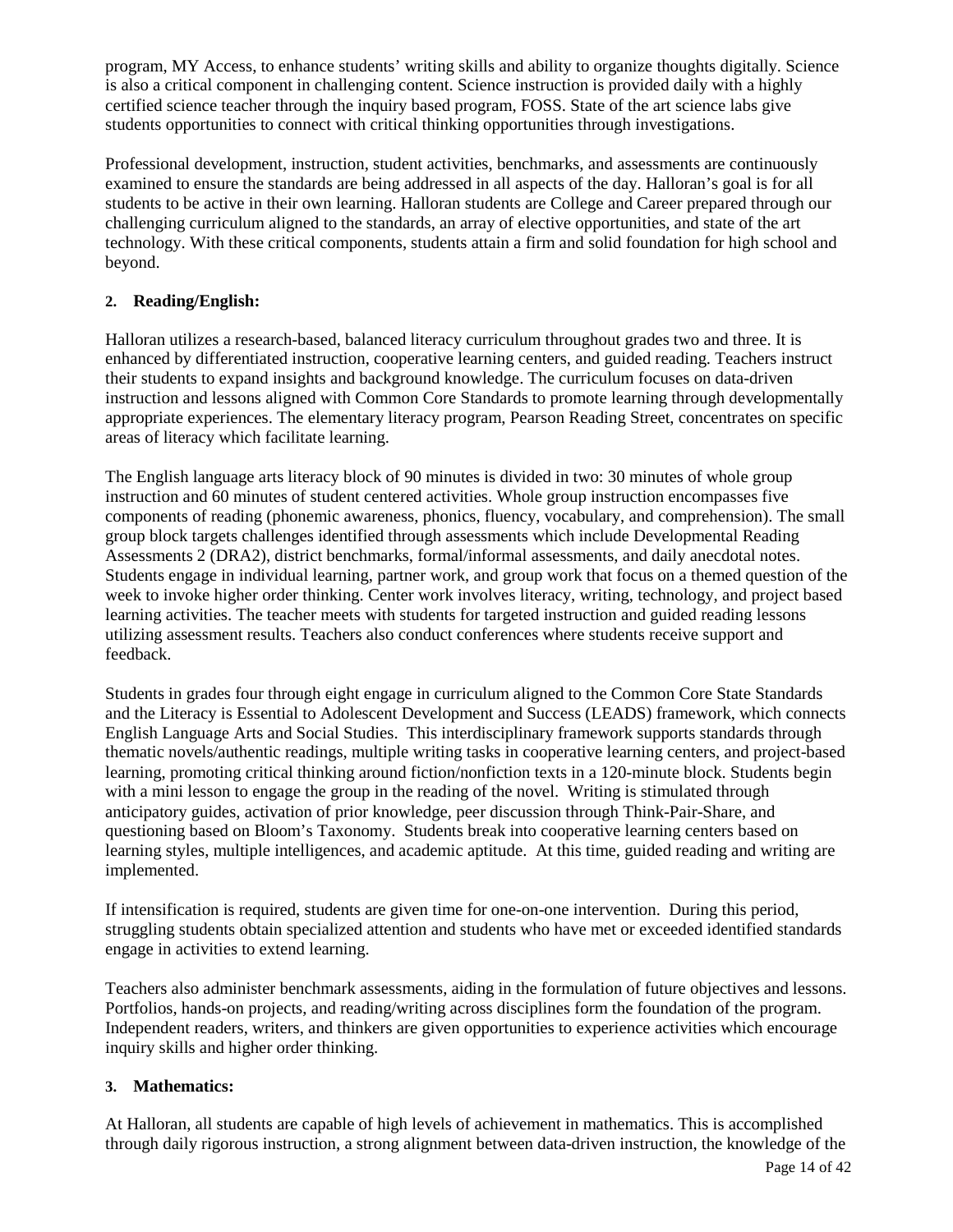Common Core State Standards, and materials from the Everyday Mathematics - The University of Chicago Project. Building on the intuitive and concrete foundations of student knowledge, teachers gradually expose children to the abstract and symbolic mathematical principles. Students address real life mathematical situations through cross curricular activities and develop skills in problem-solving, arithmetic, estimation, mental math, and algebra. Through individualization, small group study, and enrichment activities, children have the opportunity to become actively involved in their learning. Other researched-based practices in our mathematics curriculum include the use of educational technology, journal writing, exploratory studies, manipulatives, learning centers, mathematical games, and the use of children's literature. Students are provided opportunities to further explore mathematical concepts at their own pace through adaptive technologies like Carnegie Learning, Neufeld Learning Systems, and Renzulli Learning.

Students are instructed in 90-minute blocks with time allotted for whole group instruction, small group work, and one-on-one instruction. This allows the teachers to interact with students in various contexts, helping them make connections and provide the time to meet the state standards. Based on performance from class assessments, students needing intervention are offered small group instruction that targets the areas of concern, as well as an academic after-school program for further support.

Students are engaged during this period in open-ended questions, mental math, collaborative learning centers, hands-on explorations, writing activities, and the use of technology to develop mathematical reasoning and problem-solving skills. Math classes are structured to provide students opportunities to work collaboratively as well as independently, engage in meaningful experiences, and prepare each student for success.

### **4. Additional Curriculum Area:**

Halloran family uses the Visual and Performing Arts curriculum to continue the mission of providing excellent educational experiences and services that will inspire every student to think, to learn, to achieve, and to care. The department works cohesively to create an environment for students to think critically through the arts.

The school offers award winning ensembles in choral, band, and orchestra. Music can be heard daily in the hallways and has become a staple in the students' daily schedule. A curriculum begins with prekindergarten and introduces the recorder in second grade. By fourth grade, students can enroll in the choral and instrumental department.

Instruments available include the clarinet, flute, saxophone, trumpet, trombone, and violin. Students study their instrument in small pullout groups, while receiving daily or bi-daily ensemble instruction. As the students progress, more opportunities become available. There are three highly selective ensembles which include the Jazz Band, Jazz Choir, and Wind Ensemble that meet daily. All three ensembles have been recognized with Superior ratings, which are the highest possible marks at music festivals. Students have travelled to various states including Massachusetts, Connecticut, Maryland, Pennsylvania and Virginia.

In 2013, the Halloran Jazz Ensemble and Jazz Choir competed in Williamsburg, Virginia where they both received Superior Rating. Halloran Wind Ensemble received Excellent Ratings. In addition to their superb performances, the Halloran performing arts team has invited renowned guest artists & conductors to perform with and for our students. The Halloran Jazz Ensemble has also participated in the "Jazz for Young People" concerts at Lincoln Center in New York City. Students learn through ensembles that individual skills are intricate to the achievement of a larger whole, and through interdependence they are able to achieve something bigger than themselves.

The Halloran's Visual Arts department focuses on the basic elements and principles of art which are applied in the areas of drawing, painting, sculpture, fiber design, printmaking and more. Students in the Visual Arts program experience concentrated art classes daily with advanced skill development in all areas, as well as art history and advanced critique. The program offers advanced students the opportunity to develop their skills on an individual level as well as within groups. Students participate in the Art club, individual art contests, and the New Jersey Teen Arts program.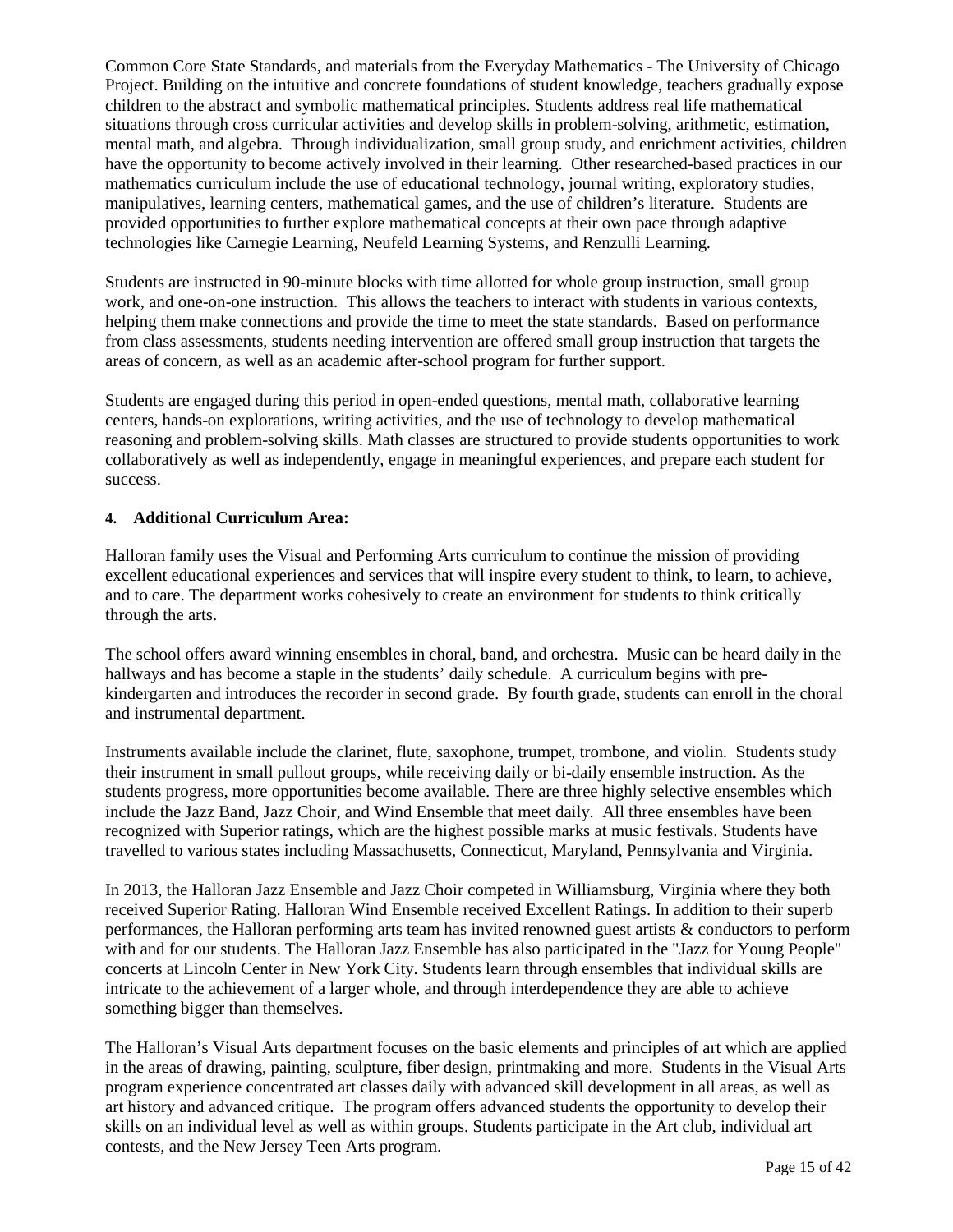Through Halloran's extensive arts program, students learn essential skills of being responsible for their craft and through hard work and persistence, they can achieve great things.

The Halloran school community is also home to 105 three and four year-old pre-kindergarten students. The children participate in multi-age classrooms where a certified pre-k teacher and a Child Development Associate (CDA) Assistant engage fifteen 3 and 4 year-old children in high quality activities that produce short- and long-term positive effects on their cognitive and social development.

The Preschool classrooms implement a curriculum that is aligned to the NJ Preschool Teaching and Learning Standards and the High/Scope Approach to early childhood education which promotes the development of independence, decision making and social interaction. Through the High/Scope Approach to learning, preschool children become active learners who share responsibility for their learning. Preschool students who participate in this program learn to make choices, carry out ideas and reflect on their learning with adults and peers. Young preschool children also have the opportunity to engage in small- and largegroup activities, assist with clean up, and exercise large muscles during outdoor time. They work in centers that foster the development of both cognitive an social skills including language and literacy, math and science, art and music, writing, blocks and dramatic play.

Within the High/Scope Approach to learning, students' interactions with the world are captured in a series of key developmental indicators that help them encounter and understand their environment. Teachers use the key developmental indicators as a conceptual framework to help them plan activities, observe children, think about the day, and make sure they provide the variety of experiences that are essential to the healthy physical, intellectual, social, and emotional growth of young children that will give them a firm foundation for the years to follow to maximize student success.

In addition, the preschool program offers bilingual instruction in Spanish and English. With such a large population of students coming from Spanish speaking homes, there is great importance on maintaining the home language while introducing our preschool students to English as a second language. This bilingual instruction offers children a chance to acquire a second language (English/Spanish) through meaningful interaction with English and Spanish speaking peers and staff. It also enables native Spanish speakers to maintain and reinforce their heritage, language, and culture. Students learn to value each other's knowledge and life experiences - leading to meaningful respect and collaboration that will last a lifetime.

### **5. Instructional Methods:**

Halloran's instructional methodology is linked directly to the district's mission: to provide excellent educational experiences and services that will inspire every student to think, to learn, to achieve, and to care. To address the diverse array of student talents, our instructional program is driven by core practices that reflect the standards of excellence that Halloran strives to meet. We believe that differentiated, targeted instruction is the basis for successful student learning. Additionally, rigorous instruction is provided to challenge our students to reach the maximum level of achievement. Through our professional learning community's teamwork, ninety day goal setting plans, district and school progress monitoring, and rigorous instruction, our school continues to maintain a high achieving status within our state.

Our school's professional learning community believes in differentiated instruction to meet every child's needs. To ascertain the needs of each child, assessment tools are utilized to assist in determining the diverse learning styles of each individual student. Frequent ongoing measurement of student growth is assessed through a variety of means including: district benchmarks, Developmental Reading Assessment 2 (DRA2), Moving with Math, and Read 180. Student data is analyzed to devise individual learning goals. Daily progress monitoring and scheduled small daily intervention groups are used to realign goals as students' skills develop. Flexible grouping through guided reading, one-on-one, peer to peer, and small group instruction is then utilized to maximize student growth.

Halloran's strong focus on rigorous instruction involves technology to support and enhance learning. One major technological component is using the Renzulli Learning Differentiation Engine. Renzulli is used in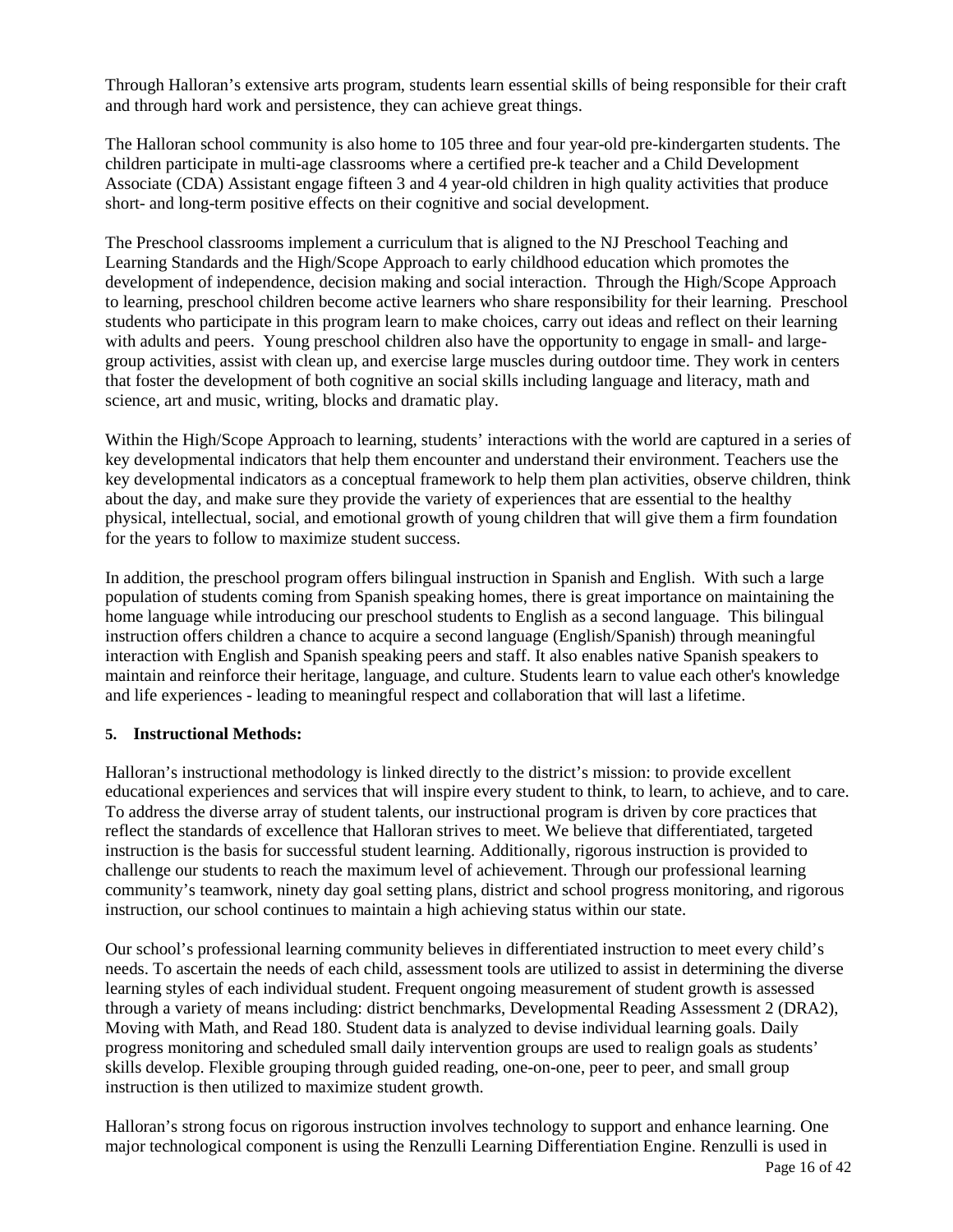grades two through eight across the curriculum. The Renzulli philosophy is centered on students' interest, learning styles, and expression styles to encourage learning. Students engage in high interest topics to enhance learning. Furthermore, to advance mathematical concepts, Halloran utilizes the Neufeld Learning Systems in grades two through five. Neufeld uses technology to develop mathematical concepts along the spectrum of concrete to abstract. It supports rich math talk and differentiates learning. For grades six through eight, the Carnegie Learning Math Series is employed to focus students' thinking and learning. Their new knowledge is applied in mathematics and empowers students to take responsibility of their learning.

Halloran's instructional methods are adjusted for differences and enrichment opportunities which in turn increase student achievement, student engagement, creativity, and an overall attitude towards school and learning.

### **6. Professional Development:**

Halloran has a strong focus on creating a professional learning community (PLC) conducive to a positive school culture. Professional development involves everyone from the principal, district leaders, instructional coaches, program consultants, and teachers working collaboratively to focus on creating excellence in rigorous instruction. Halloran focuses on promoting teacher collaboration to maximize effective practices and increase student achievement.

Professional development occurs throughout the year through observations, walkthroughs, feedback, district and internal instructional rounds, and district workshops. These professional development opportunities have been essential in preparing and strengthening teachers' skills and knowledge and consequently, that of our students.

Our school-based PLC committee, School Improvement Panel, is comprised of teachers and administrators to assess school-wide needs and support planning. To this end, the committee has instituted internal instructional rounds to maximize effective teaching practices where reflection is a critical component to strengthen teaching. Descriptive and specific feedback is also given to teachers to enhance lessons.

Our school district has embedded two days within the calendar to provide professional development. In addition, Halloran gives teachers time to work together on professional growth plans, with common preparation periods daily. Teachers have the opportunity to keep abreast of current education initiatives by attending numerous professional development opportunities provided by the district's staff development through a web-based program, My Learning Plan. Additionally, teachers utilize Blackboard, a support system that allows teachers to access and share resources to enhance classroom instruction.

This year's major focus includes professional development on the Charlotte Danielson Framework for Teaching, Anti- Harassment, Intimidation and Bullying strategies, and content training which have been utilized to improve instruction and maximize learning. Various consultants for language arts and mathematics have been wonderful resources in aligning our lessons and teaching strategies to the shifts and demands of Common Core State Standards in the classrooms as well as the transition to PARCC.

Halloran uses teacher, district, state, and national assessments not only as guidelines for implementation of best practices, but as tools to pull our instructional team together to work collaboratively to help students reach their highest levels of achievement. Teachers are motivated to maintain their knowledge and skills to reflect current educational practices. Many of our teachers participate in workshops outside of the district, attend summer institutes, network with other teachers, and seek advanced degrees or certifications. Fiftyfive percent of the instructional staff has attained a masters or doctoral degree while many teachers are currently engaged in graduate studies.

### **7. School Leadership**

Together Everyone Achieves More (TEAM) is the motto that drives Halloran to work collaboratively to assure student achievement and certify that all members contribute to the success of the school. Halloran's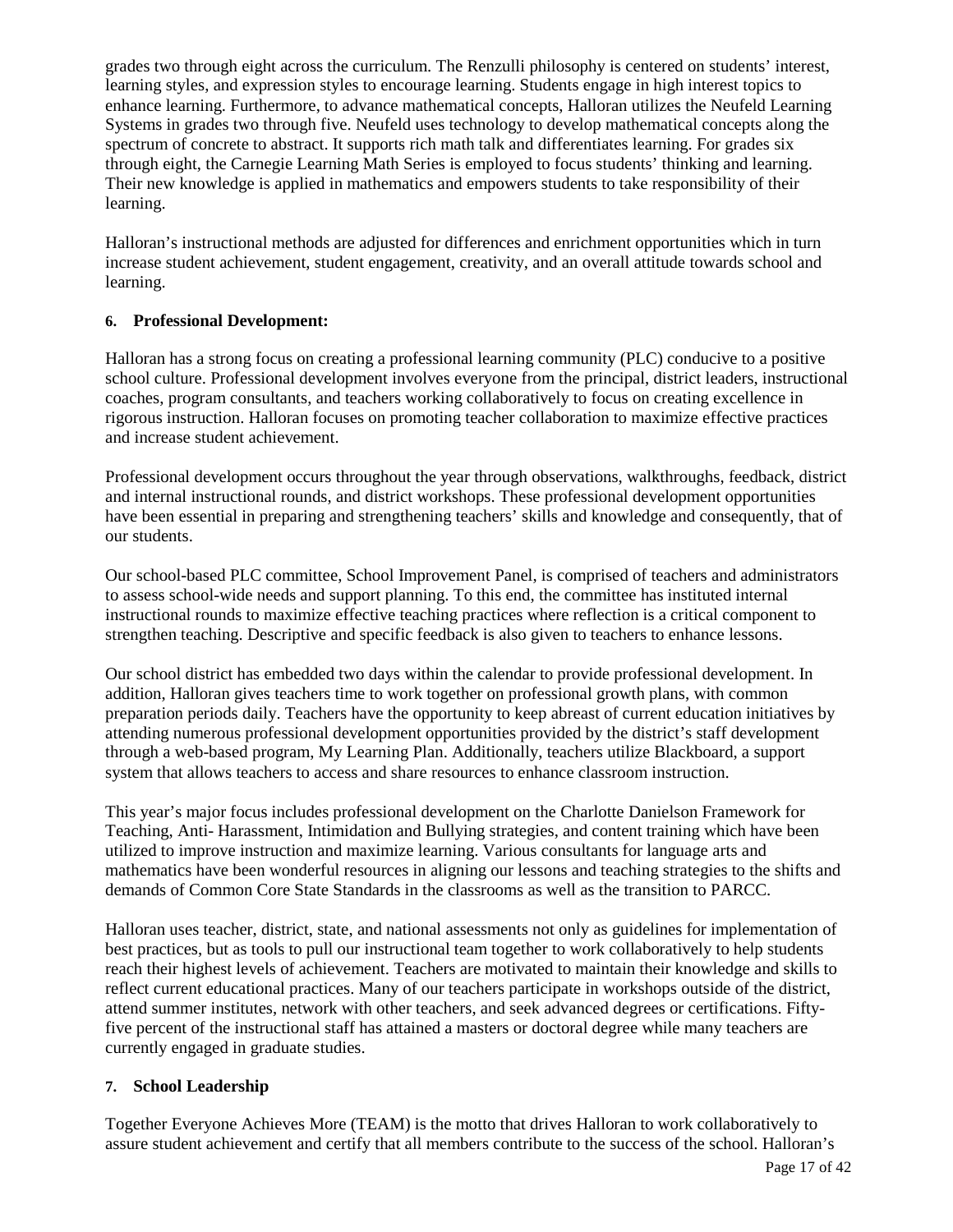mission is internalized by all team members with the shared vision that Halloran will provide excellent educational experiences to inspire every student to think, to learn, to achieve, and to care.

The role of leadership is assumed by the principal, vice principals, guidance counselor, social worker, nurse, teachers and support staff. Administrators monitor and work collaboratively with school committees to address specific needs of the school and create policies and procedures that work towards improving achievement.

The various committees include the Crisis Team who make certain the school is a safe place that allows students to concentrate on their learning. The Excellence Team promotes and acknowledges academic achievement through quarterly scholar assemblies and an end of the year celebration attended by staff and families. The Intervention and Referral Services Committee provides assistance to students who are struggling academically or emotionally and monitors their progress. The Parent Teacher Association (PTA) works diligently to bring school, home, and community together through workshops, activities, and fundraisers. The School Improvement Panel assesses the professional development needs of teachers to assure students are receiving optimal instruction.

Administrators support the professional growth of teachers with frequent formal and informal observations, evaluations, and one-on-one conferences with focused specific feedback creating knowledgeable, confident and motivated academic leaders. Working with the School Improvement Panel and Professional Learning Community, the Halloran family instituted internal instructional rounds to find patterns related to student engagement and learning, monitor progress, and identify the next level of work. Internal rounds maximize learning opportunities for students to meet the demands of the Common Core State Standards and prepare them to be 21st century learners.

Overall student achievement and the school's success is significantly influenced by Halloran leaders who are responsible for setting a clear vision that everyone understands and accepts, establishing high expectations, using data to track progress, and by providing all team members with the necessary support to succeed. Recognizing that every member of the Halloran family is an integral part of the school community and that their ideas and suggestions are valuable, boosts staff morale and culture.

Halloran's "TEAM" motto creates a culture of school pride where all members collaborate on areas of shared interest and commitment to all our students.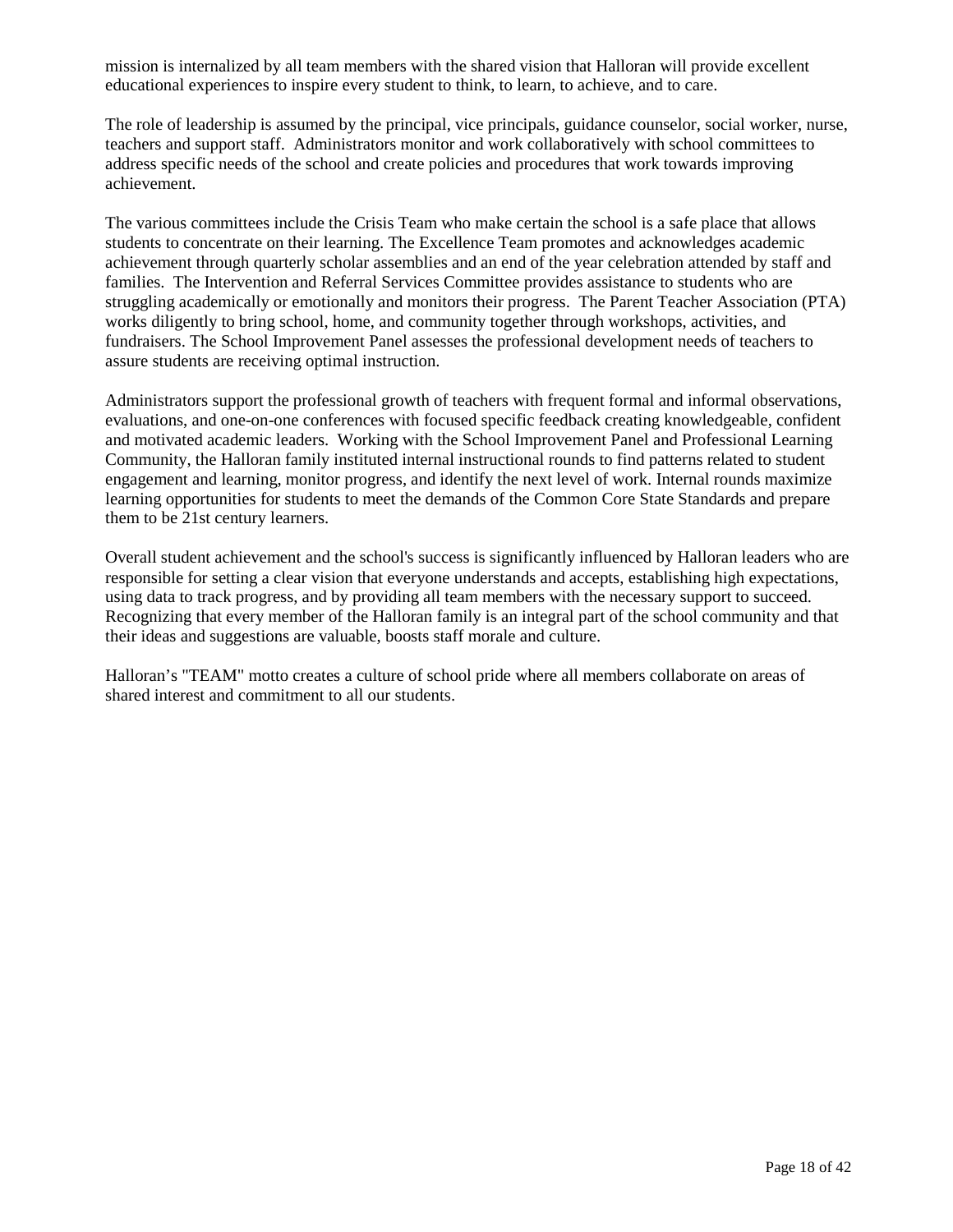### **STATE CRITERION--REFERENCED TESTS**

**Subject:** Math **Test:** New Jersey Assessment of Skills and Knowledge (NJASK) **All Students Tested/Grade:** 3 **Edition/Publication Year:** 2013

Publisher: New Jersey Department of Education

| School Year                      | 2012-2013        | 2011-2012        | 2010-2011        | 2009-2010        | 2008-2009 |
|----------------------------------|------------------|------------------|------------------|------------------|-----------|
| Testing month                    | May              | May              | May              | May              | Jan       |
| <b>SCHOOL SCORES*</b>            |                  |                  |                  |                  |           |
| % Proficient plus % Advanced     | 97               | 99               | 100              | 100              |           |
| % Advanced                       | 80               | 73               | 83               | 94               |           |
| Number of students tested        | 101              | 89               | 98               | 79               |           |
| Percent of total students tested | 100              | 100              | 100              | 100              |           |
| Number of students tested with   | $\overline{0}$   | $\overline{0}$   | $\overline{0}$   | $\overline{0}$   |           |
| alternative assessment           |                  |                  |                  |                  |           |
| % of students tested with        | $\overline{0}$   | $\mathbf{0}$     | $\boldsymbol{0}$ | $\overline{0}$   |           |
| alternative assessment           |                  |                  |                  |                  |           |
| <b>SUBGROUP SCORES</b>           |                  |                  |                  |                  |           |
| 1. Free and Reduced-Price        |                  |                  |                  |                  |           |
| Meals/Socio-Economic/            |                  |                  |                  |                  |           |
| <b>Disadvantaged Students</b>    |                  |                  |                  |                  |           |
| % Proficient plus % Advanced     | 99               | 99               | 100              | 100              |           |
| % Advanced                       | 77               | 71               | 83               | 94               |           |
| Number of students tested        | 66               | 65               | 75               | 54               |           |
| 2. Students receiving Special    |                  |                  |                  |                  |           |
| <b>Education</b>                 |                  |                  |                  |                  |           |
| % Proficient plus % Advanced     | $\overline{0}$   | $\boldsymbol{0}$ | $\boldsymbol{0}$ | $\boldsymbol{0}$ |           |
| % Advanced                       | $\overline{0}$   | $\boldsymbol{0}$ | $\overline{0}$   | $\overline{0}$   |           |
| Number of students tested        | $\overline{0}$   | $\boldsymbol{0}$ | $\boldsymbol{0}$ | $\boldsymbol{0}$ |           |
| 3. English Language Learner      |                  |                  |                  |                  |           |
| <b>Students</b>                  |                  |                  |                  |                  |           |
| % Proficient plus % Advanced     | 100              | 100              | 100              | $\boldsymbol{0}$ |           |
| % Advanced                       | 73               | 55               | 100              | $\overline{0}$   |           |
| Number of students tested        | 11               | 11               | 9                | $\boldsymbol{0}$ |           |
| 4. Hispanic or Latino            |                  |                  |                  |                  |           |
| <b>Students</b>                  |                  |                  |                  |                  |           |
| % Proficient plus % Advanced     | 100              | 100              | 100              | 100              |           |
| % Advanced                       | 86               | 74               | 85               | 94               |           |
| Number of students tested        | 65               | 54               | 61               | 51               |           |
| 5. African- American             |                  |                  |                  |                  |           |
| <b>Students</b>                  |                  |                  |                  |                  |           |
| % Proficient plus % Advanced     | 83               | 91               | 100              | 100              |           |
| % Advanced                       | 50               | 36               | 72               | 90               |           |
| Number of students tested        | 12               | 11               | 18               | 10               |           |
| <b>6. Asian Students</b>         |                  |                  |                  |                  |           |
| % Proficient plus % Advanced     | $\overline{0}$   | $\mathbf{0}$     | $\overline{0}$   | $\overline{0}$   |           |
| % Advanced                       | $\boldsymbol{0}$ | $\boldsymbol{0}$ | $\boldsymbol{0}$ | $\overline{0}$   |           |
| Number of students tested        | $\overline{0}$   | $\overline{0}$   | $\overline{0}$   | $\overline{0}$   |           |
| 7. American Indian or            |                  |                  |                  |                  |           |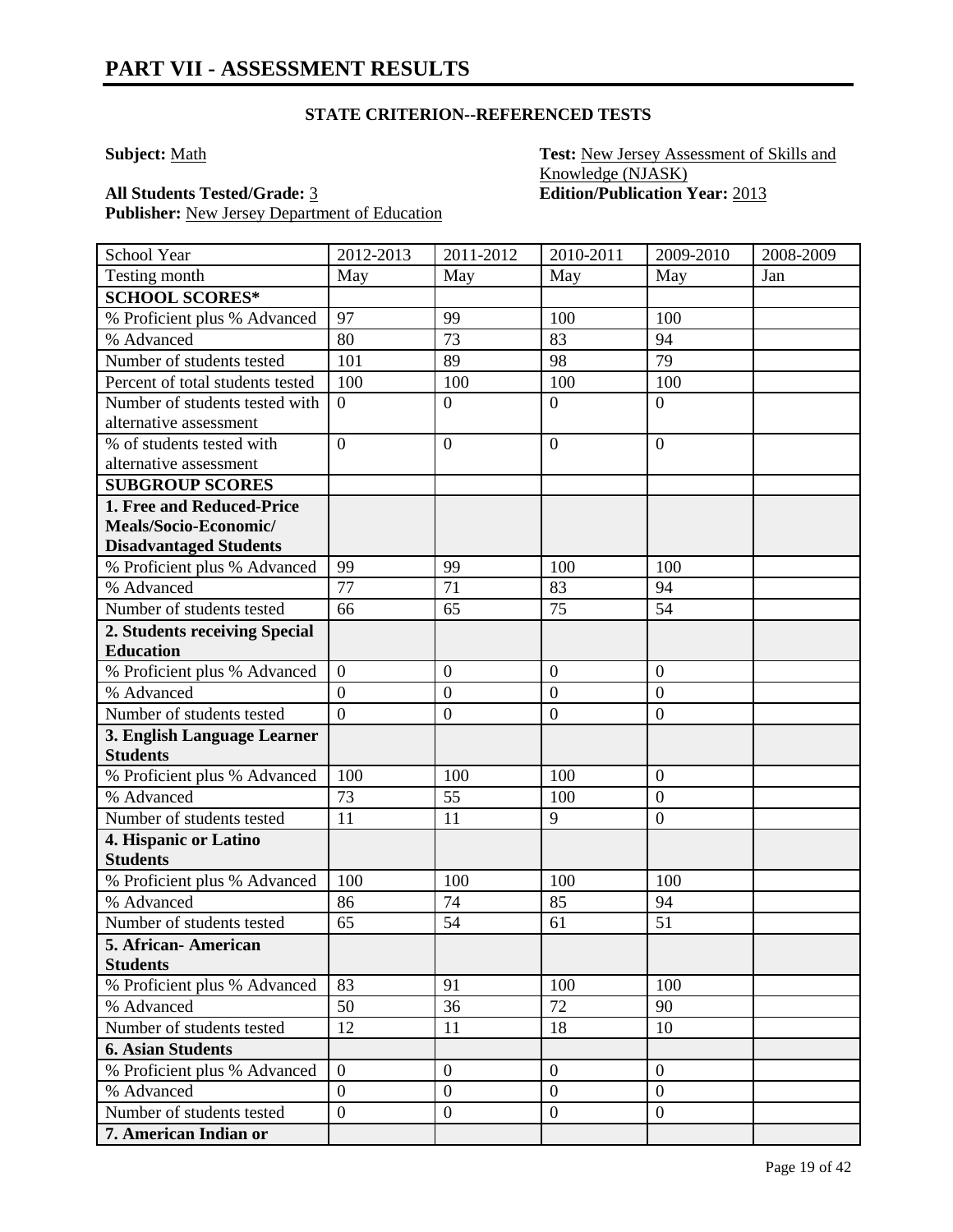| <b>Alaska Native Students</b>    |                |                  |                  |                |  |
|----------------------------------|----------------|------------------|------------------|----------------|--|
| % Proficient plus % Advanced     | $\overline{0}$ | $\boldsymbol{0}$ | $\overline{0}$   | $\mathbf{0}$   |  |
| % Advanced                       | $\overline{0}$ | $\overline{0}$   | $\overline{0}$   | $\overline{0}$ |  |
| Number of students tested        | $\overline{0}$ | $\mathbf{0}$     | $\overline{0}$   | $\theta$       |  |
| 8. Native Hawaiian or other      |                |                  |                  |                |  |
| <b>Pacific Islander Students</b> |                |                  |                  |                |  |
| % Proficient plus % Advanced     | $\overline{0}$ | $\theta$         | $\overline{0}$   | $\mathbf{0}$   |  |
| % Advanced                       | $\theta$       | $\overline{0}$   | $\theta$         | $\overline{0}$ |  |
| Number of students tested        | $\overline{0}$ | $\mathbf{0}$     | $\boldsymbol{0}$ | $\mathbf{0}$   |  |
| 9. White Students                |                |                  |                  |                |  |
| % Proficient plus % Advanced     | 95             | 100              | 100              | 100            |  |
| % Advanced                       | 81             | 94               | 92               | 92             |  |
| Number of students tested        | 21             | 17               | 13               | 13             |  |
| <b>10. Two or More Races</b>     |                |                  |                  |                |  |
| identified Students              |                |                  |                  |                |  |
| % Proficient plus % Advanced     | $\overline{0}$ | $\overline{0}$   | $\overline{0}$   | $\overline{0}$ |  |
| % Advanced                       | $\overline{0}$ | $\overline{0}$   | $\overline{0}$   | $\overline{0}$ |  |
| Number of students tested        | $\theta$       | $\overline{0}$   | $\overline{0}$   | $\Omega$       |  |
| 11. Other 1: Other 1             |                |                  |                  |                |  |
| % Proficient plus % Advanced     |                |                  |                  |                |  |
| % Advanced                       |                |                  |                  |                |  |
| Number of students tested        |                |                  |                  |                |  |
| 12. Other 2: Other 2             |                |                  |                  |                |  |
| % Proficient plus % Advanced     |                |                  |                  |                |  |
| % Advanced                       |                |                  |                  |                |  |
| Number of students tested        |                |                  |                  |                |  |
| 13. Other 3: Other 3             |                |                  |                  |                |  |
| % Proficient plus % Advanced     |                |                  |                  |                |  |
| % Advanced                       |                |                  |                  |                |  |
| Number of students tested        |                |                  |                  |                |  |

**NOTES:** Grade Three was not part of William F. Halloran School No. 22 prior to 2009-2010 school year.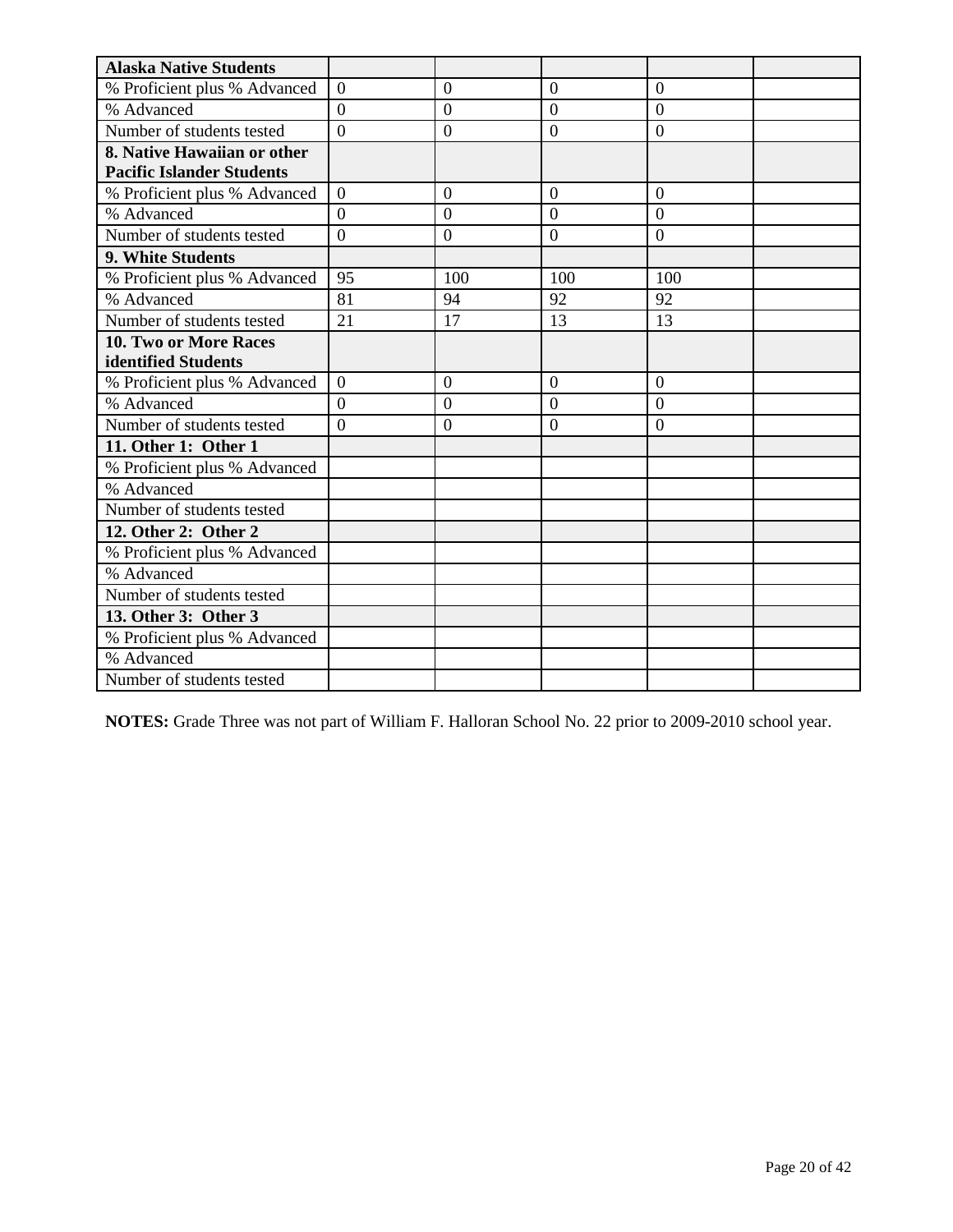### **Subject:** Math **Test:** New Jersey Assessment of Skills & Knowledge (NJASK) **All Students Tested/Grade:** 4 **Edition/Publication Year:** 2013

| School Year                                    | 2012-2013        | 2011-2012        | 2010-2011        | 2009-2010        | 2008-2009        |
|------------------------------------------------|------------------|------------------|------------------|------------------|------------------|
| Testing month                                  | May              | May              | May              | May              | May              |
| <b>SCHOOL SCORES*</b>                          |                  |                  |                  |                  |                  |
| % Proficient plus % Advanced                   | 98               | 99               | 100              | 100              | 100              |
| % Advanced                                     | 73               | 79               | 86               | 84               | 85               |
| Number of students tested                      | 118              | 118              | 92               | 88               | 95               |
| Percent of total students tested               | 100              | 100              | 100              | 100              | 100              |
| Number of students tested with                 | $\overline{0}$   | $\boldsymbol{0}$ | $\overline{0}$   | $\overline{0}$   | $\overline{0}$   |
| alternative assessment                         |                  |                  |                  |                  |                  |
| % of students tested with                      | $\overline{0}$   | $\overline{0}$   | $\overline{0}$   | $\overline{0}$   | $\overline{0}$   |
| alternative assessment                         |                  |                  |                  |                  |                  |
| <b>SUBGROUP SCORES</b>                         |                  |                  |                  |                  |                  |
| 1. Free and Reduced-Price                      |                  |                  |                  |                  |                  |
| Meals/Socio-Economic/                          |                  |                  |                  |                  |                  |
| <b>Disadvantaged Students</b>                  |                  |                  |                  |                  |                  |
| % Proficient plus % Advanced                   | 97               | 99               | 100              | 100              | 100              |
| % Advanced                                     | 72               | 77               | 85               | 83               | 86               |
| Number of students tested                      | 89               | 90               | 72               | 64               | 72               |
| 2. Students receiving Special                  |                  |                  |                  |                  |                  |
| <b>Education</b>                               |                  |                  |                  |                  |                  |
| % Proficient plus % Advanced                   | $\boldsymbol{0}$ | $\boldsymbol{0}$ | $\mathbf{0}$     | $\boldsymbol{0}$ | $\boldsymbol{0}$ |
| % Advanced                                     | $\overline{0}$   | $\overline{0}$   | $\overline{0}$   | $\boldsymbol{0}$ | $\mathbf{0}$     |
| Number of students tested                      | $\overline{0}$   | $\boldsymbol{0}$ | $\overline{0}$   | $\overline{0}$   | $\overline{0}$   |
| 3. English Language Learner<br><b>Students</b> |                  |                  |                  |                  |                  |
| % Proficient plus % Advanced                   | $\overline{0}$   | $\boldsymbol{0}$ | $\mathbf{0}$     | $\boldsymbol{0}$ | $\boldsymbol{0}$ |
| % Advanced                                     | $\overline{0}$   | $\boldsymbol{0}$ | $\mathbf{0}$     | $\overline{0}$   | $\overline{0}$   |
| Number of students tested                      | $\overline{0}$   | $\overline{0}$   | $\overline{0}$   | $\overline{0}$   | $\boldsymbol{0}$ |
| 4. Hispanic or Latino                          |                  |                  |                  |                  |                  |
| <b>Students</b>                                |                  |                  |                  |                  |                  |
| % Proficient plus % Advanced                   | 97               | 100              | 100              | 100              | 100              |
| % Advanced                                     | 74               | 82               | 82               | 80               | 88               |
| Number of students tested                      | 76               | 76               | 60               | 49               | 60               |
| 5. African-American                            |                  |                  |                  |                  |                  |
| <b>Students</b>                                |                  |                  |                  |                  |                  |
| % Proficient plus % Advanced                   | 93               | 95               | 100              | 100              | 100              |
| % Advanced                                     | 64               | 67               | 80               | 85               | 85               |
| Number of students tested                      | 14               | 21               | 10               | 20               | 13               |
| <b>6. Asian Students</b>                       |                  |                  |                  |                  |                  |
| % Proficient plus % Advanced                   | $\overline{0}$   | $\boldsymbol{0}$ | $\boldsymbol{0}$ | $\overline{0}$   | $\overline{0}$   |
| % Advanced                                     | $\overline{0}$   | $\overline{0}$   | $\overline{0}$   | $\overline{0}$   | $\overline{0}$   |
| Number of students tested                      | $\overline{0}$   | $\boldsymbol{0}$ | $\boldsymbol{0}$ | $\overline{0}$   | $\mathbf{0}$     |
| 7. American Indian or                          |                  |                  |                  |                  |                  |
| <b>Alaska Native Students</b>                  |                  |                  |                  |                  |                  |
| % Proficient plus % Advanced                   | $\overline{0}$   | $\boldsymbol{0}$ | $\boldsymbol{0}$ | $\overline{0}$   | $\overline{0}$   |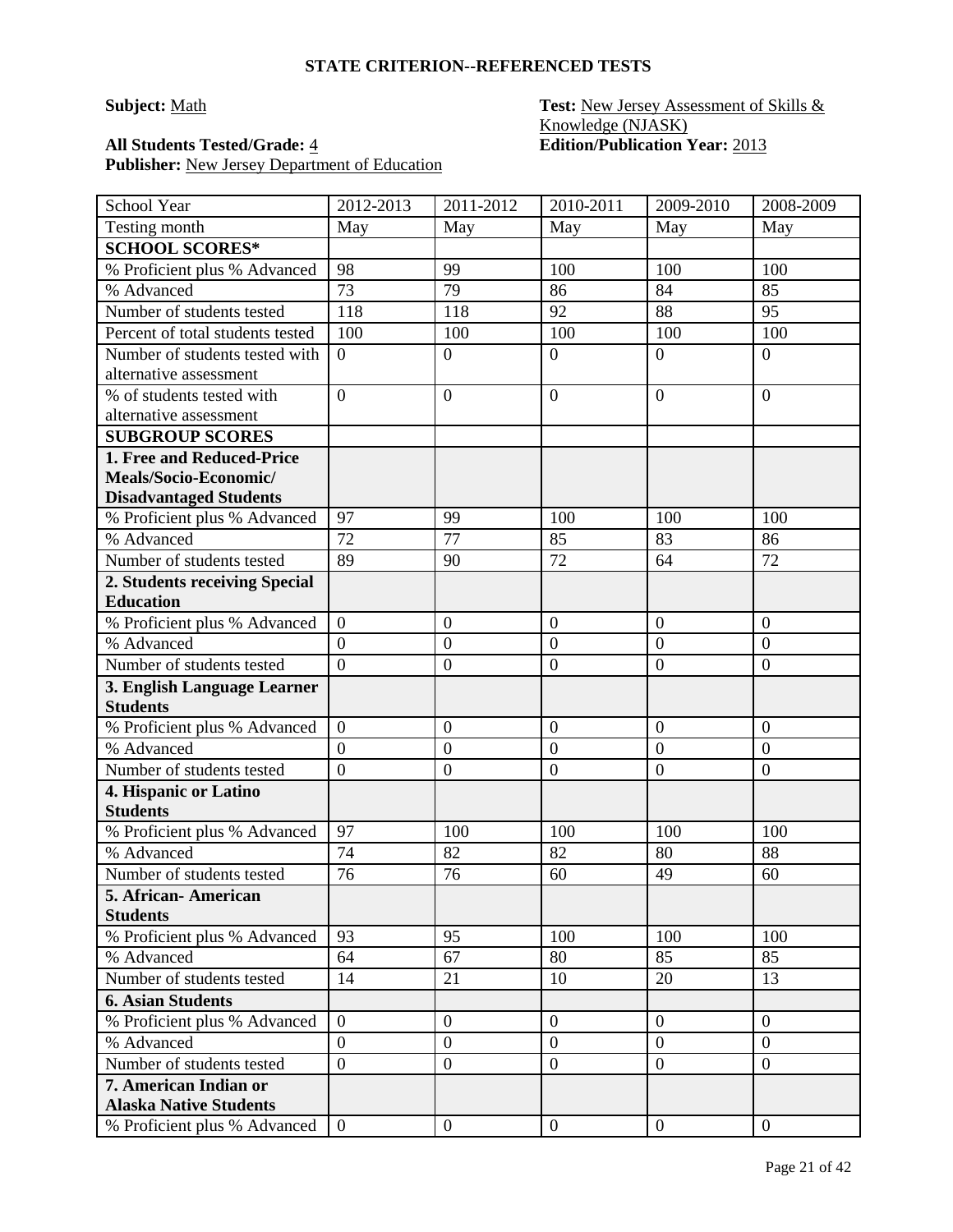| % Advanced                       | $\overline{0}$ | $\overline{0}$   | $\overline{0}$ | $\overline{0}$ | $\overline{0}$ |
|----------------------------------|----------------|------------------|----------------|----------------|----------------|
| Number of students tested        | $\Omega$       | $\boldsymbol{0}$ | $\overline{0}$ | $\overline{0}$ | $\overline{0}$ |
| 8. Native Hawaiian or other      |                |                  |                |                |                |
| <b>Pacific Islander Students</b> |                |                  |                |                |                |
| % Proficient plus % Advanced     | $\overline{0}$ | $\overline{0}$   | $\overline{0}$ | $\overline{0}$ | $\overline{0}$ |
| % Advanced                       | $\overline{0}$ | $\boldsymbol{0}$ | $\overline{0}$ | $\overline{0}$ | $\overline{0}$ |
| Number of students tested        | $\theta$       | $\overline{0}$   | $\overline{0}$ | $\overline{0}$ | $\overline{0}$ |
| 9. White Students                |                |                  |                |                |                |
| % Proficient plus % Advanced     | 100            | 100              | 100            | 100            | 100            |
| % Advanced                       | 81             | 86               | 100            | 93             | 77             |
| Number of students tested        | 21             | 14               | 16             | 15             | 17             |
| 10. Two or More Races            |                |                  |                |                |                |
| identified Students              |                |                  |                |                |                |
| % Proficient plus % Advanced     | $\Omega$       | $\overline{0}$   | $\overline{0}$ | $\overline{0}$ | $\overline{0}$ |
| % Advanced                       | $\overline{0}$ | $\overline{0}$   | $\overline{0}$ | $\overline{0}$ | $\overline{0}$ |
| Number of students tested        | $\theta$       | $\boldsymbol{0}$ | $\overline{0}$ | $\overline{0}$ | $\overline{0}$ |
| 11. Other 1: Other 1             |                |                  |                |                |                |
| % Proficient plus % Advanced     |                |                  |                |                |                |
| % Advanced                       |                |                  |                |                |                |
| Number of students tested        |                |                  |                |                |                |
| 12. Other 2: Other 2             |                |                  |                |                |                |
| % Proficient plus % Advanced     |                |                  |                |                |                |
| % Advanced                       |                |                  |                |                |                |
| Number of students tested        |                |                  |                |                |                |
| 13. Other 3: Other 3             |                |                  |                |                |                |
| % Proficient plus % Advanced     |                |                  |                |                |                |
| % Advanced                       |                |                  |                |                |                |
| Number of students tested        |                |                  |                |                |                |

**NOTES:**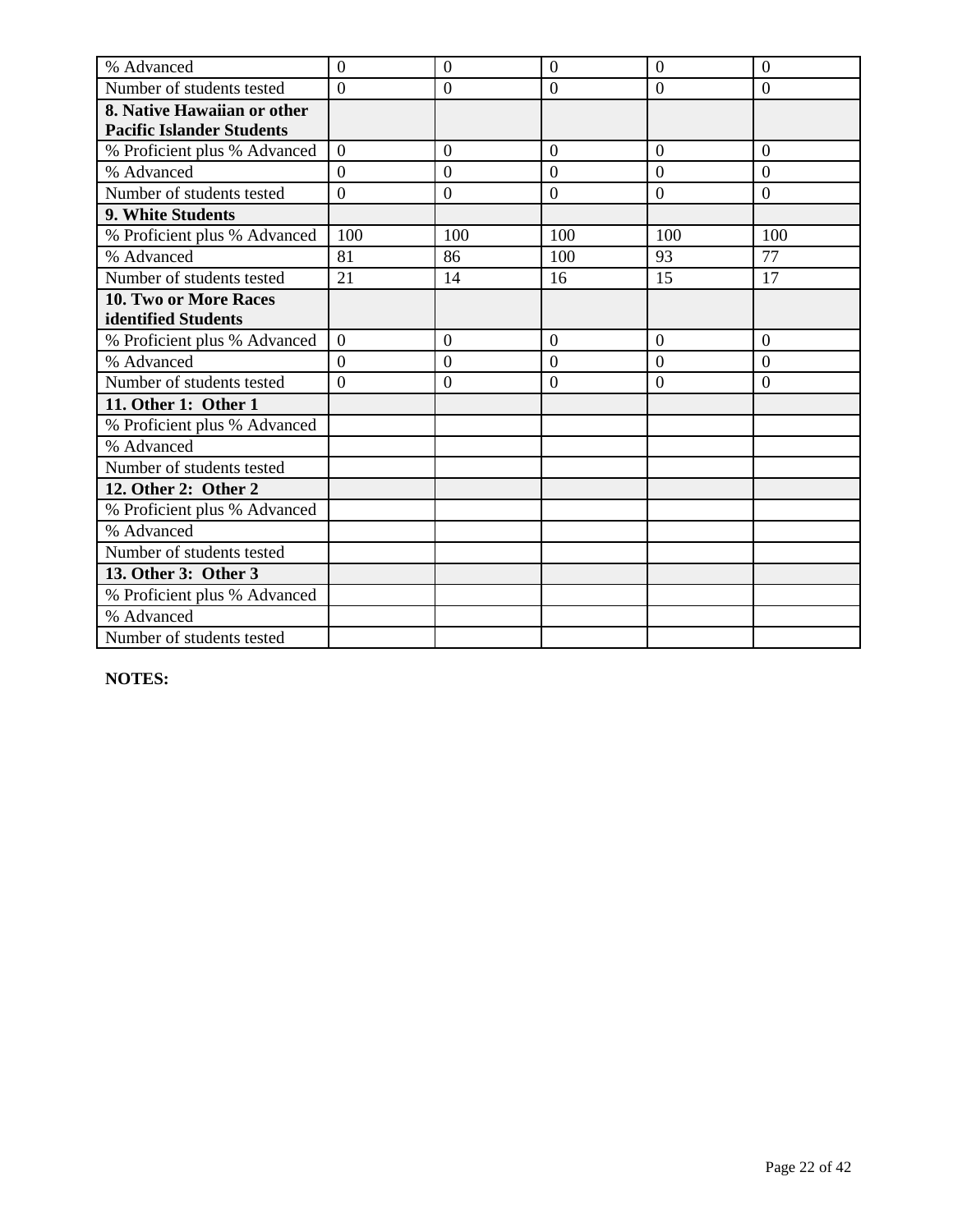### **Subject:** Math **Test:** New Jersey Assessment of Skills & Knowledge (NJASK) **All Students Tested/Grade:** 5 **Edition/Publication Year:** 2013

| School Year                              | 2012-2013      | 2011-2012        | 2010-2011        | 2009-2010        | 2008-2009        |
|------------------------------------------|----------------|------------------|------------------|------------------|------------------|
| Testing month                            | May            | May              | May              | May              | May              |
| <b>SCHOOL SCORES*</b>                    |                |                  |                  |                  |                  |
| % Proficient plus % Advanced             | 99             | 98               | 99               | 100              | 97               |
| % Advanced                               | 75             | 82               | 85               | 85               | 71               |
| Number of students tested                | 131            | 119              | 107              | 95               | 105              |
| Percent of total students tested         | 100            | 100              | 100              | 100              | 100              |
| Number of students tested with           | $\theta$       | $\boldsymbol{0}$ | $\overline{0}$   | $\overline{0}$   | $\overline{0}$   |
| alternative assessment                   |                |                  |                  |                  |                  |
| % of students tested with                | $\overline{0}$ | $\overline{0}$   | $\mathbf{0}$     | $\overline{0}$   | $\overline{0}$   |
| alternative assessment                   |                |                  |                  |                  |                  |
| <b>SUBGROUP SCORES</b>                   |                |                  |                  |                  |                  |
| 1. Free and Reduced-Price                |                |                  |                  |                  |                  |
| Meals/Socio-Economic/                    |                |                  |                  |                  |                  |
| <b>Disadvantaged Students</b>            |                |                  |                  |                  |                  |
| % Proficient plus % Advanced             | 99             | 98               | 98               | 100              | 96               |
| % Advanced                               | 71             | 82               | 85               | 86               | 69               |
| Number of students tested                | 97             | 89               | 81               | 59               | 77               |
| 2. Students receiving Special            |                |                  |                  |                  |                  |
| <b>Education</b>                         |                |                  |                  |                  |                  |
| % Proficient plus % Advanced             | $\overline{0}$ | $\boldsymbol{0}$ | $\overline{0}$   | $\boldsymbol{0}$ | $\boldsymbol{0}$ |
| % Advanced                               | $\overline{0}$ | $\boldsymbol{0}$ | $\overline{0}$   | $\overline{0}$   | $\overline{0}$   |
| Number of students tested                | $\overline{0}$ | $\boldsymbol{0}$ | $\overline{0}$   | $\overline{0}$   | $\overline{0}$   |
| 3. English Language Learner              |                |                  |                  |                  |                  |
| <b>Students</b>                          |                |                  |                  |                  |                  |
| % Proficient plus % Advanced             | $\overline{0}$ | $\boldsymbol{0}$ | $\overline{0}$   | $\overline{0}$   | $\overline{0}$   |
| % Advanced                               | $\overline{0}$ | $\boldsymbol{0}$ | $\overline{0}$   | $\overline{0}$   | $\overline{0}$   |
| Number of students tested                | $\mathbf{0}$   | $\boldsymbol{0}$ | $\overline{0}$   | $\mathbf{0}$     | $\boldsymbol{0}$ |
| 4. Hispanic or Latino<br><b>Students</b> |                |                  |                  |                  |                  |
| % Proficient plus % Advanced             | 100            | 99               | 98               | 100              | 97               |
| % Advanced                               | 78             | 82               | 82               | 88               | 71               |
|                                          |                |                  |                  | 57               |                  |
| Number of students tested                | 83             | 78               | 65               |                  | 61               |
| 5. African-American<br><b>Students</b>   |                |                  |                  |                  |                  |
| % Proficient plus % Advanced             | 96             | 91               | 100              | 100              | 94               |
| % Advanced                               | 64             | 55               | 85               | 85               | 59               |
| Number of students tested                | 25             | 11               | 20               | 13               | 17               |
| <b>6. Asian Students</b>                 |                |                  |                  |                  |                  |
| % Proficient plus % Advanced             | $\overline{0}$ | $\boldsymbol{0}$ | $\mathbf{0}$     | $\overline{0}$   | $\overline{0}$   |
| % Advanced                               | $\overline{0}$ | $\boldsymbol{0}$ | $\boldsymbol{0}$ | $\mathbf{0}$     | $\overline{0}$   |
| Number of students tested                | $\mathbf{0}$   | $\boldsymbol{0}$ | $\boldsymbol{0}$ | $\overline{0}$   | $\boldsymbol{0}$ |
| 7. American Indian or                    |                |                  |                  |                  |                  |
| <b>Alaska Native Students</b>            |                |                  |                  |                  |                  |
| % Proficient plus % Advanced             | $\overline{0}$ | $\boldsymbol{0}$ | $\overline{0}$   | $\mathbf{0}$     | $\overline{0}$   |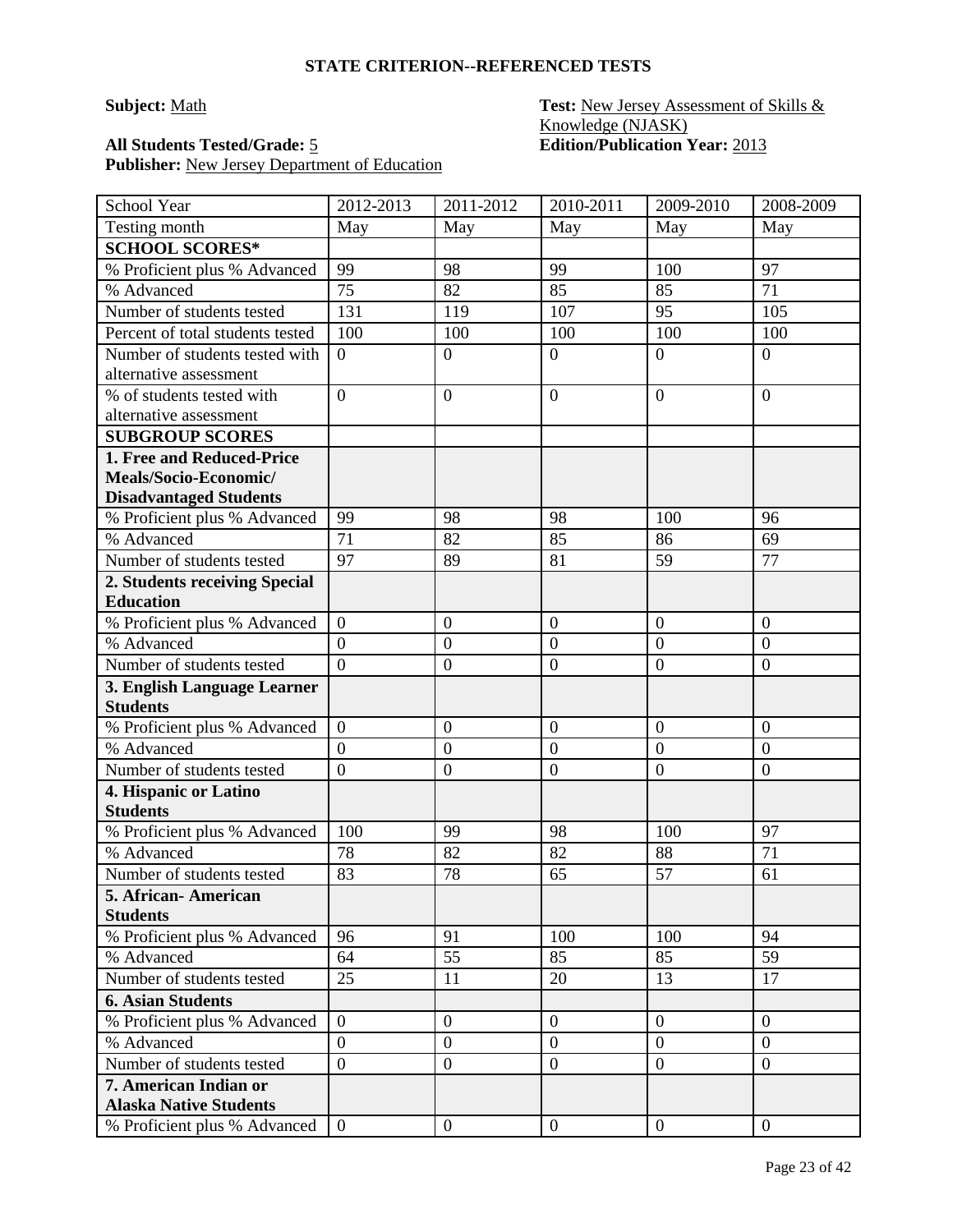| % Advanced                       | $\overline{0}$ | $\overline{0}$   | $\overline{0}$ | $\overline{0}$ | $\overline{0}$ |
|----------------------------------|----------------|------------------|----------------|----------------|----------------|
| Number of students tested        | $\Omega$       | $\boldsymbol{0}$ | $\overline{0}$ | $\overline{0}$ | $\overline{0}$ |
| 8. Native Hawaiian or other      |                |                  |                |                |                |
| <b>Pacific Islander Students</b> |                |                  |                |                |                |
| % Proficient plus % Advanced     | $\overline{0}$ | $\overline{0}$   | $\overline{0}$ | $\overline{0}$ | $\overline{0}$ |
| % Advanced                       | $\overline{0}$ | $\boldsymbol{0}$ | $\overline{0}$ | $\overline{0}$ | $\overline{0}$ |
| Number of students tested        | $\theta$       | $\overline{0}$   | $\overline{0}$ | $\overline{0}$ | $\overline{0}$ |
| 9. White Students                |                |                  |                |                |                |
| % Proficient plus % Advanced     | 100            | 95               | 100            | 100            | 100            |
| % Advanced                       | 73             | 86               | 94             | 75             | 79             |
| Number of students tested        | 15             | 21               | 17             | 20             | 19             |
| 10. Two or More Races            |                |                  |                |                |                |
| identified Students              |                |                  |                |                |                |
| % Proficient plus % Advanced     | $\Omega$       | $\overline{0}$   | $\overline{0}$ | $\overline{0}$ | $\overline{0}$ |
| % Advanced                       | $\overline{0}$ | $\overline{0}$   | $\overline{0}$ | $\overline{0}$ | $\overline{0}$ |
| Number of students tested        | $\theta$       | $\boldsymbol{0}$ | $\overline{0}$ | $\overline{0}$ | $\overline{0}$ |
| 11. Other 1: Other 1             |                |                  |                |                |                |
| % Proficient plus % Advanced     |                |                  |                |                |                |
| % Advanced                       |                |                  |                |                |                |
| Number of students tested        |                |                  |                |                |                |
| 12. Other 2: Other 2             |                |                  |                |                |                |
| % Proficient plus % Advanced     |                |                  |                |                |                |
| % Advanced                       |                |                  |                |                |                |
| Number of students tested        |                |                  |                |                |                |
| 13. Other 3: Other 3             |                |                  |                |                |                |
| % Proficient plus % Advanced     |                |                  |                |                |                |
| % Advanced                       |                |                  |                |                |                |
| Number of students tested        |                |                  |                |                |                |

**NOTES:**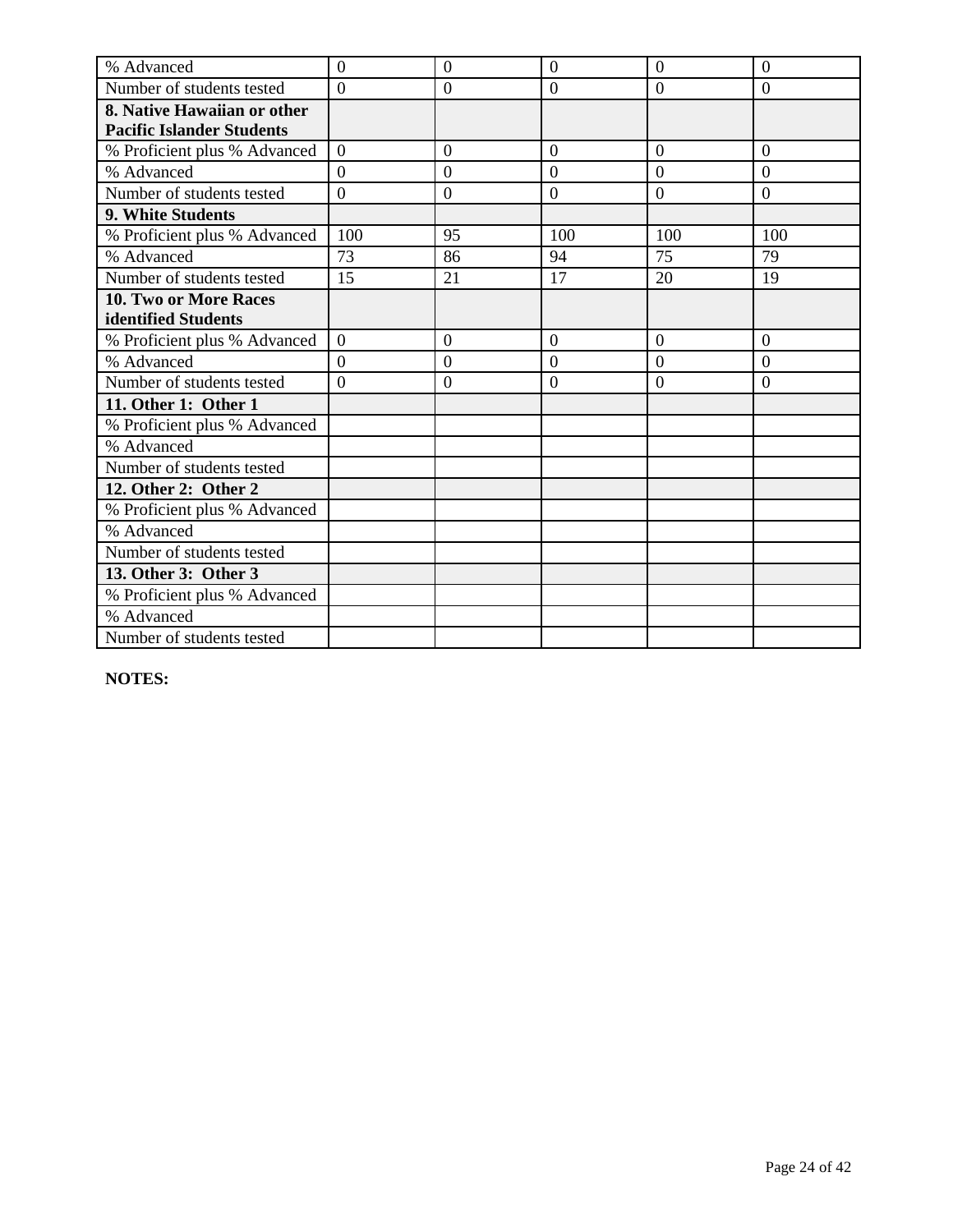### **Subject:** Math **Test:** New Jersey Assessment of Skills & Knowledge (NJASK) **All Students Tested/Grade:** 6 **Edition/Publication Year:** 2013

| School Year                                    | 2012-2013                        | 2011-2012        | 2010-2011        | 2009-2010        | 2008-2009        |
|------------------------------------------------|----------------------------------|------------------|------------------|------------------|------------------|
| Testing month                                  | May                              | May              | May              | May              | May              |
| <b>SCHOOL SCORES*</b>                          |                                  |                  |                  |                  |                  |
| % Proficient plus % Advanced                   | 98                               | 98               | 98               | 100              | 88               |
| % Advanced                                     | 48                               | 53               | 66               | 61               | 63               |
| Number of students tested                      | 117                              | 116              | 102              | 105              | 120              |
| Percent of total students tested               | 100                              | 100              | 100              | 100              | 100              |
| Number of students tested with                 | $\overline{0}$                   | $\boldsymbol{0}$ | $\overline{0}$   | $\overline{0}$   | $\overline{0}$   |
| alternative assessment                         |                                  |                  |                  |                  |                  |
| % of students tested with                      | $\overline{0}$                   | $\boldsymbol{0}$ | $\overline{0}$   | $\overline{0}$   | $\overline{0}$   |
| alternative assessment                         |                                  |                  |                  |                  |                  |
| <b>SUBGROUP SCORES</b>                         |                                  |                  |                  |                  |                  |
| 1. Free and Reduced-Price                      |                                  |                  |                  |                  |                  |
| Meals/Socio-Economic/                          |                                  |                  |                  |                  |                  |
| <b>Disadvantaged Students</b>                  |                                  |                  |                  |                  |                  |
| % Proficient plus % Advanced                   | 98                               | 100              | 97               | 100              | 83               |
| % Advanced                                     | 48                               | 49               | 68               | 61               | 58               |
| Number of students tested                      | 91                               | 83               | 75               | 77               | 81               |
| 2. Students receiving Special                  |                                  |                  |                  |                  |                  |
| <b>Education</b>                               |                                  |                  |                  |                  |                  |
| % Proficient plus % Advanced                   | $\boldsymbol{0}$                 | $\boldsymbol{0}$ | $\mathbf{0}$     | $\boldsymbol{0}$ | 19               |
| % Advanced                                     | $\overline{0}$<br>$\overline{0}$ | $\overline{0}$   | $\overline{0}$   | $\boldsymbol{0}$ | 19               |
| Number of students tested                      |                                  | $\boldsymbol{0}$ | $\overline{0}$   | $\overline{0}$   | 16               |
| 3. English Language Learner<br><b>Students</b> |                                  |                  |                  |                  |                  |
| % Proficient plus % Advanced                   | $\overline{0}$                   | $\boldsymbol{0}$ | $\mathbf{0}$     | $\boldsymbol{0}$ | $\boldsymbol{0}$ |
| % Advanced                                     | $\overline{0}$                   | $\boldsymbol{0}$ | $\mathbf{0}$     | $\overline{0}$   | $\overline{0}$   |
| Number of students tested                      | $\overline{0}$                   | $\boldsymbol{0}$ | $\overline{0}$   | $\overline{0}$   | $\boldsymbol{0}$ |
| 4. Hispanic or Latino                          |                                  |                  |                  |                  |                  |
| <b>Students</b>                                |                                  |                  |                  |                  |                  |
| % Proficient plus % Advanced                   | 99                               | 97               | 98               | 100              | 88               |
| % Advanced                                     | 48                               | 56               | 68               | 60               | 65               |
| Number of students tested                      | 83                               | 70               | 60               | 60               | 65               |
| 5. African - American                          |                                  |                  |                  |                  |                  |
| <b>Students</b>                                |                                  |                  |                  |                  |                  |
| % Proficient plus % Advanced                   | $\overline{0}$                   | 60               | 94               | 100              | 83               |
| % Advanced                                     | $\overline{0}$                   | 40               | 50               | 41               | 54               |
| Number of students tested                      | $\overline{0}$                   | 20               | 18               | 17               | 24               |
| <b>6. Asian Students</b>                       |                                  |                  |                  |                  |                  |
| % Proficient plus % Advanced                   | $\overline{0}$                   | $\boldsymbol{0}$ | $\boldsymbol{0}$ | $\overline{0}$   | $\overline{0}$   |
| % Advanced                                     | $\overline{0}$                   | $\boldsymbol{0}$ | $\boldsymbol{0}$ | $\overline{0}$   | $\overline{0}$   |
| Number of students tested                      | $\overline{0}$                   | $\boldsymbol{0}$ | $\boldsymbol{0}$ | $\overline{0}$   | $\overline{0}$   |
| 7. American Indian or                          |                                  |                  |                  |                  |                  |
| <b>Alaska Native Students</b>                  |                                  |                  |                  |                  |                  |
| % Proficient plus % Advanced                   | $\overline{0}$                   | $\boldsymbol{0}$ | $\overline{0}$   | $\overline{0}$   | $\overline{0}$   |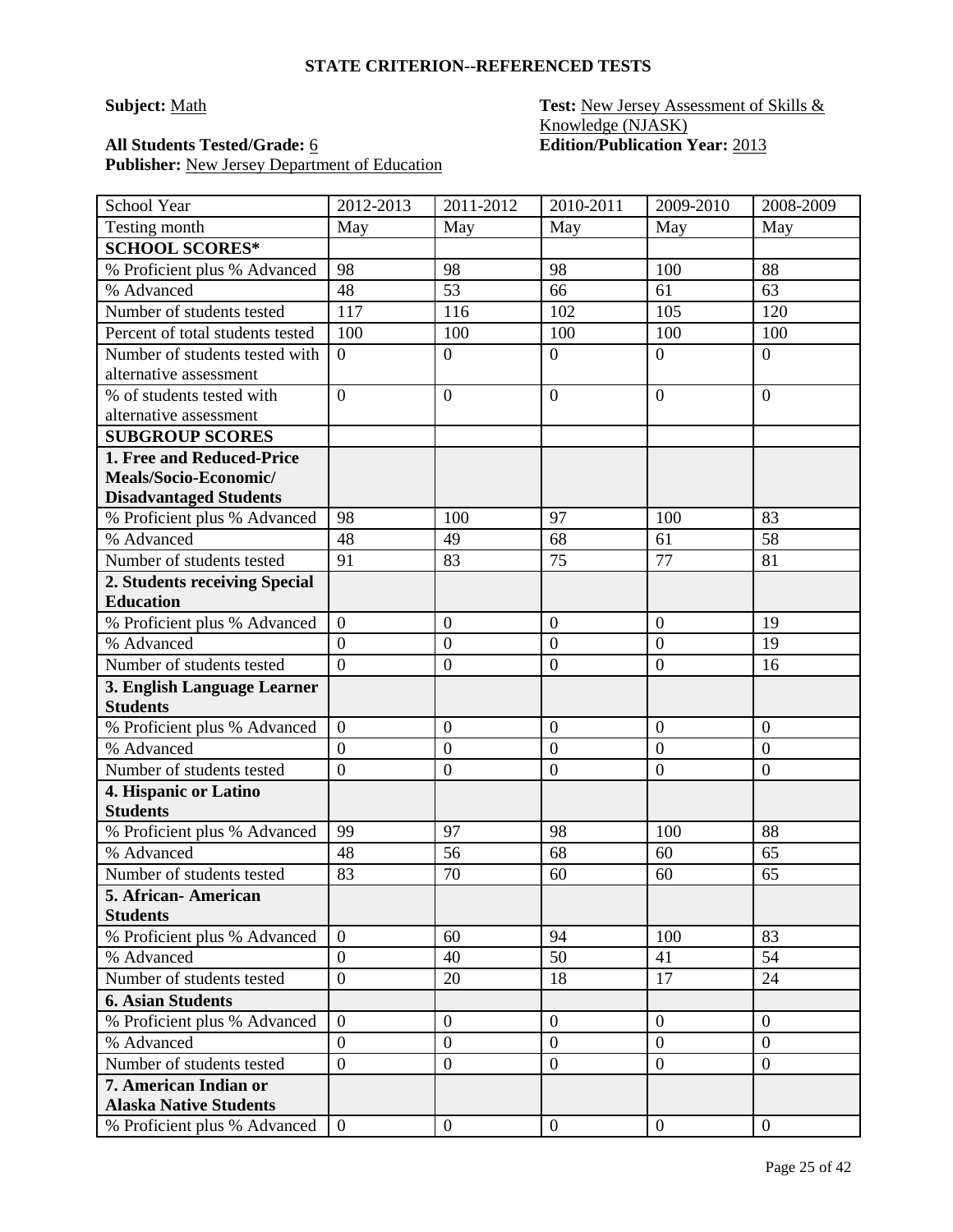| % Advanced                       | $\overline{0}$ | $\overline{0}$   | $\overline{0}$ | $\overline{0}$ | $\overline{0}$ |
|----------------------------------|----------------|------------------|----------------|----------------|----------------|
| Number of students tested        | $\Omega$       | $\boldsymbol{0}$ | $\overline{0}$ | $\overline{0}$ | $\overline{0}$ |
| 8. Native Hawaiian or other      |                |                  |                |                |                |
| <b>Pacific Islander Students</b> |                |                  |                |                |                |
| % Proficient plus % Advanced     | $\overline{0}$ | $\overline{0}$   | $\overline{0}$ | $\overline{0}$ | $\overline{0}$ |
| % Advanced                       | $\overline{0}$ | $\boldsymbol{0}$ | $\overline{0}$ | $\overline{0}$ | $\overline{0}$ |
| Number of students tested        | $\theta$       | $\overline{0}$   | $\overline{0}$ | $\overline{0}$ | $\overline{0}$ |
| 9. White Students                |                |                  |                |                |                |
| % Proficient plus % Advanced     | 94             | 100              | 100            | 100            | 93             |
| % Advanced                       | 47             | 58               | 65             | 70             | 71             |
| Number of students tested        | 17             | 19               | 18             | 20             | 28             |
| 10. Two or More Races            |                |                  |                |                |                |
| identified Students              |                |                  |                |                |                |
| % Proficient plus % Advanced     | $\Omega$       | $\overline{0}$   | $\overline{0}$ | $\overline{0}$ | $\overline{0}$ |
| % Advanced                       | $\overline{0}$ | $\overline{0}$   | $\overline{0}$ | $\overline{0}$ | $\overline{0}$ |
| Number of students tested        | $\theta$       | $\boldsymbol{0}$ | $\overline{0}$ | $\overline{0}$ | $\overline{0}$ |
| 11. Other 1: Other 1             |                |                  |                |                |                |
| % Proficient plus % Advanced     |                |                  |                |                |                |
| % Advanced                       |                |                  |                |                |                |
| Number of students tested        |                |                  |                |                |                |
| 12. Other 2: Other 2             |                |                  |                |                |                |
| % Proficient plus % Advanced     |                |                  |                |                |                |
| % Advanced                       |                |                  |                |                |                |
| Number of students tested        |                |                  |                |                |                |
| 13. Other 3: Other 3             |                |                  |                |                |                |
| % Proficient plus % Advanced     |                |                  |                |                |                |
| % Advanced                       |                |                  |                |                |                |
| Number of students tested        |                |                  |                |                |                |

**NOTES:**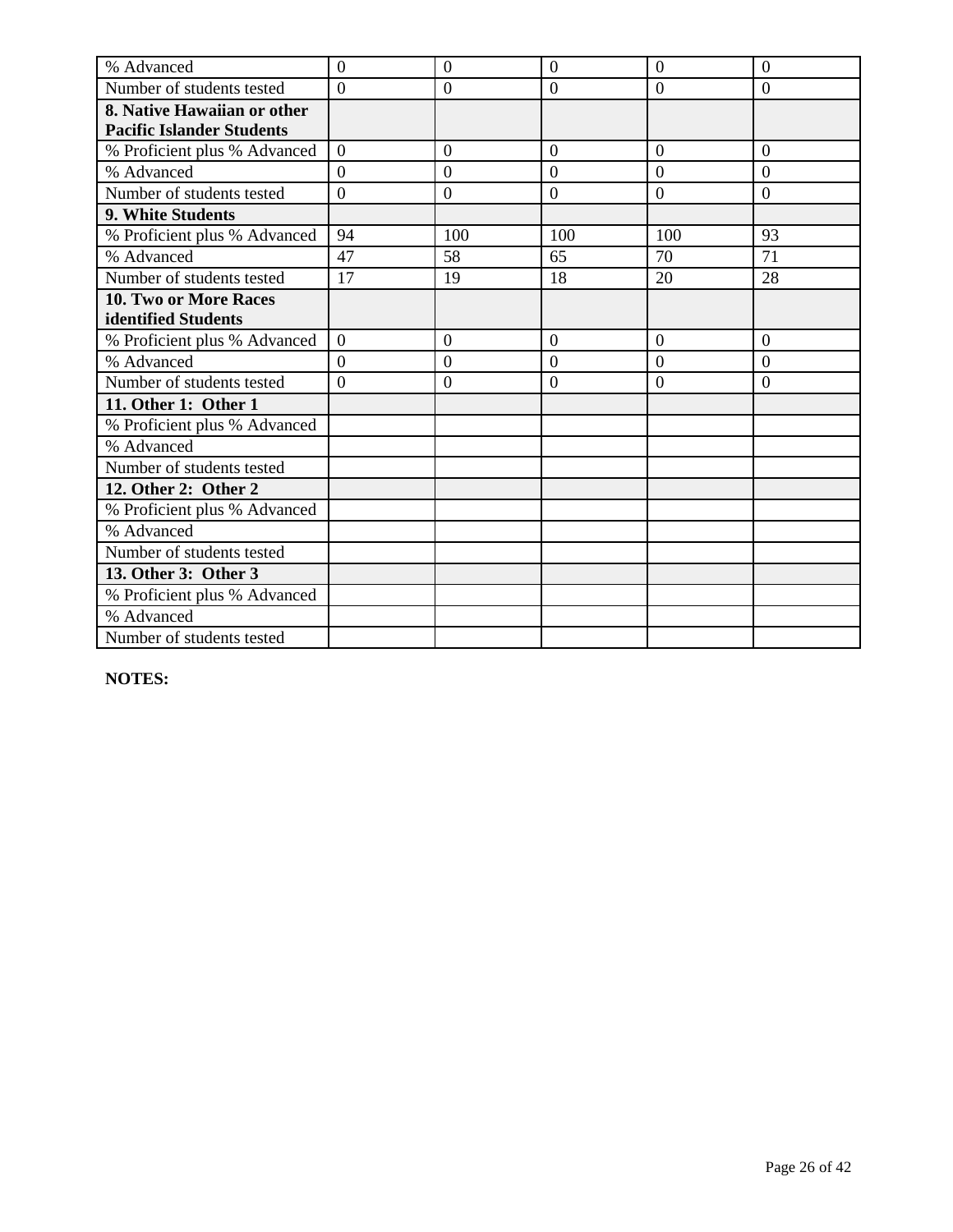### **STATE CRITERION--REFERENCED TESTS**

Publisher: New Jersey Department of Education

### **Subject:** Math **Test:** New Jersey Assessment of Skills & Knowledge (NJASK) **All Students Tested/Grade:** 7 **Edition/Publication Year:** 2013

| School Year                                              | 2012-2013        | 2011-2012        | 2010-2011        | 2009-2010        | 2008-2009 |
|----------------------------------------------------------|------------------|------------------|------------------|------------------|-----------|
| Testing month                                            | Apr              | Apr              | Apr              | Apr              | Apr       |
| <b>SCHOOL SCORES*</b>                                    |                  |                  |                  |                  |           |
| % Proficient plus % Advanced                             | 89               | 91               | 96               | 97               |           |
| % Advanced                                               | 38               | 51               | 51               | 60               |           |
| Number of students tested                                | 120              | 105              | 106              | 107              |           |
| Percent of total students tested                         | 100              | 100              | 100              | 100              |           |
| Number of students tested with<br>alternative assessment | $\overline{0}$   | $\boldsymbol{0}$ | $\overline{0}$   | $\boldsymbol{0}$ |           |
| % of students tested with<br>alternative assessment      | $\overline{0}$   | $\overline{0}$   | $\mathbf{0}$     | $\overline{0}$   |           |
| <b>SUBGROUP SCORES</b>                                   |                  |                  |                  |                  |           |
| 1. Free and Reduced-Price                                |                  |                  |                  |                  |           |
| Meals/Socio-Economic/                                    |                  |                  |                  |                  |           |
| <b>Disadvantaged Students</b>                            |                  |                  |                  |                  |           |
| % Proficient plus % Advanced                             | 89               | 90               | 95               | 96               |           |
| % Advanced                                               | 35               | 45               | 49               | 62               |           |
| Number of students tested                                | 83               | 67               | 79               | 73               |           |
| 2. Students receiving Special                            |                  |                  |                  |                  |           |
| <b>Education</b>                                         |                  |                  |                  |                  |           |
| % Proficient plus % Advanced                             | $\overline{0}$   | $\boldsymbol{0}$ | $\overline{0}$   | $\mathbf{0}$     |           |
| % Advanced                                               | $\boldsymbol{0}$ | $\boldsymbol{0}$ | $\mathbf{0}$     | $\boldsymbol{0}$ |           |
| Number of students tested                                | $\overline{0}$   | $\boldsymbol{0}$ | $\boldsymbol{0}$ | $\overline{0}$   |           |
| 3. English Language Learner                              |                  |                  |                  |                  |           |
| <b>Students</b>                                          |                  |                  |                  |                  |           |
| % Proficient plus % Advanced                             | $\overline{0}$   | $\mathbf{0}$     | $\mathbf{0}$     | $\boldsymbol{0}$ |           |
| % Advanced                                               | $\boldsymbol{0}$ | $\mathbf{0}$     | $\mathbf{0}$     | $\boldsymbol{0}$ |           |
| Number of students tested                                | $\overline{0}$   | $\boldsymbol{0}$ | $\mathbf{0}$     | $\overline{0}$   |           |
| 4. Hispanic or Latino<br><b>Students</b>                 |                  |                  |                  |                  |           |
| % Proficient plus % Advanced                             | 86               | 95               | 95               | 98               |           |
| % Advanced                                               | 34               | 48               | 48               | 69               |           |
| Number of students tested                                | 77               | 62               | 63               | 61               |           |
| 5. African- American                                     |                  |                  |                  |                  |           |
| <b>Students</b>                                          |                  |                  |                  |                  |           |
| % Proficient plus % Advanced                             | 95               | 72               | 94               | 90               |           |
| % Advanced                                               | 25               | 44               | 35               | 35               |           |
| Number of students tested                                | 20               | 18               | 17               | 20               |           |
| <b>6. Asian Students</b>                                 |                  |                  |                  |                  |           |
| % Proficient plus % Advanced                             | $\overline{0}$   | $\overline{0}$   | $\overline{0}$   | $\overline{0}$   |           |
| % Advanced                                               | $\overline{0}$   | $\boldsymbol{0}$ | $\overline{0}$   | $\boldsymbol{0}$ |           |
| Number of students tested                                | $\mathbf{0}$     | $\boldsymbol{0}$ | $\boldsymbol{0}$ | $\boldsymbol{0}$ |           |
| 7. American Indian or<br><b>Alaska Native Students</b>   |                  |                  |                  |                  |           |
| % Proficient plus % Advanced                             | $\overline{0}$   | $\overline{0}$   | $\overline{0}$   | $\overline{0}$   |           |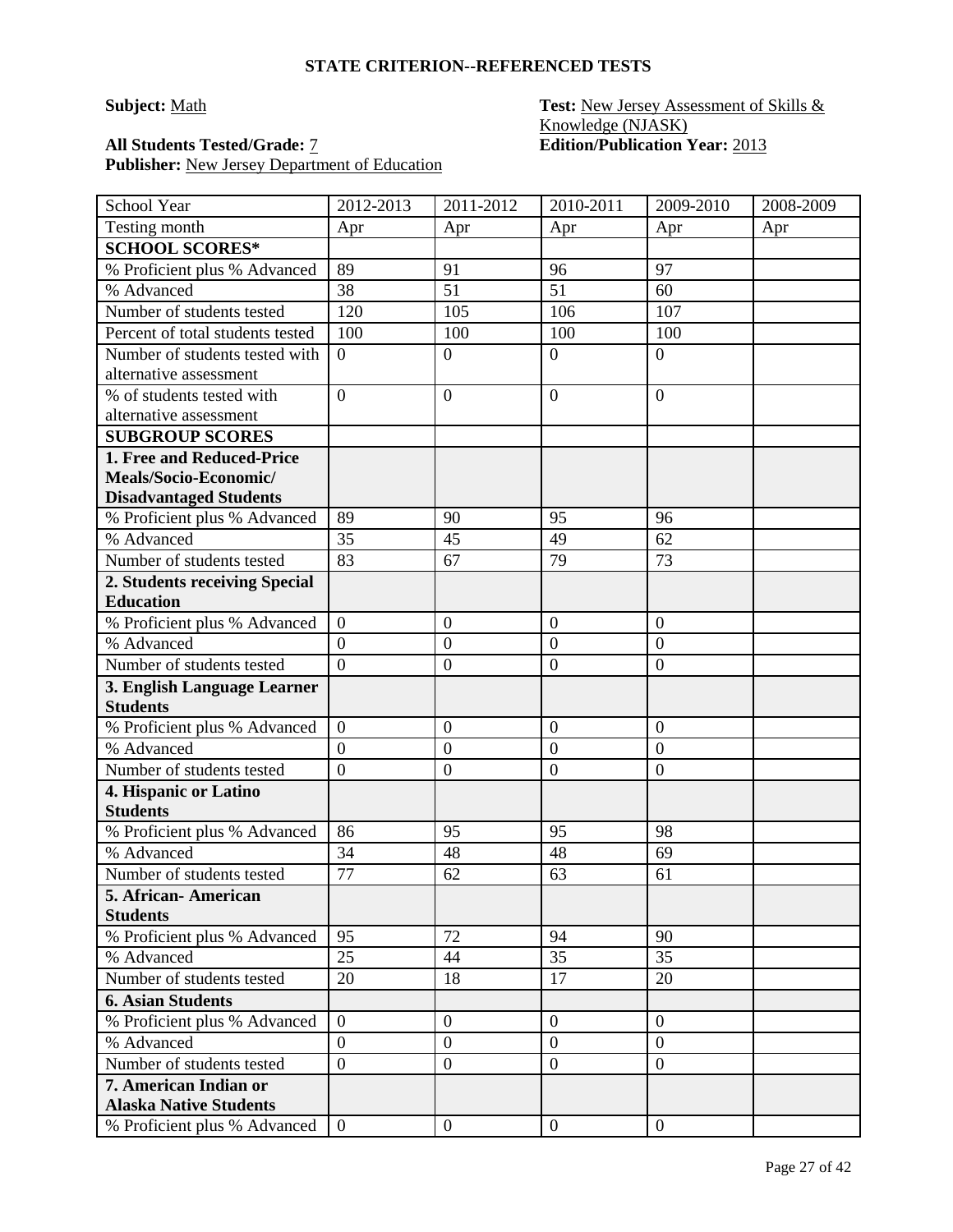| % Advanced                       | $\overline{0}$   | $\overline{0}$ | $\overline{0}$ | $\overline{0}$   |  |
|----------------------------------|------------------|----------------|----------------|------------------|--|
| Number of students tested        | $\theta$         | $\overline{0}$ | $\overline{0}$ | $\overline{0}$   |  |
| 8. Native Hawaiian or other      |                  |                |                |                  |  |
| <b>Pacific Islander Students</b> |                  |                |                |                  |  |
| % Proficient plus % Advanced     | $\Omega$         | $\overline{0}$ | $\Omega$       | $\overline{0}$   |  |
| % Advanced                       | $\overline{0}$   | $\overline{0}$ | $\overline{0}$ | $\overline{0}$   |  |
| Number of students tested        | $\overline{0}$   | $\overline{0}$ | $\overline{0}$ | $\overline{0}$   |  |
| 9. White Students                |                  |                |                |                  |  |
| % Proficient plus % Advanced     | 94               | 90             | 100            | 100              |  |
| % Advanced                       | 50               | 47             | 65             | 58               |  |
| Number of students tested        | 18               | 19             | 17             | 24               |  |
| 10. Two or More Races            |                  |                |                |                  |  |
| identified Students              |                  |                |                |                  |  |
| % Proficient plus % Advanced     | $\boldsymbol{0}$ | $\overline{0}$ | $\overline{0}$ | $\boldsymbol{0}$ |  |
| % Advanced                       | $\overline{0}$   | $\overline{0}$ | $\overline{0}$ | $\overline{0}$   |  |
| Number of students tested        | $\theta$         | $\overline{0}$ | $\overline{0}$ | $\theta$         |  |
| 11. Other 1: Other 1             |                  |                |                |                  |  |
| % Proficient plus % Advanced     |                  |                |                |                  |  |
| % Advanced                       |                  |                |                |                  |  |
| Number of students tested        |                  |                |                |                  |  |
| 12. Other 2: Other 2             |                  |                |                |                  |  |
| % Proficient plus % Advanced     |                  |                |                |                  |  |
| % Advanced                       |                  |                |                |                  |  |
| Number of students tested        |                  |                |                |                  |  |
| 13. Other 3: Other 3             |                  |                |                |                  |  |
| % Proficient plus % Advanced     |                  |                |                |                  |  |
| % Advanced                       |                  |                |                |                  |  |
| Number of students tested        |                  |                |                |                  |  |

**NOTES:** Grade Seven was not part of William F. Halloran School No. 22 prior to 2009-2010 school year.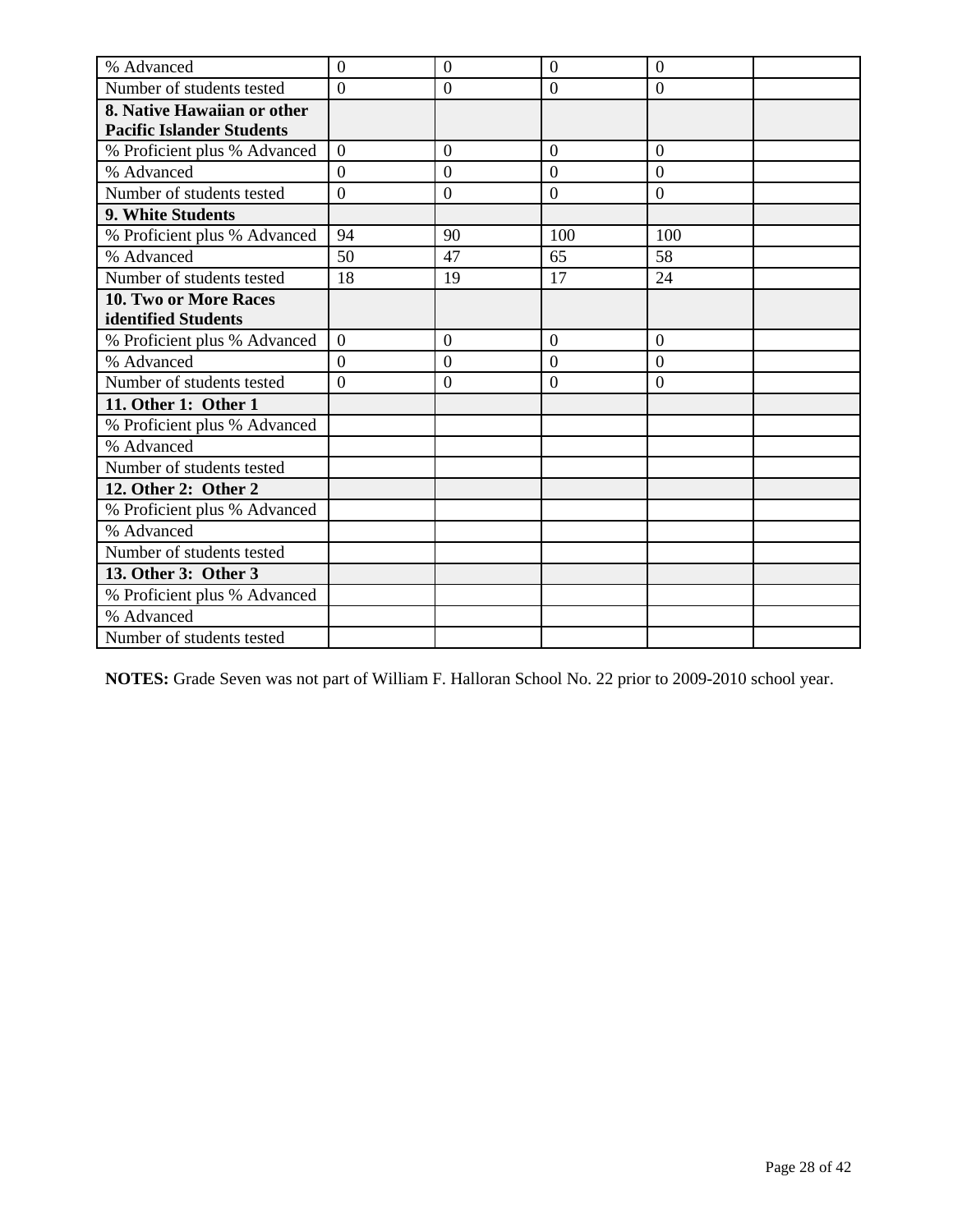### **Subject:** Math **Test:** New Jersey Assessment of Skills & Knowledge (NJASK) **All Students Tested/Grade:** 8 **Edition/Publication Year:** 2013

| School Year                                            | 2012-2013        | 2011-2012        | 2010-2011        | 2009-2010        | 2008-2009 |
|--------------------------------------------------------|------------------|------------------|------------------|------------------|-----------|
| Testing month                                          | Apr              | Apr              | Apr              | Apr              | Apr       |
| <b>SCHOOL SCORES*</b>                                  |                  |                  |                  |                  |           |
| % Proficient plus % Advanced                           | 97               | 99               | 93               | 96               |           |
| % Advanced                                             | 65               | 56               | 59               | 61               |           |
| Number of students tested                              | 113              | 106              | 105              | 93               |           |
| Percent of total students tested                       | 100              | 100              | 100              | 100              |           |
| Number of students tested with                         | $\overline{0}$   | $\boldsymbol{0}$ | $\overline{0}$   | $\overline{0}$   |           |
| alternative assessment                                 |                  |                  |                  |                  |           |
| % of students tested with                              | $\overline{0}$   | $\boldsymbol{0}$ | $\mathbf{0}$     | $\overline{0}$   |           |
| alternative assessment                                 |                  |                  |                  |                  |           |
| <b>SUBGROUP SCORES</b>                                 |                  |                  |                  |                  |           |
| 1. Free and Reduced-Price                              |                  |                  |                  |                  |           |
| Meals/Socio-Economic/                                  |                  |                  |                  |                  |           |
| <b>Disadvantaged Students</b>                          |                  |                  |                  |                  |           |
| % Proficient plus % Advanced                           | 97               | 100              | 94               | 95               |           |
| % Advanced                                             | 64               | 55               | 63               | 64               |           |
| Number of students tested                              | 74               | 71               | 71               | 66               |           |
| 2. Students receiving Special                          |                  |                  |                  |                  |           |
| <b>Education</b>                                       |                  |                  |                  |                  |           |
| % Proficient plus % Advanced                           | $\overline{0}$   | $\boldsymbol{0}$ | $\overline{0}$   | $\boldsymbol{0}$ |           |
| % Advanced                                             | $\overline{0}$   | $\mathbf{0}$     | $\overline{0}$   | $\overline{0}$   |           |
| Number of students tested                              | $\overline{0}$   | $\boldsymbol{0}$ | $\mathbf{0}$     | $\overline{0}$   |           |
| 3. English Language Learner                            |                  |                  |                  |                  |           |
| <b>Students</b>                                        |                  |                  |                  |                  |           |
| % Proficient plus % Advanced                           | $\theta$         | $\boldsymbol{0}$ | $\mathbf{0}$     | $\boldsymbol{0}$ |           |
| % Advanced                                             | $\boldsymbol{0}$ | $\mathbf{0}$     | $\overline{0}$   | $\boldsymbol{0}$ |           |
| Number of students tested                              | $\mathbf{0}$     | $\boldsymbol{0}$ | $\mathbf{0}$     | $\overline{0}$   |           |
| 4. Hispanic or Latino<br><b>Students</b>               |                  |                  |                  |                  |           |
| % Proficient plus % Advanced                           | 100              | 98               | 97               | 94               |           |
| % Advanced                                             | 64               | 54               | 66               | 57               |           |
| Number of students tested                              | 70               | 63               | 59               | 46               |           |
| 5. African-American                                    |                  |                  |                  |                  |           |
| <b>Students</b>                                        |                  |                  |                  |                  |           |
| % Proficient plus % Advanced                           | 94               | 100              | 86               | 94               |           |
| % Advanced                                             | 65               | 19               | 32               | 63               |           |
| Number of students tested                              | 17               | 16               | 22               | 16               |           |
| <b>6. Asian Students</b>                               |                  |                  |                  |                  |           |
| % Proficient plus % Advanced                           | $\overline{0}$   | $\boldsymbol{0}$ | $\boldsymbol{0}$ | 100              |           |
| % Advanced                                             | $\mathbf{0}$     | $\boldsymbol{0}$ | $\boldsymbol{0}$ | 83               |           |
| Number of students tested                              | $\overline{0}$   | $\boldsymbol{0}$ | $\overline{0}$   | 12               |           |
| 7. American Indian or<br><b>Alaska Native Students</b> |                  |                  |                  |                  |           |
| % Proficient plus % Advanced                           | $\overline{0}$   | $\overline{0}$   | $\mathbf{0}$     | $\overline{0}$   |           |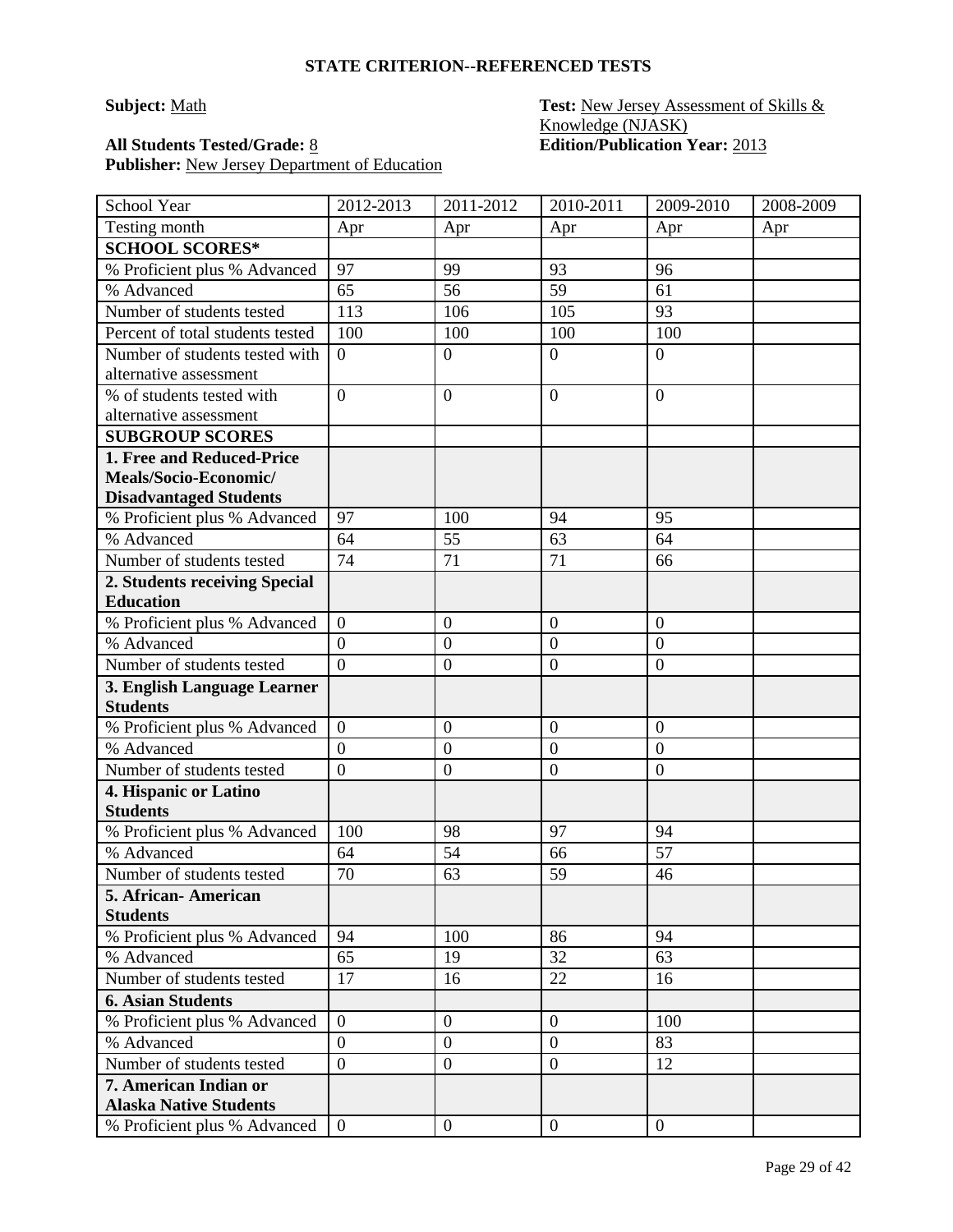| % Advanced                       | $\overline{0}$ | $\overline{0}$   | $\overline{0}$ | $\overline{0}$ |  |
|----------------------------------|----------------|------------------|----------------|----------------|--|
| Number of students tested        | $\Omega$       | $\mathbf{0}$     | $\overline{0}$ | $\overline{0}$ |  |
| 8. Native Hawaiian or other      |                |                  |                |                |  |
| <b>Pacific Islander Students</b> |                |                  |                |                |  |
| % Proficient plus % Advanced     | $\Omega$       | $\overline{0}$   | $\Omega$       | $\overline{0}$ |  |
| % Advanced                       | $\overline{0}$ | $\boldsymbol{0}$ | $\overline{0}$ | $\overline{0}$ |  |
| Number of students tested        | $\overline{0}$ | $\overline{0}$   |                | $\overline{0}$ |  |
| 9. White Students                |                |                  |                |                |  |
| % Proficient plus % Advanced     | 90             | 100              | 96             | 100            |  |
| % Advanced                       | 65             | 78               | 68             | 58             |  |
| Number of students tested        | 20             | 18               | 22             | 19             |  |
| <b>10. Two or More Races</b>     |                |                  |                |                |  |
| identified Students              |                |                  |                |                |  |
| % Proficient plus % Advanced     | $\overline{0}$ | $\overline{0}$   | $\overline{0}$ | $\overline{0}$ |  |
| % Advanced                       | $\Omega$       | $\overline{0}$   | $\overline{0}$ | $\overline{0}$ |  |
| Number of students tested        | $\overline{0}$ | $\boldsymbol{0}$ | $\overline{0}$ | $\overline{0}$ |  |
| 11. Other 1: Other 1             |                |                  |                |                |  |
| % Proficient plus % Advanced     |                |                  |                |                |  |
| % Advanced                       |                |                  |                |                |  |
| Number of students tested        |                |                  |                |                |  |
| 12. Other 2: Other 2             |                |                  |                |                |  |
| % Proficient plus % Advanced     |                |                  |                |                |  |
| % Advanced                       |                |                  |                |                |  |
| Number of students tested        |                |                  |                |                |  |
| 13. Other 3: Other 3             |                |                  |                |                |  |
| % Proficient plus % Advanced     |                |                  |                |                |  |
| % Advanced                       |                |                  |                |                |  |
| Number of students tested        |                |                  |                |                |  |

**NOTES:** Grade Eight was not part of William F. Halloran School No. 22 prior to 2009-2010 school year.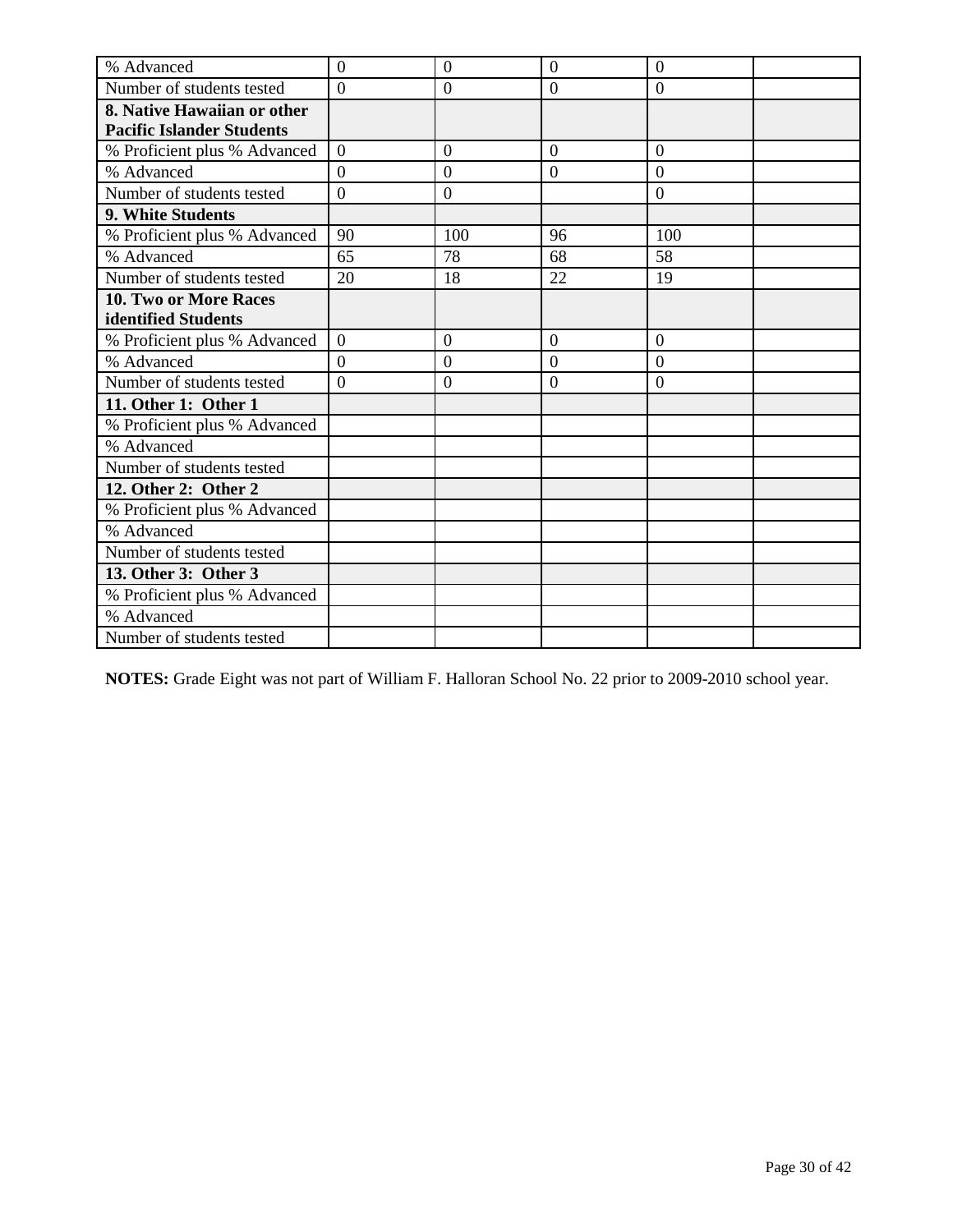### **Subject: Reading/ELA Test: New Jersey Assessment of Skills &** Knowledge (NJASK) **All Students Tested/Grade:** 3 **Edition/Publication Year:** 2013

| School Year                                            | 2012-2013      | 2011-2012        | 2010-2011        | 2009-2010        | 2008-2009 |
|--------------------------------------------------------|----------------|------------------|------------------|------------------|-----------|
| Testing month                                          | May            | May              | May              | May              | Jan       |
| <b>SCHOOL SCORES*</b>                                  |                |                  |                  |                  |           |
| % Proficient plus % Advanced                           | 94             | 93               | 93               | 98               |           |
| % Advanced                                             | $\overline{4}$ | 9                | 15               | 13               |           |
| Number of students tested                              | 101            | 89               | 98               | 79               |           |
| Percent of total students tested                       | 100            | 100              | 100              | 100              |           |
| Number of students tested with                         | $\overline{0}$ | $\boldsymbol{0}$ | $\overline{0}$   | $\overline{0}$   |           |
| alternative assessment                                 |                |                  |                  |                  |           |
| % of students tested with                              | $\overline{0}$ | $\boldsymbol{0}$ | $\boldsymbol{0}$ | $\theta$         |           |
| alternative assessment                                 |                |                  |                  |                  |           |
| <b>SUBGROUP SCORES</b>                                 |                |                  |                  |                  |           |
| 1. Free and Reduced-Price                              |                |                  |                  |                  |           |
| Meals/Socio-Economic/                                  |                |                  |                  |                  |           |
| <b>Disadvantaged Students</b>                          |                |                  |                  |                  |           |
| % Proficient plus % Advanced                           | 94             | 91               | 91               | 96               |           |
| % Advanced                                             | 5              | 11               | 15               | 9                |           |
| Number of students tested                              | 66             | 65               | 75               | 54               |           |
| 2. Students receiving Special                          |                |                  |                  |                  |           |
| <b>Education</b>                                       |                |                  |                  |                  |           |
| % Proficient plus % Advanced                           | $\overline{0}$ | $\mathbf{0}$     | $\boldsymbol{0}$ | $\boldsymbol{0}$ |           |
| % Advanced                                             | $\overline{0}$ | $\mathbf{0}$     | $\overline{0}$   | $\overline{0}$   |           |
| Number of students tested                              | $\overline{0}$ | $\mathbf{0}$     | $\overline{0}$   | $\boldsymbol{0}$ |           |
| 3. English Language Learner                            |                |                  |                  |                  |           |
| <b>Students</b>                                        |                |                  |                  |                  |           |
| % Proficient plus % Advanced                           | 91             | 82               | 100              | $\overline{0}$   |           |
| % Advanced                                             | $\overline{0}$ | $\boldsymbol{0}$ | 22               | $\overline{0}$   |           |
| Number of students tested                              | 11             | 11               | 9                | $\mathbf{0}$     |           |
| 4. Hispanic or Latino                                  |                |                  |                  |                  |           |
| <b>Students</b>                                        |                |                  |                  |                  |           |
| % Proficient plus % Advanced                           | 97             | 95               | 93               | 98               |           |
| % Advanced                                             | $\overline{3}$ | 9                | 16               | 18               |           |
| Number of students tested                              | 65             | 54               | 61               | 51               |           |
| 5. African-American                                    |                |                  |                  |                  |           |
| <b>Students</b>                                        |                |                  |                  |                  |           |
| % Proficient plus % Advanced                           | 83             | 91               | 89               | 90               |           |
| % Advanced                                             | $\overline{0}$ | 9                | $\overline{0}$   | 10               |           |
| Number of students tested                              | 12             | 11               | 18               | 10               |           |
| <b>6. Asian Students</b>                               |                |                  |                  |                  |           |
| % Proficient plus % Advanced                           | $\overline{0}$ | $\overline{0}$   | $\boldsymbol{0}$ | $\mathbf{0}$     |           |
| % Advanced                                             | $\overline{0}$ | $\overline{0}$   | $\boldsymbol{0}$ | $\overline{0}$   |           |
| Number of students tested                              | $\overline{0}$ | $\boldsymbol{0}$ | $\boldsymbol{0}$ | $\overline{0}$   |           |
| 7. American Indian or<br><b>Alaska Native Students</b> |                |                  |                  |                  |           |
| % Proficient plus % Advanced                           | $\overline{0}$ | $\boldsymbol{0}$ | $\boldsymbol{0}$ | $\overline{0}$   |           |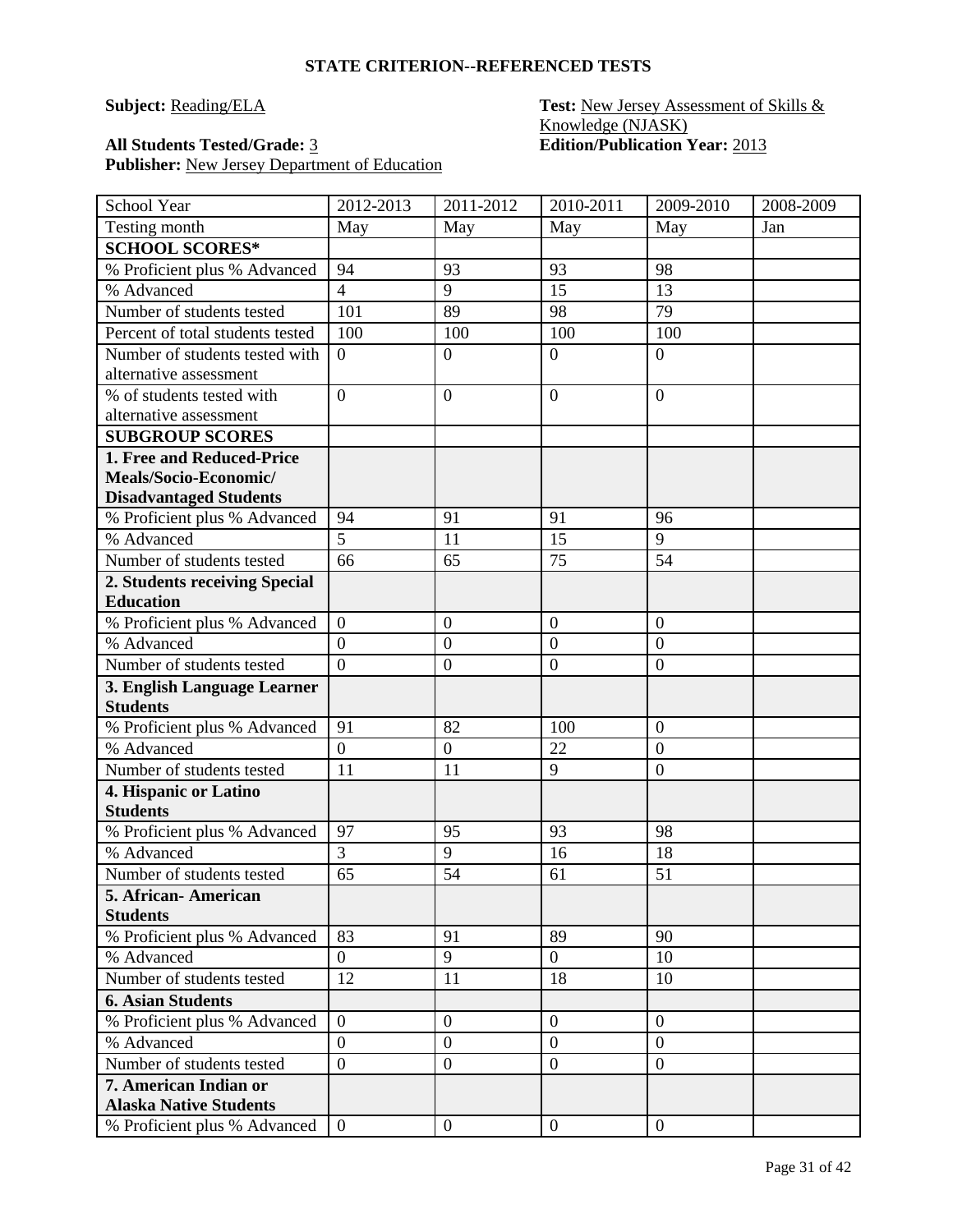| % Advanced                       | $\overline{0}$ | $\overline{0}$   | $\overline{0}$ | $\overline{0}$ |  |
|----------------------------------|----------------|------------------|----------------|----------------|--|
| Number of students tested        | $\Omega$       | $\boldsymbol{0}$ | $\overline{0}$ | $\overline{0}$ |  |
| 8. Native Hawaiian or other      |                |                  |                |                |  |
| <b>Pacific Islander Students</b> |                |                  |                |                |  |
| % Proficient plus % Advanced     | $\Omega$       | $\overline{0}$   | $\Omega$       | $\overline{0}$ |  |
| % Advanced                       | $\overline{0}$ | $\mathbf{0}$     | $\overline{0}$ | $\overline{0}$ |  |
| Number of students tested        | $\overline{0}$ | $\overline{0}$   | $\overline{0}$ | $\overline{0}$ |  |
| 9. White Students                |                |                  |                |                |  |
| % Proficient plus % Advanced     | 91             | 94               | 100            | 100            |  |
| % Advanced                       | 10             | 6                | 23             | $\theta$       |  |
| Number of students tested        | 21             | 17               | 13             | 13             |  |
| <b>10. Two or More Races</b>     |                |                  |                |                |  |
| identified Students              |                |                  |                |                |  |
| % Proficient plus % Advanced     | $\overline{0}$ | $\overline{0}$   | $\overline{0}$ | $\overline{0}$ |  |
| % Advanced                       | $\Omega$       | $\overline{0}$   | $\overline{0}$ | $\overline{0}$ |  |
| Number of students tested        | $\overline{0}$ | $\boldsymbol{0}$ | $\overline{0}$ | $\overline{0}$ |  |
| 11. Other 1: Other 1             |                |                  |                |                |  |
| % Proficient plus % Advanced     |                |                  |                |                |  |
| % Advanced                       |                |                  |                |                |  |
| Number of students tested        |                |                  |                |                |  |
| 12. Other 2: Other 2             |                |                  |                |                |  |
| % Proficient plus % Advanced     |                |                  |                |                |  |
| % Advanced                       |                |                  |                |                |  |
| Number of students tested        |                |                  |                |                |  |
| 13. Other 3: Other 3             |                |                  |                |                |  |
| % Proficient plus % Advanced     |                |                  |                |                |  |
| % Advanced                       |                |                  |                |                |  |
| Number of students tested        |                |                  |                |                |  |

**NOTES:** Grade Three was not part of William F. Halloran School No. 22 prior to 2009-2010 school year.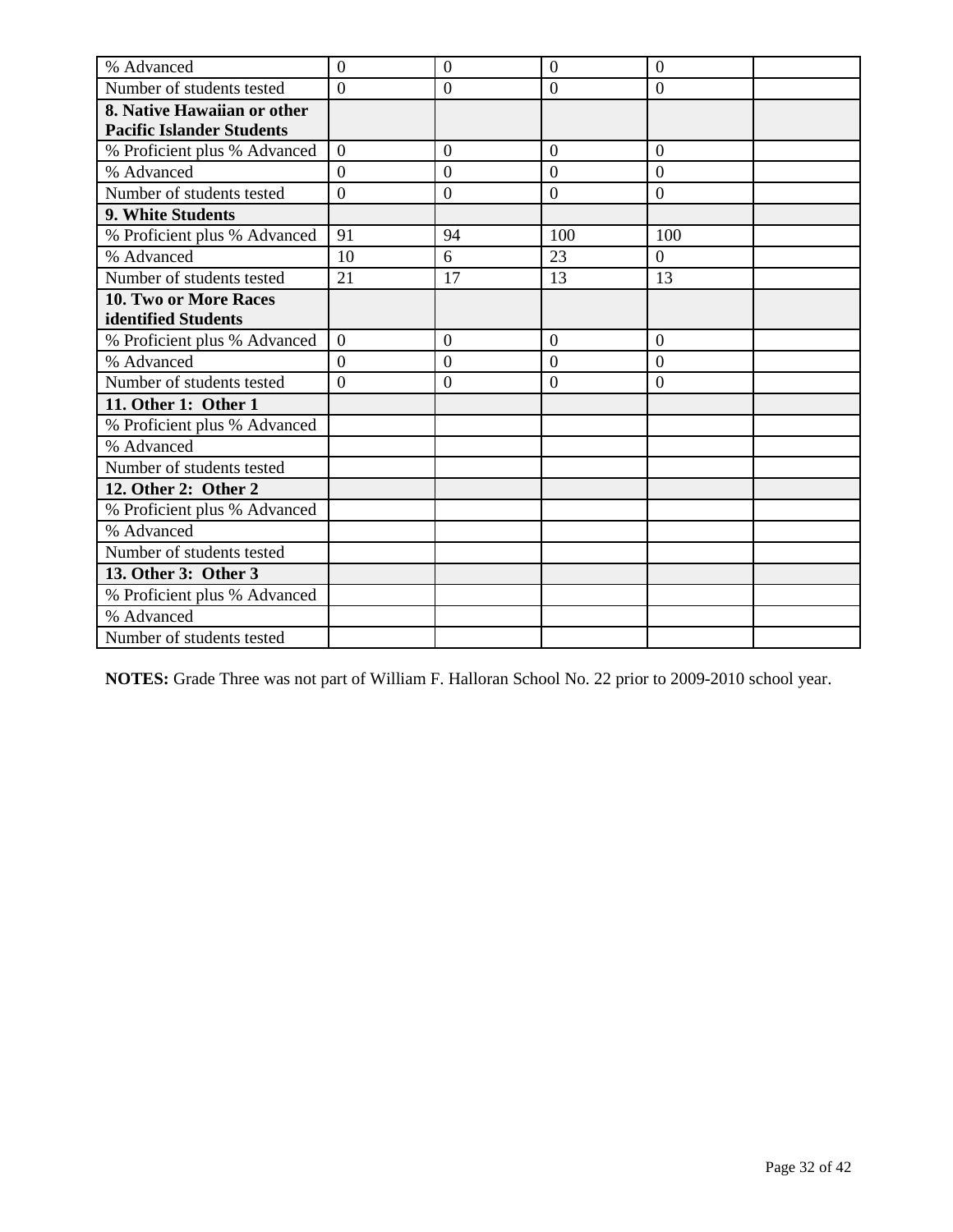### **Subject: Reading/ELA Test: New Jersey Assessment of Skills &** Knowledge (NJASK) **All Students Tested/Grade:** 4 **Edition/Publication Year:** 2013

| School Year                              | 2012-2013      | 2011-2012        | 2010-2011        | 2009-2010        | 2008-2009        |
|------------------------------------------|----------------|------------------|------------------|------------------|------------------|
| Testing month                            | May            | May              | May              | May              | May              |
| <b>SCHOOL SCORES*</b>                    |                |                  |                  |                  |                  |
| % Proficient plus % Advanced             | 95             | 86               | 88               | 89               | 93               |
| % Advanced                               | 10             | 3                | 10               | 11               | 12               |
| Number of students tested                | 118            | 118              | 92               | 88               | 95               |
| Percent of total students tested         | 100            | 100              | 100              | 100              | 100              |
| Number of students tested with           | $\overline{0}$ | $\boldsymbol{0}$ | $\overline{0}$   | $\overline{0}$   | $\overline{0}$   |
| alternative assessment                   |                |                  |                  |                  |                  |
| % of students tested with                | $\overline{0}$ | $\boldsymbol{0}$ | $\overline{0}$   | $\overline{0}$   | $\overline{0}$   |
| alternative assessment                   |                |                  |                  |                  |                  |
| <b>SUBGROUP SCORES</b>                   |                |                  |                  |                  |                  |
| 1. Free and Reduced-Price                |                |                  |                  |                  |                  |
| Meals/Socio-Economic/                    |                |                  |                  |                  |                  |
| <b>Disadvantaged Students</b>            |                |                  |                  |                  |                  |
| % Proficient plus % Advanced             | 82             | 86               | 86               | 92               | 92               |
| % Advanced                               | 10             | 3                | 8                | 13               | 11               |
| Number of students tested                | 89             | 90               | 72               | 64               | 72               |
| 2. Students receiving Special            |                |                  |                  |                  |                  |
| <b>Education</b>                         |                |                  |                  |                  |                  |
| % Proficient plus % Advanced             | $\overline{0}$ | $\boldsymbol{0}$ | $\mathbf{0}$     | $\boldsymbol{0}$ | $\boldsymbol{0}$ |
| % Advanced                               | $\overline{0}$ | $\overline{0}$   | $\mathbf{0}$     | $\boldsymbol{0}$ | $\mathbf{0}$     |
| Number of students tested                | $\overline{0}$ | $\boldsymbol{0}$ | $\overline{0}$   | $\overline{0}$   | $\overline{0}$   |
| 3. English Language Learner              |                |                  |                  |                  |                  |
| <b>Students</b>                          |                |                  |                  |                  |                  |
| % Proficient plus % Advanced             | $\overline{0}$ | $\boldsymbol{0}$ | $\mathbf{0}$     | $\boldsymbol{0}$ | $\mathbf{0}$     |
| % Advanced                               | $\overline{0}$ | $\boldsymbol{0}$ | $\mathbf{0}$     | $\overline{0}$   | $\overline{0}$   |
| Number of students tested                | $\overline{0}$ | $\boldsymbol{0}$ | $\overline{0}$   | $\overline{0}$   | $\boldsymbol{0}$ |
| 4. Hispanic or Latino<br><b>Students</b> |                |                  |                  |                  |                  |
| % Proficient plus % Advanced             | 84             | 87               | 93               | 94               | 95               |
| % Advanced                               | 9              | 3                | 12               | 12               | 10               |
| Number of students tested                | 76             | 76               | 60               | 49               | 60               |
| 5. African - American                    |                |                  |                  |                  |                  |
| <b>Students</b>                          |                |                  |                  |                  |                  |
| % Proficient plus % Advanced             | 94             | 81               | 70               | 80               | 100              |
| % Advanced                               | $\overline{7}$ | $\boldsymbol{0}$ | 10               | $\overline{5}$   | 23               |
| Number of students tested                | 14             | 21               | 10               | 20               | 13               |
| <b>6. Asian Students</b>                 |                |                  |                  |                  |                  |
| % Proficient plus % Advanced             | $\overline{0}$ | $\boldsymbol{0}$ | $\boldsymbol{0}$ | $\overline{0}$   | $\overline{0}$   |
| % Advanced                               | $\overline{0}$ | $\boldsymbol{0}$ | $\mathbf{0}$     | $\overline{0}$   | $\overline{0}$   |
| Number of students tested                | $\overline{0}$ | $\boldsymbol{0}$ | $\boldsymbol{0}$ | $\overline{0}$   | $\mathbf{0}$     |
| 7. American Indian or                    |                |                  |                  |                  |                  |
| <b>Alaska Native Students</b>            |                |                  |                  |                  |                  |
| % Proficient plus % Advanced             | $\overline{0}$ | $\boldsymbol{0}$ | $\overline{0}$   | $\overline{0}$   | $\overline{0}$   |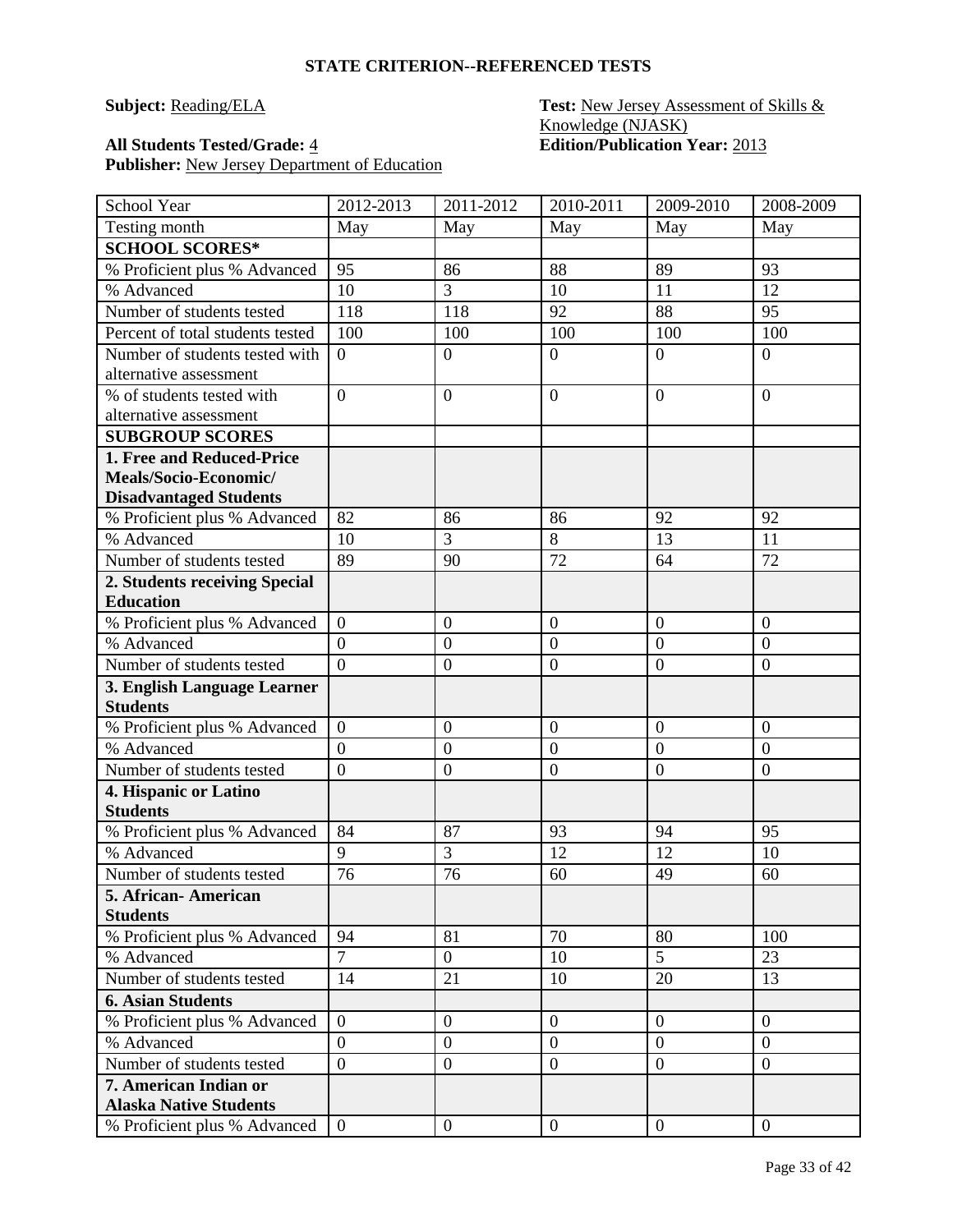| % Advanced                       | $\overline{0}$ | $\overline{0}$   | $\overline{0}$ | $\overline{0}$ | $\overline{0}$ |
|----------------------------------|----------------|------------------|----------------|----------------|----------------|
| Number of students tested        | $\Omega$       | $\boldsymbol{0}$ | $\overline{0}$ | $\overline{0}$ | $\overline{0}$ |
| 8. Native Hawaiian or other      |                |                  |                |                |                |
| <b>Pacific Islander Students</b> |                |                  |                |                |                |
| % Proficient plus % Advanced     | $\overline{0}$ | $\overline{0}$   | $\overline{0}$ | $\overline{0}$ | $\overline{0}$ |
| % Advanced                       | $\overline{0}$ | $\boldsymbol{0}$ | $\overline{0}$ | $\overline{0}$ | $\overline{0}$ |
| Number of students tested        | $\theta$       | $\overline{0}$   | $\overline{0}$ | $\overline{0}$ | $\overline{0}$ |
| 9. White Students                |                |                  |                |                |                |
| % Proficient plus % Advanced     | 81             | 86               | 81             | 80             | 77             |
| % Advanced                       | 14             | 7                | $\Omega$       | $\overline{7}$ | 6              |
| Number of students tested        | 21             | 14               | 16             | 15             | 17             |
| 10. Two or More Races            |                |                  |                |                |                |
| identified Students              |                |                  |                |                |                |
| % Proficient plus % Advanced     | $\Omega$       | $\overline{0}$   | $\overline{0}$ | $\overline{0}$ | $\overline{0}$ |
| % Advanced                       | $\overline{0}$ | $\overline{0}$   | $\overline{0}$ | $\overline{0}$ | $\overline{0}$ |
| Number of students tested        | $\theta$       | $\boldsymbol{0}$ | $\overline{0}$ | $\overline{0}$ | $\overline{0}$ |
| 11. Other 1: Other 1             |                |                  |                |                |                |
| % Proficient plus % Advanced     |                |                  |                |                |                |
| % Advanced                       |                |                  |                |                |                |
| Number of students tested        |                |                  |                |                |                |
| 12. Other 2: Other 2             |                |                  |                |                |                |
| % Proficient plus % Advanced     |                |                  |                |                |                |
| % Advanced                       |                |                  |                |                |                |
| Number of students tested        |                |                  |                |                |                |
| 13. Other 3: Other 3             |                |                  |                |                |                |
| % Proficient plus % Advanced     |                |                  |                |                |                |
| % Advanced                       |                |                  |                |                |                |
| Number of students tested        |                |                  |                |                |                |

**NOTES:**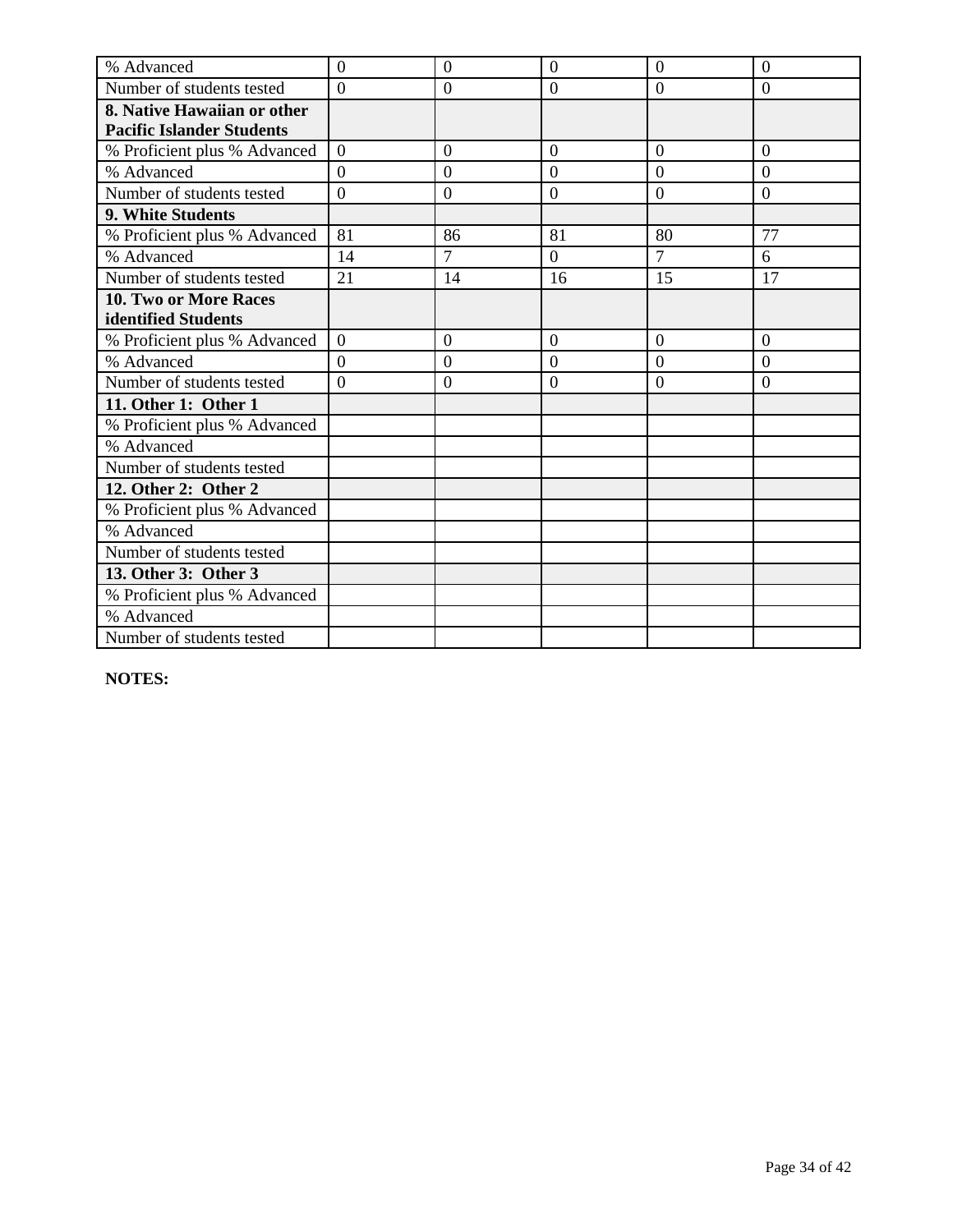### **Subject: Reading/ELA Test: New Jersey Assessment of Skills &** Knowledge (NJASK) **All Students Tested/Grade:** 5 **Edition/Publication Year:** 2013

| School Year                              | 2012-2013      | 2011-2012        | 2010-2011        | 2009-2010        | 2008-2009      |
|------------------------------------------|----------------|------------------|------------------|------------------|----------------|
| Testing month                            | May            | May              | May              | May              | May            |
| <b>SCHOOL SCORES*</b>                    |                |                  |                  |                  |                |
| % Proficient plus % Advanced             | 91             | 93               | 94               | 95               | 91             |
| % Advanced                               | 6              | 12               | $\overline{5}$   | 20               | 28             |
| Number of students tested                | 131            | 119              | 107              | 95               | 105            |
| Percent of total students tested         | 100            | 100              | 100              | 100              | 100            |
| Number of students tested with           | $\overline{0}$ | $\boldsymbol{0}$ | $\overline{0}$   | $\overline{0}$   | $\overline{0}$ |
| alternative assessment                   |                |                  |                  |                  |                |
| % of students tested with                | $\overline{0}$ | $\boldsymbol{0}$ | $\boldsymbol{0}$ | $\theta$         | $\overline{0}$ |
| alternative assessment                   |                |                  |                  |                  |                |
| <b>SUBGROUP SCORES</b>                   |                |                  |                  |                  |                |
| 1. Free and Reduced-Price                |                |                  |                  |                  |                |
| Meals/Socio-Economic/                    |                |                  |                  |                  |                |
| <b>Disadvantaged Students</b>            |                |                  |                  |                  |                |
| % Proficient plus % Advanced             | 89             | 94               | 94               | 97               | 90             |
| % Advanced                               | $\overline{4}$ | 10               | 5                | 22               | 26             |
| Number of students tested                | 97             | 89               | 81               | 59               | 77             |
| 2. Students receiving Special            |                |                  |                  |                  |                |
| <b>Education</b>                         |                |                  |                  |                  |                |
| % Proficient plus % Advanced             | $\overline{0}$ | $\mathbf{0}$     | $\boldsymbol{0}$ | $\boldsymbol{0}$ | $\mathbf{0}$   |
| % Advanced                               | $\overline{0}$ | $\mathbf{0}$     | $\overline{0}$   | $\overline{0}$   | $\overline{0}$ |
| Number of students tested                | $\overline{0}$ | $\mathbf{0}$     | $\overline{0}$   | $\boldsymbol{0}$ | $\mathbf{0}$   |
| 3. English Language Learner              |                |                  |                  |                  |                |
| <b>Students</b>                          |                |                  |                  |                  |                |
| % Proficient plus % Advanced             | $\overline{0}$ | $\mathbf{0}$     | $\boldsymbol{0}$ | $\overline{0}$   | $\overline{0}$ |
| % Advanced                               | $\overline{0}$ | $\boldsymbol{0}$ | $\mathbf{0}$     | $\overline{0}$   | $\mathbf{0}$   |
| Number of students tested                | $\overline{0}$ | $\overline{0}$   | $\overline{0}$   | $\mathbf{0}$     | $\mathbf{0}$   |
| 4. Hispanic or Latino<br><b>Students</b> |                |                  |                  |                  |                |
| % Proficient plus % Advanced             | 90             | 95               | 91               | 98               | 89             |
| % Advanced                               | $\overline{7}$ | 9                | 6                | 18               | 26             |
| Number of students tested                | 83             | 78               | 65               | 57               | 61             |
| 5. African- American                     |                |                  |                  |                  |                |
| <b>Students</b>                          |                |                  |                  |                  |                |
| % Proficient plus % Advanced             | 84             | 82               | 100              | 85               | 94             |
| % Advanced                               | 0              | 9                | 5                | 39               | 18             |
| Number of students tested                | 25             | 11               | 20               | 13               | 17             |
| <b>6. Asian Students</b>                 |                |                  |                  |                  |                |
| % Proficient plus % Advanced             | $\overline{0}$ | $\mathbf{0}$     | $\boldsymbol{0}$ | $\mathbf{0}$     | $\mathbf{0}$   |
| % Advanced                               | $\overline{0}$ | $\mathbf{0}$     | $\boldsymbol{0}$ | $\overline{0}$   | $\overline{0}$ |
| Number of students tested                | $\overline{0}$ | $\boldsymbol{0}$ | $\boldsymbol{0}$ | $\overline{0}$   | $\overline{0}$ |
| 7. American Indian or                    |                |                  |                  |                  |                |
| <b>Alaska Native Students</b>            |                |                  |                  |                  |                |
| % Proficient plus % Advanced             | $\overline{0}$ | $\boldsymbol{0}$ | $\boldsymbol{0}$ | $\mathbf{0}$     | $\overline{0}$ |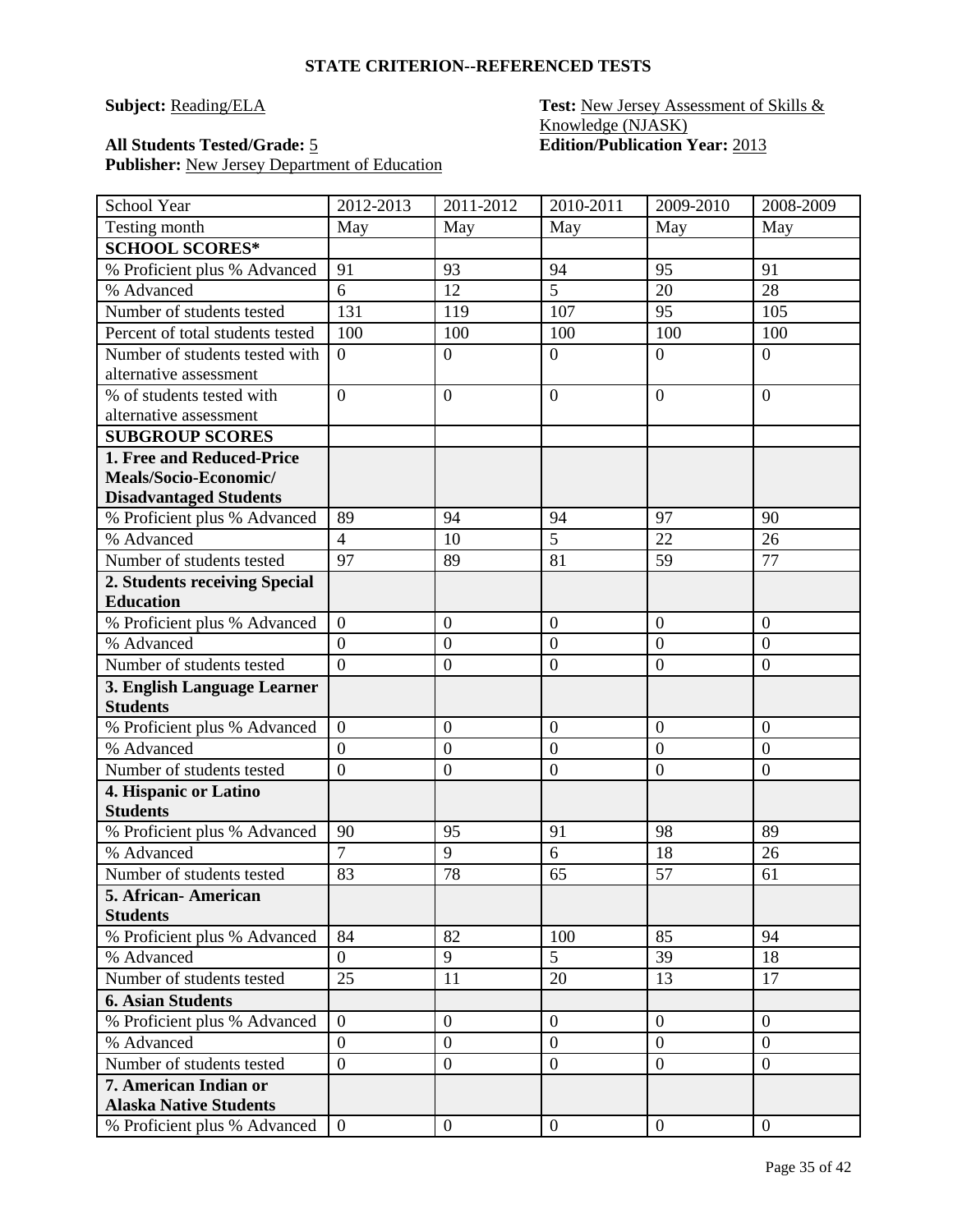| % Advanced                       | $\overline{0}$ | $\overline{0}$   | $\overline{0}$ | $\overline{0}$ | $\overline{0}$ |
|----------------------------------|----------------|------------------|----------------|----------------|----------------|
| Number of students tested        | $\Omega$       | $\boldsymbol{0}$ | $\overline{0}$ | $\overline{0}$ | $\overline{0}$ |
| 8. Native Hawaiian or other      |                |                  |                |                |                |
| <b>Pacific Islander Students</b> |                |                  |                |                |                |
| % Proficient plus % Advanced     | $\overline{0}$ | $\overline{0}$   | $\overline{0}$ | $\overline{0}$ | $\overline{0}$ |
| % Advanced                       | $\overline{0}$ | $\boldsymbol{0}$ | $\overline{0}$ | $\overline{0}$ | $\overline{0}$ |
| Number of students tested        | $\theta$       | $\overline{0}$   | $\overline{0}$ | $\overline{0}$ | $\overline{0}$ |
| 9. White Students                |                |                  |                |                |                |
| % Proficient plus % Advanced     | 100            | 86               | 94             | 90             | 89             |
| % Advanced                       | $\overline{7}$ | 14               | $\Omega$       | 10             | 37             |
| Number of students tested        | 15             | 21               | 17             | 20             | 19             |
| 10. Two or More Races            |                |                  |                |                |                |
| identified Students              |                |                  |                |                |                |
| % Proficient plus % Advanced     | $\Omega$       | $\overline{0}$   | $\overline{0}$ | $\overline{0}$ | $\overline{0}$ |
| % Advanced                       | $\overline{0}$ | $\overline{0}$   | $\overline{0}$ | $\overline{0}$ | $\overline{0}$ |
| Number of students tested        | $\theta$       | $\boldsymbol{0}$ | $\overline{0}$ | $\overline{0}$ | $\overline{0}$ |
| 11. Other 1: Other 1             |                |                  |                |                |                |
| % Proficient plus % Advanced     |                |                  |                |                |                |
| % Advanced                       |                |                  |                |                |                |
| Number of students tested        |                |                  |                |                |                |
| 12. Other 2: Other 2             |                |                  |                |                |                |
| % Proficient plus % Advanced     |                |                  |                |                |                |
| % Advanced                       |                |                  |                |                |                |
| Number of students tested        |                |                  |                |                |                |
| 13. Other 3: Other 3             |                |                  |                |                |                |
| % Proficient plus % Advanced     |                |                  |                |                |                |
| % Advanced                       |                |                  |                |                |                |
| Number of students tested        |                |                  |                |                |                |

**NOTES:**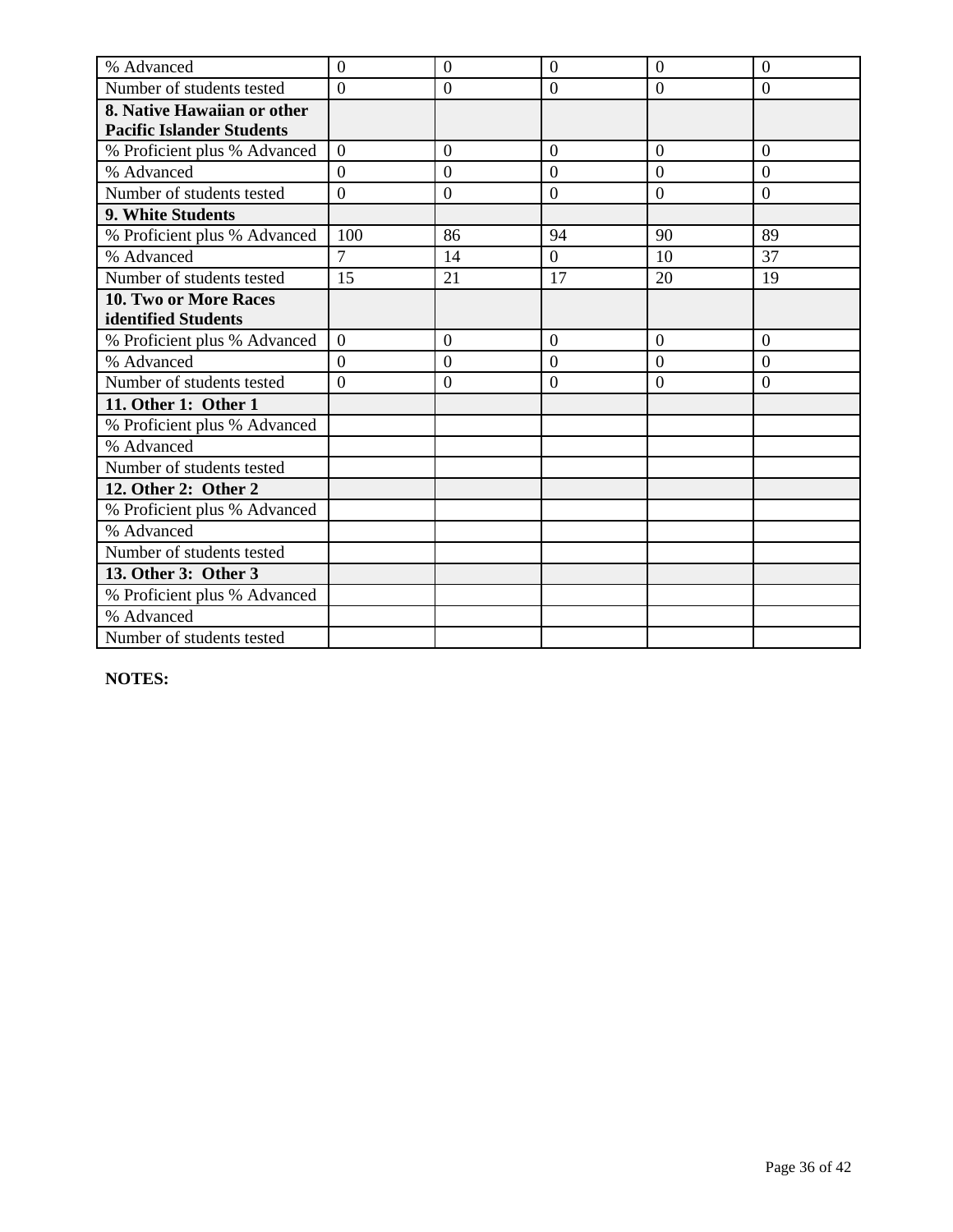### **Subject: Reading/ELA Test: New Jersey Assessment of Skills &** Knowledge (NJASK) **All Students Tested/Grade:** 6 **Edition/Publication Year:** 2013

| School Year                                                                         | 2012-2013      | 2011-2012        | 2010-2011        | 2009-2010        | 2008-2009        |
|-------------------------------------------------------------------------------------|----------------|------------------|------------------|------------------|------------------|
| Testing month                                                                       | May            | May              | May              | May              | May              |
| <b>SCHOOL SCORES*</b>                                                               |                |                  |                  |                  |                  |
| % Proficient plus % Advanced                                                        | 92             | 91               | 94               | 98               | 85               |
| % Advanced                                                                          | $\overline{4}$ | 5                | 11               | 11               | 15               |
| Number of students tested                                                           | 117            | 116              | 102              | 105              | 120              |
| Percent of total students tested                                                    | 100            | 100              | 100              | 100              | 100              |
| Number of students tested with<br>alternative assessment                            | $\overline{0}$ | $\boldsymbol{0}$ | $\boldsymbol{0}$ | $\overline{0}$   | $\boldsymbol{0}$ |
| % of students tested with<br>alternative assessment                                 | $\overline{0}$ | $\boldsymbol{0}$ | $\overline{0}$   | $\overline{0}$   | $\overline{0}$   |
| <b>SUBGROUP SCORES</b>                                                              |                |                  |                  |                  |                  |
| 1. Free and Reduced-Price<br>Meals/Socio-Economic/<br><b>Disadvantaged Students</b> |                |                  |                  |                  |                  |
| % Proficient plus % Advanced                                                        | 90             | 94               | 92               | 99               | 83               |
| % Advanced                                                                          | $\overline{3}$ | $\overline{4}$   | 9                | $\overline{9}$   | 14               |
| Number of students tested                                                           | 91             | 83               | 75               | 77               | 81               |
| 2. Students receiving Special<br><b>Education</b>                                   |                |                  |                  |                  |                  |
| % Proficient plus % Advanced                                                        | $\overline{0}$ | $\overline{0}$   | $\overline{0}$   | $\overline{0}$   | 19               |
| % Advanced                                                                          | $\overline{0}$ | $\boldsymbol{0}$ | $\boldsymbol{0}$ | $\boldsymbol{0}$ | 6                |
| Number of students tested                                                           | $\overline{0}$ | $\boldsymbol{0}$ | $\mathbf{0}$     | $\overline{0}$   | 16               |
| 3. English Language Learner<br><b>Students</b>                                      |                |                  |                  |                  |                  |
| % Proficient plus % Advanced                                                        | $\overline{0}$ | $\boldsymbol{0}$ | $\overline{0}$   | $\overline{0}$   | $\boldsymbol{0}$ |
| % Advanced                                                                          | $\overline{0}$ | $\boldsymbol{0}$ | $\mathbf{0}$     | $\overline{0}$   | $\overline{0}$   |
| Number of students tested                                                           | $\overline{0}$ | $\boldsymbol{0}$ | $\boldsymbol{0}$ | $\overline{0}$   | $\boldsymbol{0}$ |
| 4. Hispanic or Latino<br><b>Students</b>                                            |                |                  |                  |                  |                  |
| % Proficient plus % Advanced                                                        | 90             | 91               | 97               | 98               | 88               |
| % Advanced                                                                          | $\overline{4}$ | $\overline{7}$   | 10               | 8                | 11               |
| Number of students tested                                                           | 83             | 70               | 60               | 60               | 65               |
| 5. African- American<br><b>Students</b>                                             |                |                  |                  |                  |                  |
| % Proficient plus % Advanced                                                        | $\overline{0}$ | 80               | 89               | 100              | 71               |
| % Advanced                                                                          | $\overline{0}$ | $\overline{0}$   | 17               | 6                | 25               |
| Number of students tested                                                           | $\overline{0}$ | 20               | 18               | 17               | 24               |
| <b>6. Asian Students</b>                                                            |                |                  |                  |                  |                  |
| % Proficient plus % Advanced                                                        | $\overline{0}$ | $\boldsymbol{0}$ | $\overline{0}$   | $\overline{0}$   | $\theta$         |
| % Advanced                                                                          | $\overline{0}$ | $\overline{0}$   | $\overline{0}$   | $\overline{0}$   | $\theta$         |
| Number of students tested                                                           | $\overline{0}$ | $\boldsymbol{0}$ | $\boldsymbol{0}$ | $\overline{0}$   | $\mathbf{0}$     |
| 7. American Indian or<br><b>Alaska Native Students</b>                              |                |                  |                  |                  |                  |
| % Proficient plus % Advanced                                                        | $\overline{0}$ | $\mathbf{0}$     | $\overline{0}$   | $\overline{0}$   | $\overline{0}$   |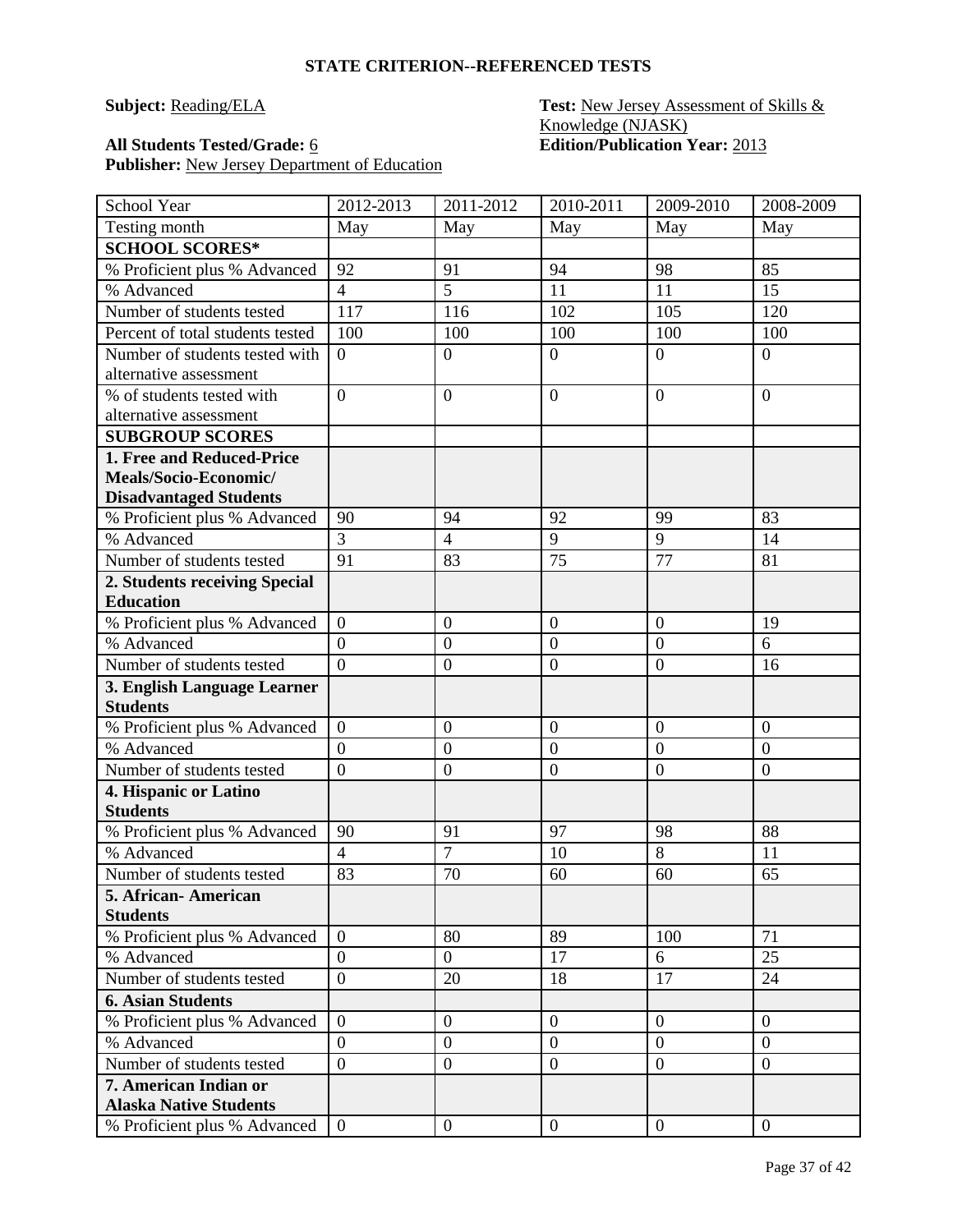| % Advanced                       | $\overline{0}$ | $\overline{0}$   | $\overline{0}$ | $\overline{0}$ | $\overline{0}$ |
|----------------------------------|----------------|------------------|----------------|----------------|----------------|
| Number of students tested        | $\Omega$       | $\boldsymbol{0}$ | $\overline{0}$ | $\overline{0}$ | $\overline{0}$ |
| 8. Native Hawaiian or other      |                |                  |                |                |                |
| <b>Pacific Islander Students</b> |                |                  |                |                |                |
| % Proficient plus % Advanced     | $\overline{0}$ | $\overline{0}$   | $\overline{0}$ | $\overline{0}$ | $\overline{0}$ |
| % Advanced                       | $\overline{0}$ | $\boldsymbol{0}$ | $\overline{0}$ | $\overline{0}$ | $\overline{0}$ |
| Number of students tested        | $\theta$       | $\overline{0}$   | $\overline{0}$ | $\overline{0}$ | $\overline{0}$ |
| 9. White Students                |                |                  |                |                |                |
| % Proficient plus % Advanced     | 94             | 95               | 88             | 95             | 89             |
| % Advanced                       | 12             | $\theta$         | 6              | 15             | 14             |
| Number of students tested        | 17             | 19               | 18             | 20             | 28             |
| 10. Two or More Races            |                |                  |                |                |                |
| identified Students              |                |                  |                |                |                |
| % Proficient plus % Advanced     | $\Omega$       | $\overline{0}$   | $\overline{0}$ | $\overline{0}$ | $\overline{0}$ |
| % Advanced                       | $\overline{0}$ | $\overline{0}$   | $\overline{0}$ | $\overline{0}$ | $\overline{0}$ |
| Number of students tested        | $\theta$       | $\boldsymbol{0}$ | $\overline{0}$ | $\overline{0}$ | $\overline{0}$ |
| 11. Other 1: Other 1             |                |                  |                |                |                |
| % Proficient plus % Advanced     |                |                  |                |                |                |
| % Advanced                       |                |                  |                |                |                |
| Number of students tested        |                |                  |                |                |                |
| 12. Other 2: Other 2             |                |                  |                |                |                |
| % Proficient plus % Advanced     |                |                  |                |                |                |
| % Advanced                       |                |                  |                |                |                |
| Number of students tested        |                |                  |                |                |                |
| 13. Other 3: Other 3             |                |                  |                |                |                |
| % Proficient plus % Advanced     |                |                  |                |                |                |
| % Advanced                       |                |                  |                |                |                |
| Number of students tested        |                |                  |                |                |                |

**NOTES:**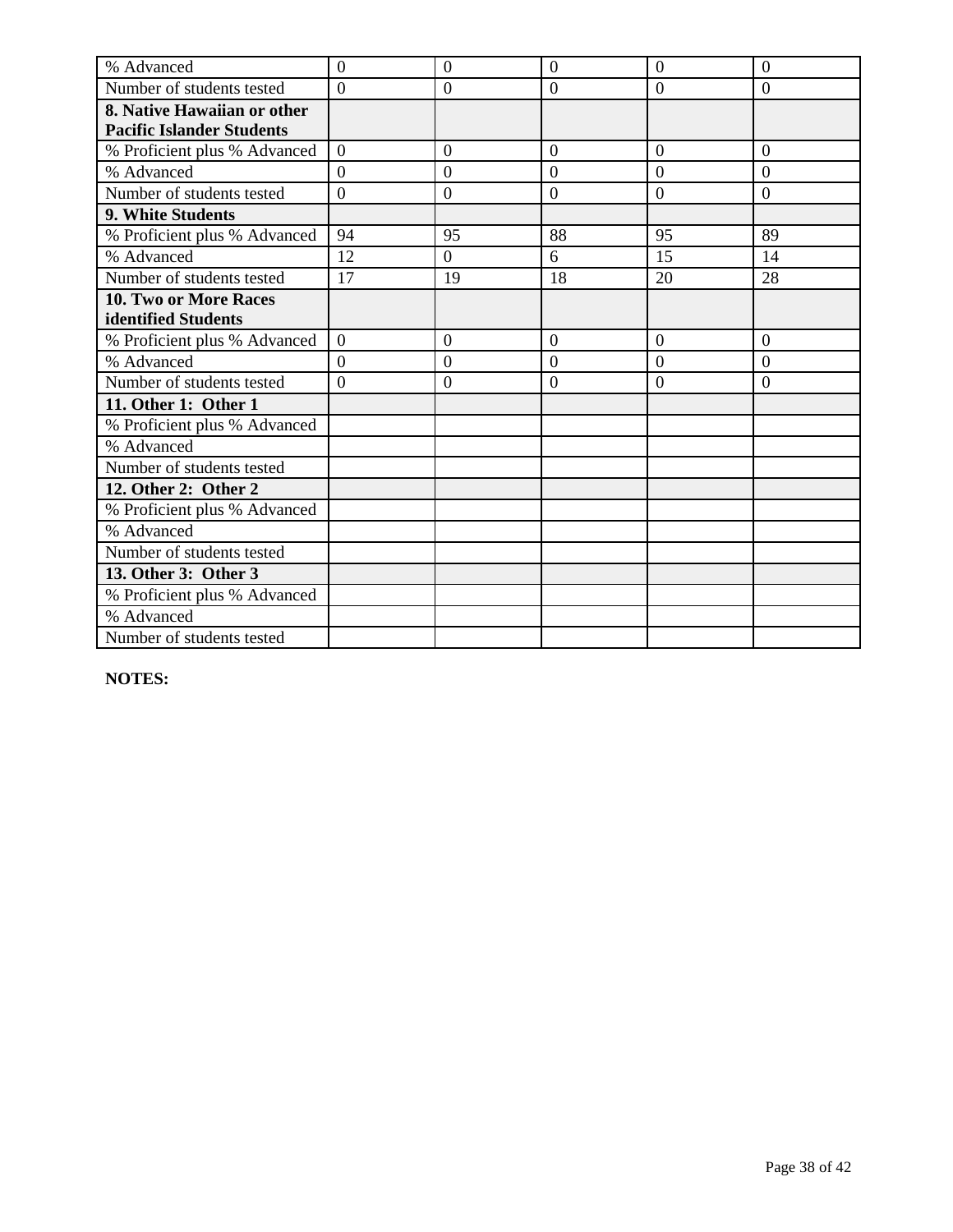### **Subject: Reading/ELA Test: New Jersey Assessment of Skills &** Knowledge (NJASK) **All Students Tested/Grade:** 7 **Edition/Publication Year:** 2013

| School Year                                    | 2012-2013                        | 2011-2012        | 2010-2011        | 2009-2010        | 2008-2009 |
|------------------------------------------------|----------------------------------|------------------|------------------|------------------|-----------|
| Testing month                                  | Apr                              | Apr              | Apr              | Apr              | Apr       |
| <b>SCHOOL SCORES*</b>                          |                                  |                  |                  |                  |           |
| % Proficient plus % Advanced                   | 95                               | 91               | 92               | 96               |           |
| % Advanced                                     | 13                               | 18               | 13               | 29               |           |
| Number of students tested                      | 120                              | 105              | 106              | 107              |           |
| Percent of total students tested               | 100                              | 100              | 100              | 100              |           |
| Number of students tested with                 | $\overline{0}$                   | $\boldsymbol{0}$ | $\overline{0}$   | $\overline{0}$   |           |
| alternative assessment                         |                                  |                  |                  |                  |           |
| % of students tested with                      | $\overline{0}$                   | $\boldsymbol{0}$ | $\overline{0}$   | $\overline{0}$   |           |
| alternative assessment                         |                                  |                  |                  |                  |           |
| <b>SUBGROUP SCORES</b>                         |                                  |                  |                  |                  |           |
| 1. Free and Reduced-Price                      |                                  |                  |                  |                  |           |
| Meals/Socio-Economic/                          |                                  |                  |                  |                  |           |
| <b>Disadvantaged Students</b>                  |                                  |                  |                  |                  |           |
| % Proficient plus % Advanced                   | 93                               | 87               | 90               | 76               |           |
| % Advanced                                     | 16                               | 16               | 10               | 27               |           |
| Number of students tested                      | 83                               | 67               | 79               | 73               |           |
| 2. Students receiving Special                  |                                  |                  |                  |                  |           |
| <b>Education</b>                               |                                  |                  |                  |                  |           |
| % Proficient plus % Advanced                   | $\boldsymbol{0}$                 | $\boldsymbol{0}$ | $\mathbf{0}$     | $\overline{0}$   |           |
| % Advanced                                     | $\overline{0}$<br>$\overline{0}$ | $\overline{0}$   | $\mathbf{0}$     | $\boldsymbol{0}$ |           |
| Number of students tested                      |                                  | $\boldsymbol{0}$ | $\overline{0}$   | $\overline{0}$   |           |
| 3. English Language Learner<br><b>Students</b> |                                  |                  |                  |                  |           |
| % Proficient plus % Advanced                   | $\overline{0}$                   | $\boldsymbol{0}$ | $\mathbf{0}$     | $\boldsymbol{0}$ |           |
| % Advanced                                     | $\overline{0}$                   | $\boldsymbol{0}$ | $\mathbf{0}$     | $\overline{0}$   |           |
| Number of students tested                      | $\overline{0}$                   | $\boldsymbol{0}$ | $\overline{0}$   | $\overline{0}$   |           |
| 4. Hispanic or Latino                          |                                  |                  |                  |                  |           |
| <b>Students</b>                                |                                  |                  |                  |                  |           |
| % Proficient plus % Advanced                   | 95                               | 92               | 94               | 95               |           |
| % Advanced                                     | 13                               | 15               | 11               | 26               |           |
| Number of students tested                      | 77                               | 62               | 63               | 61               |           |
| 5. African - American                          |                                  |                  |                  |                  |           |
| <b>Students</b>                                |                                  |                  |                  |                  |           |
| % Proficient plus % Advanced                   | 90                               | 78               | 77               | 95               |           |
| % Advanced                                     | 10                               | 11               | 12               | 25               |           |
| Number of students tested                      | 20                               | 18               | 17               | 20               |           |
| <b>6. Asian Students</b>                       |                                  |                  |                  |                  |           |
| % Proficient plus % Advanced                   | $\overline{0}$                   | $\boldsymbol{0}$ | $\boldsymbol{0}$ | $\overline{0}$   |           |
| % Advanced                                     | $\overline{0}$                   | $\boldsymbol{0}$ | $\boldsymbol{0}$ | $\overline{0}$   |           |
| Number of students tested                      | $\overline{0}$                   | $\boldsymbol{0}$ | $\boldsymbol{0}$ | $\overline{0}$   |           |
| 7. American Indian or                          |                                  |                  |                  |                  |           |
| <b>Alaska Native Students</b>                  |                                  |                  |                  |                  |           |
| % Proficient plus % Advanced                   | $\overline{0}$                   | $\boldsymbol{0}$ | $\overline{0}$   | $\overline{0}$   |           |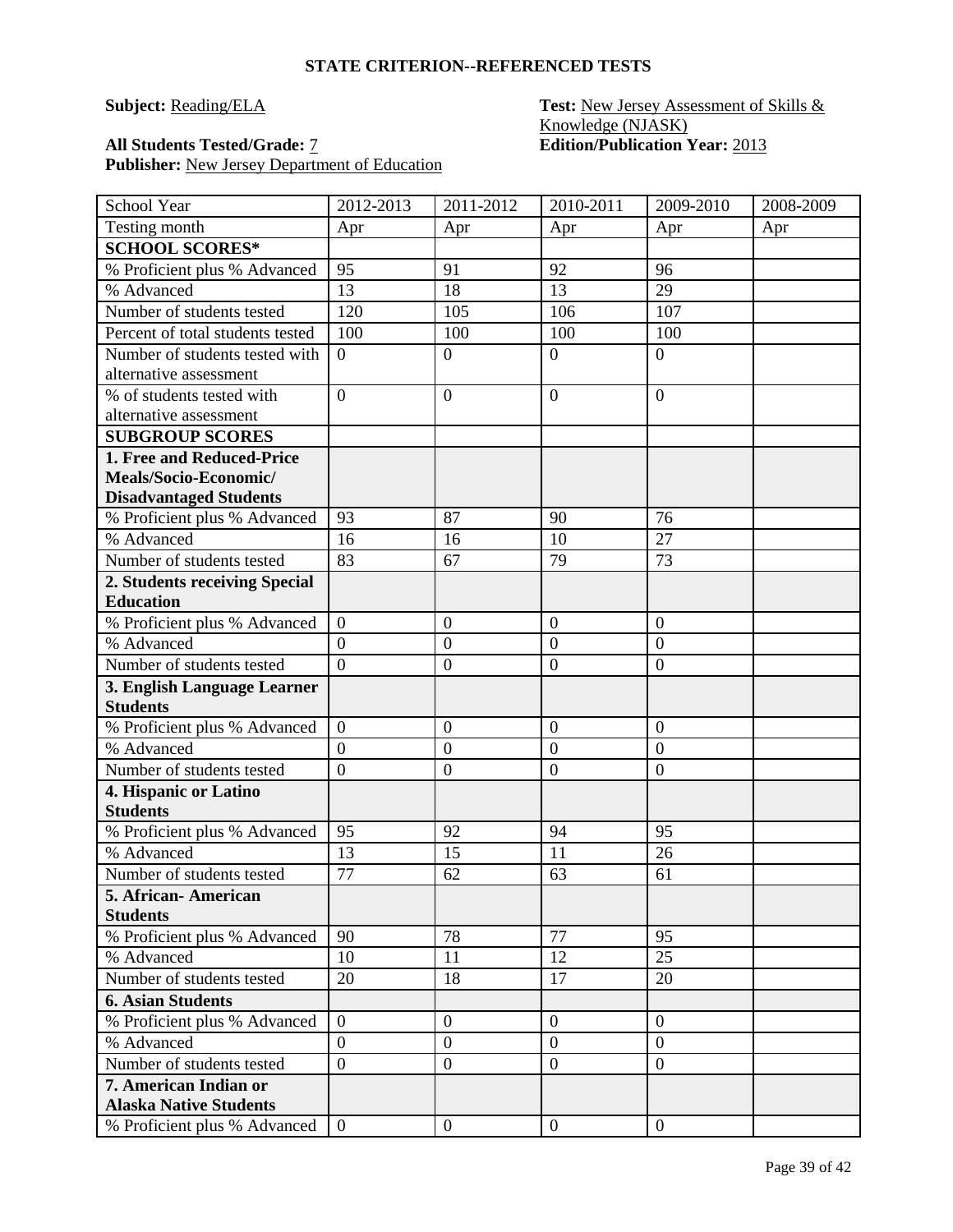| % Advanced                       | $\overline{0}$ | $\overline{0}$   | $\overline{0}$ | $\overline{0}$   |  |
|----------------------------------|----------------|------------------|----------------|------------------|--|
| Number of students tested        | $\theta$       | $\overline{0}$   | $\overline{0}$ | $\overline{0}$   |  |
| 8. Native Hawaiian or other      |                |                  |                |                  |  |
| <b>Pacific Islander Students</b> |                |                  |                |                  |  |
| % Proficient plus % Advanced     | $\Omega$       | $\overline{0}$   | $\Omega$       | $\overline{0}$   |  |
| % Advanced                       | $\overline{0}$ | $\overline{0}$   | $\overline{0}$ | $\overline{0}$   |  |
| Number of students tested        | $\overline{0}$ | $\boldsymbol{0}$ | $\mathbf{0}$   | $\boldsymbol{0}$ |  |
| 9. White Students                |                |                  |                |                  |  |
| % Proficient plus % Advanced     | 100            | 95               | 100            | 100              |  |
| % Advanced                       | $\overline{0}$ | 21               | 24             | 38               |  |
| Number of students tested        | 18             | 19               | 17             | 24               |  |
| <b>10. Two or More Races</b>     |                |                  |                |                  |  |
| identified Students              |                |                  |                |                  |  |
| % Proficient plus % Advanced     | $\overline{0}$ | $\overline{0}$   | $\theta$       | $\overline{0}$   |  |
| % Advanced                       | $\theta$       | $\overline{0}$   | $\theta$       | $\overline{0}$   |  |
| Number of students tested        | $\overline{0}$ | $\overline{0}$   | $\overline{0}$ | $\overline{0}$   |  |
| 11. Other 1: Other 1             |                |                  |                |                  |  |
| % Proficient plus % Advanced     |                |                  |                |                  |  |
| % Advanced                       |                |                  |                |                  |  |
| Number of students tested        |                |                  |                |                  |  |
| 12. Other 2: Other 2             |                |                  |                |                  |  |
| % Proficient plus % Advanced     |                |                  |                |                  |  |
| % Advanced                       |                |                  |                |                  |  |
| Number of students tested        |                |                  |                |                  |  |
| 13. Other 3: Other 3             |                |                  |                |                  |  |
| % Proficient plus % Advanced     |                |                  |                |                  |  |
| % Advanced                       |                |                  |                |                  |  |
| Number of students tested        |                |                  |                |                  |  |

**NOTES:** Grade Seven was not part of William F. Halloran School No. 22 prior to 2009-2010 school year.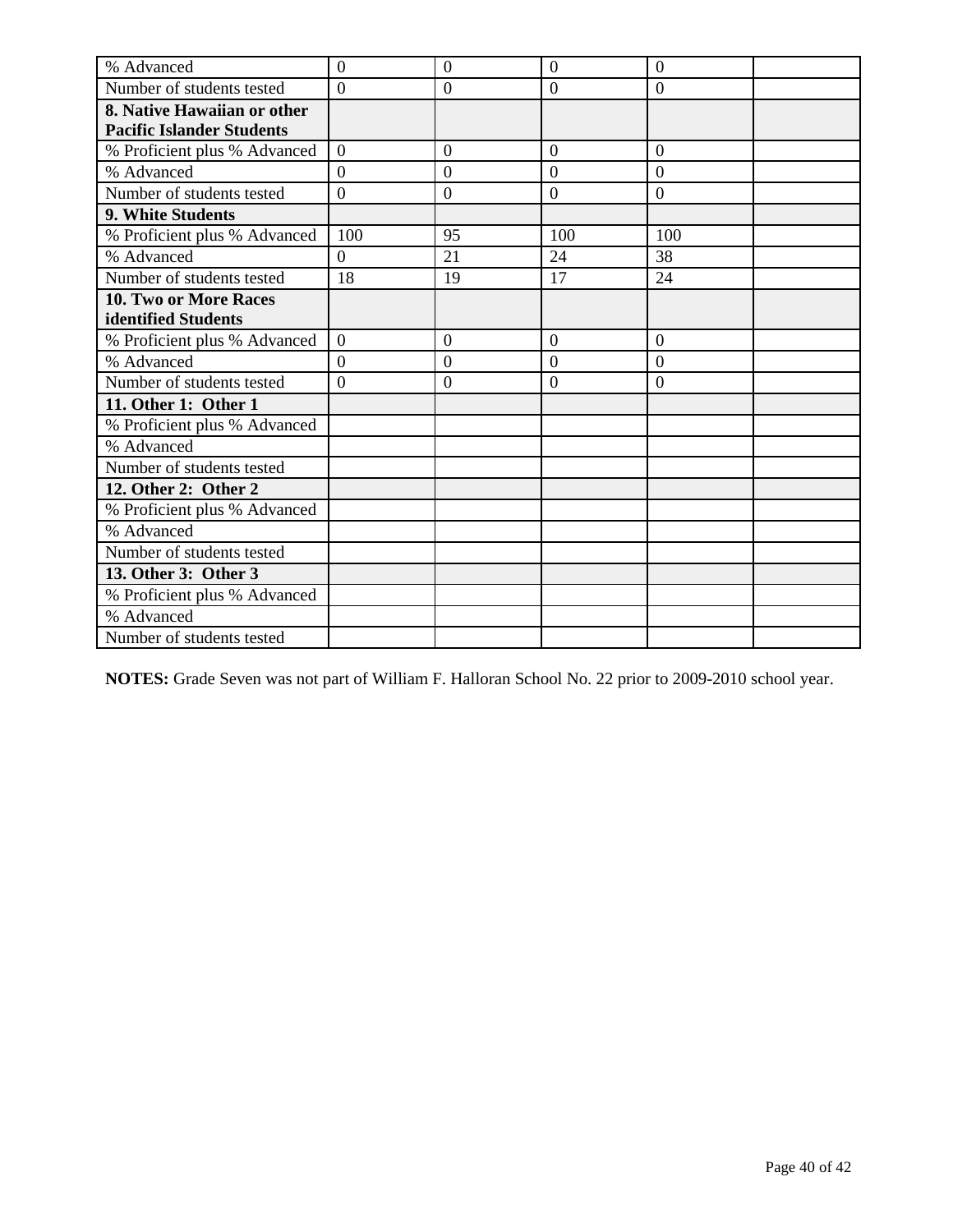### **Subject: Reading/ELA Test: New Jersey Assessment of Skills &** Knowledge (NJASK) **All Students Tested/Grade:** 8 **Edition/Publication Year:** 2013

| School Year                      | 2012-2013      | 2011-2012        | 2010-2011        | 2009-2010        | 2008-2009 |
|----------------------------------|----------------|------------------|------------------|------------------|-----------|
| Testing month                    | Apr            | Apr              | Apr              | Apr              | Apr       |
| <b>SCHOOL SCORES*</b>            |                |                  |                  |                  |           |
| % Proficient plus % Advanced     | 99             | 100              | 98               | 100              |           |
| % Advanced                       | 19             | 28               | 27               | 36               |           |
| Number of students tested        | 113            | 106              | 105              | 93               |           |
| Percent of total students tested | 100            | 100              | 100              | 100              |           |
| Number of students tested with   | $\overline{0}$ | $\boldsymbol{0}$ | $\overline{0}$   | $\overline{0}$   |           |
| alternative assessment           |                |                  |                  |                  |           |
| % of students tested with        | $\overline{0}$ | $\boldsymbol{0}$ | $\boldsymbol{0}$ | $\overline{0}$   |           |
| alternative assessment           |                |                  |                  |                  |           |
| <b>SUBGROUP SCORES</b>           |                |                  |                  |                  |           |
| 1. Free and Reduced-Price        |                |                  |                  |                  |           |
| Meals/Socio-Economic/            |                |                  |                  |                  |           |
| <b>Disadvantaged Students</b>    |                |                  |                  |                  |           |
| % Proficient plus % Advanced     | 99             | 100              | 97               | 100              |           |
| % Advanced                       | 18             | 28               | 27               | 33               |           |
| Number of students tested        | 74             | 71               | 71               | 66               |           |
| 2. Students receiving Special    |                |                  |                  |                  |           |
| <b>Education</b>                 |                |                  |                  |                  |           |
| % Proficient plus % Advanced     | $\overline{0}$ | $\boldsymbol{0}$ | $\overline{0}$   | $\theta$         |           |
| % Advanced                       | $\overline{0}$ | $\mathbf{0}$     | $\boldsymbol{0}$ | $\overline{0}$   |           |
| Number of students tested        | $\overline{0}$ | $\boldsymbol{0}$ | $\overline{0}$   | $\overline{0}$   |           |
| 3. English Language Learner      |                |                  |                  |                  |           |
| <b>Students</b>                  |                |                  |                  |                  |           |
| % Proficient plus % Advanced     | $\overline{0}$ | $\overline{0}$   | $\overline{0}$   | $\overline{0}$   |           |
| % Advanced                       | $\overline{0}$ | $\boldsymbol{0}$ | $\overline{0}$   | $\overline{0}$   |           |
| Number of students tested        | $\overline{0}$ | $\boldsymbol{0}$ | $\overline{0}$   | $\boldsymbol{0}$ |           |
| 4. Hispanic or Latino            |                |                  |                  |                  |           |
| <b>Students</b>                  |                |                  |                  |                  |           |
| % Proficient plus % Advanced     | 99             | 100              | 98               | 100              |           |
| % Advanced                       | 14             | 24               | 22               | 37               |           |
| Number of students tested        | 70             | 63               | 59               | 46               |           |
| 5. African-American              |                |                  |                  |                  |           |
| <b>Students</b>                  |                |                  |                  |                  |           |
| % Proficient plus % Advanced     | 100            | 100              | 95               | 100              |           |
| % Advanced                       | 18             | 19               | 23               | 25               |           |
| Number of students tested        | 17             | 16               | 22               | 16               |           |
| <b>6. Asian Students</b>         |                |                  |                  |                  |           |
| % Proficient plus % Advanced     | $\overline{0}$ | $\boldsymbol{0}$ | $\overline{0}$   | 100              |           |
| % Advanced                       | $\overline{0}$ | $\mathbf{0}$     | $\overline{0}$   | 42               |           |
| Number of students tested        | $\overline{0}$ | $\boldsymbol{0}$ | $\boldsymbol{0}$ | 12               |           |
| 7. American Indian or            |                |                  |                  |                  |           |
| <b>Alaska Native Students</b>    |                |                  |                  |                  |           |
| % Proficient plus % Advanced     | $\overline{0}$ | $\boldsymbol{0}$ | $\overline{0}$   | $\mathbf{0}$     |           |